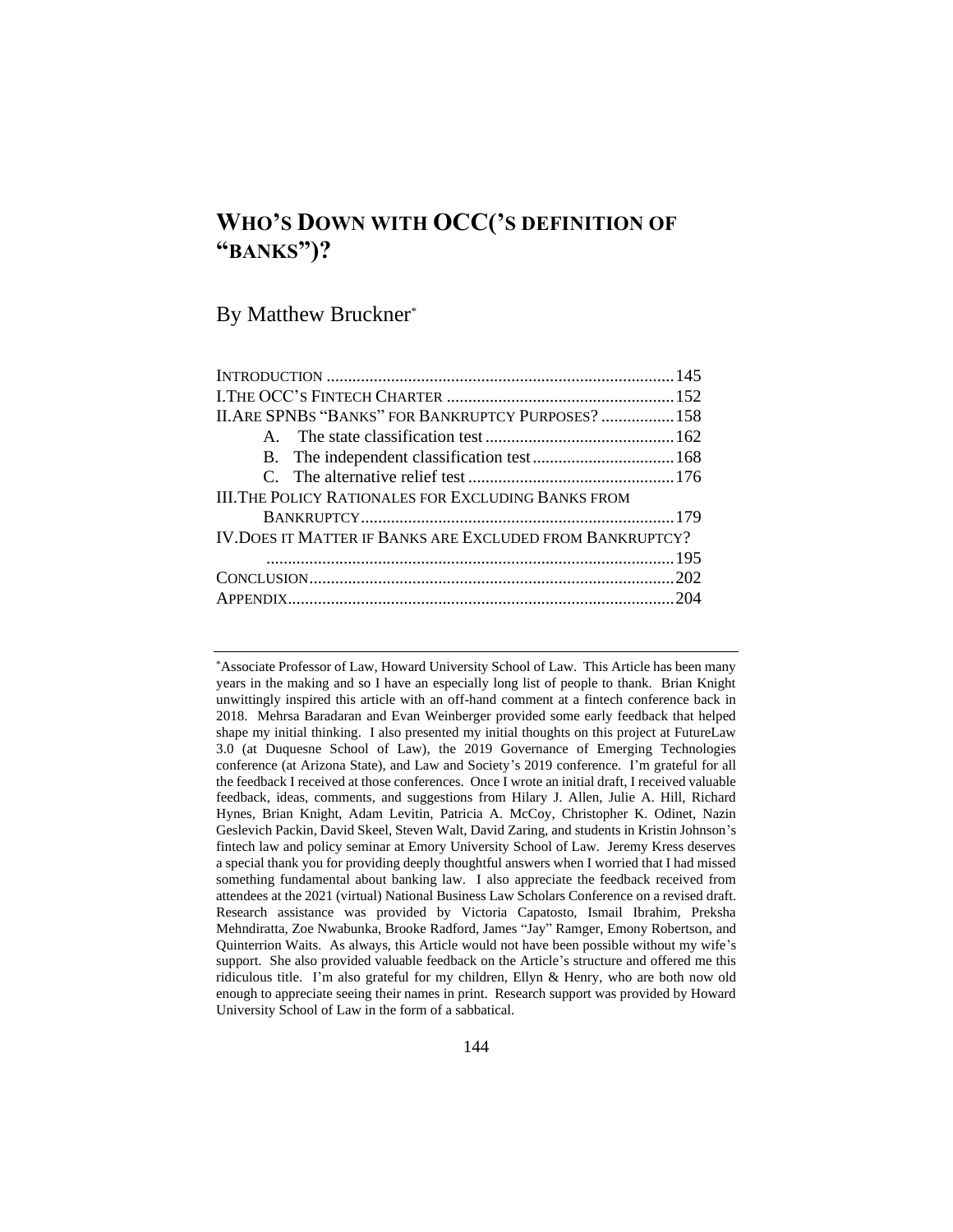#### ABSTRACT

*This article wrestles with a seemingly straightforward question that turns out to be surprisingly complex: what is a bank? The Office of the Comptroller of the Currency (the OCC) recently began offering special purpose national bank (SPNB) charters to entities that are, at best, banklike. But are they banks or not? Although the OCC considers SPNBs to be banks, not everyone is sure to agree, including bankruptcy judges. The question matters because banks are ineligible for bankruptcy relief. This Article considers the legal and policy arguments that are likely to be presented to bankruptcy judges about whether SPNBs are banks and concludes that bankruptcy judges are likely to disregard the OCC's interpretation and conclude SPNBs are not banks. If SPNBs are bankruptcyeligible because they are not banks, a host of issues arise. For example, can a SPNB rush to bankruptcy court to take advantage of the automatic stay if the OCC tries to revoke its charter? Will bankruptcy courts or the OCC control the resolution of a financially distressed SPNB? How fast and by what processes will their financial trouble be resolved? This Article explores these questions.*

#### <span id="page-1-0"></span>**INTRODUCTION**

The number and importance of fintech companies, such as Venmo, CashApp, SoFi, Square, PayPal, and Plaid, continue to rise.<sup>1</sup> Some of the companies, like the payment processor PayPal, are often household names. Others have less name-recognition but are widely used. For example, most people have probably used Square's ubiquitous and eponymous credit card reader. Still others are more specialized lenders, such as SoFi—known to refinance student loans for a limited subset of consumers.<sup>2</sup> And Plaid, which provides behind-the-scenes financial services infrastructure that many

<sup>1.</sup> There is no singular definition of a fintech company. A common definition is that they are "predominantly online, nonbank financial companies using [artificial intelligence or machine learning techniques] to parse unconventional data" in an attempt to increase credit access, lower costs, and/or improve customer satisfaction. *See, e.g.*, Matthew Adam Bruckner, *Artificial Intelligence and Machine Learning: The Opportunities and Challenges of Using Big Data*, in OPEN BANKING (OXFORD U. PRESS 2022, Linda Jeng, ed.); *see infra* note [45.](#page-11-0)

<sup>2</sup>*. See* David Zaring, *Modernizing the Bank Charter*, 61 WM. & MARY L. REV. 1397, 1449 (2020) (discussing various banking-adjacent fintech companies and noting several of them ". . . exist on the Internet and can serve anyone with Internet access. . . .").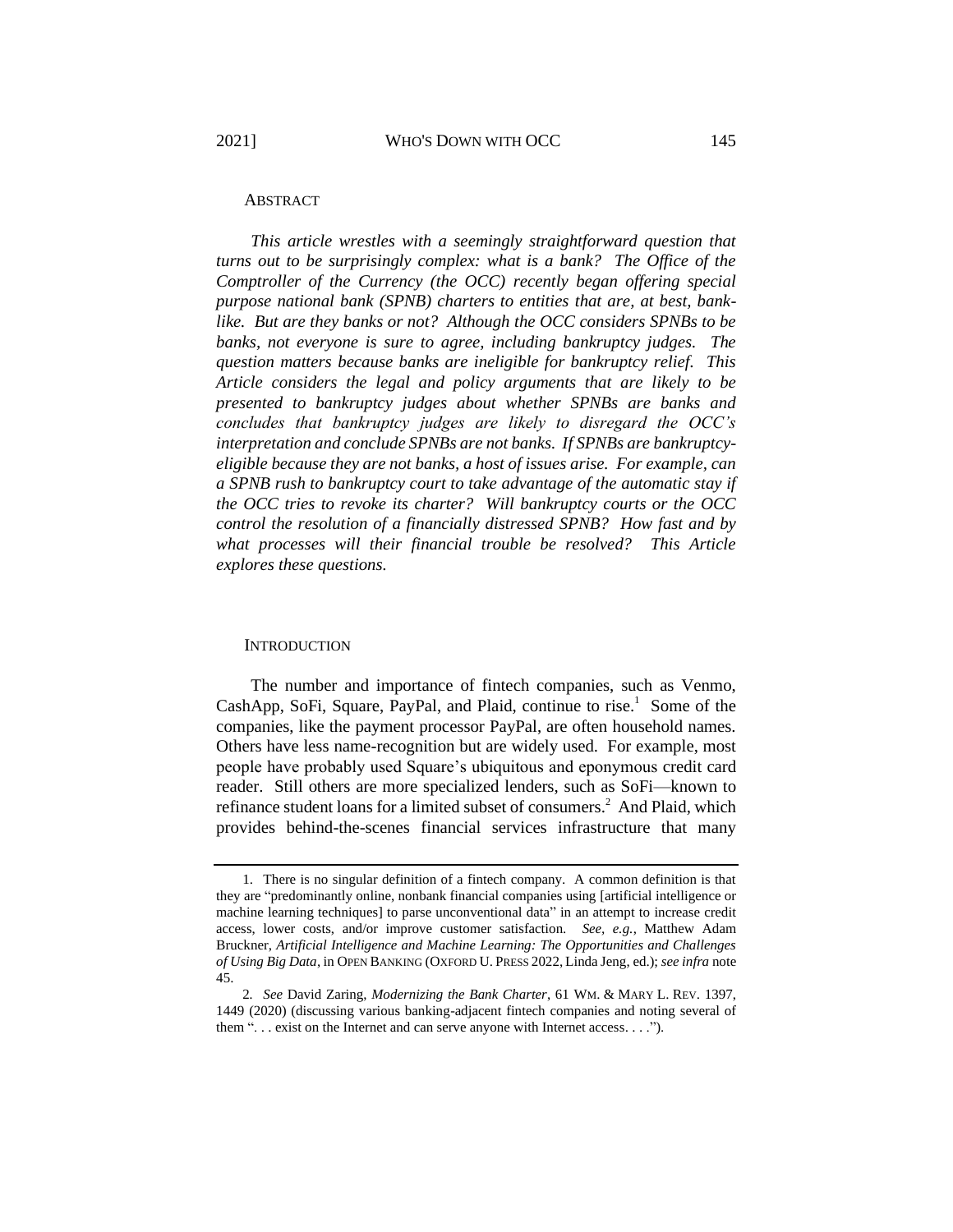<span id="page-2-3"></span><span id="page-2-2"></span>consumers use, may be the most used and least known fintech out there.<sup>3</sup>

Inevitably, some of these firms, or others like them, will go broke.<sup>4</sup> When they do, there are various legal processes available to address the firms' financial woes and resolve the claims of their employees, landlords, financiers, shareholders, and other stakeholders. Yet the available legal processes are distinctly different depending on whether a distressed firm is a bank or a non-bank entity.<sup>5</sup> As a result, whether an entity is classified as a bank matters.

<span id="page-2-1"></span>Bankruptcy is a commonly used pathway for resolving the financial problems of distressed entities, and is available to for-profit businesses, nonprofit entities, family farms, individual debtors, and even cities.<sup>6</sup> But a few types of entities are excluded from using bankruptcy, including "banks."<sup>7</sup> Failed banks with deposits insured by the Federal Deposit Insurance Corporation ("FDIC") are typically resolved through an FDIC receivership.<sup>8</sup>

[S]ome bankruptcy misfits do exhibit a need for bankruptcy and are not accommodated by the Bankruptcy Code. There is a 'default assumption' among scholars and policymakers that bankruptcy relief should be widely available to those that need it. And although some bankruptcy misfits exhibit a demonstrated need for bankruptcy relief, use of the Bankruptcy Code creates significant problems that may outweigh any practical benefits of the bankruptcy process.

8. Robert R. Bliss & George G. Kaufman, *U.S. Corporate and Bank Insolvency Regimes: An Economic Comparison and Evaluation*, FRB OF CHICAGO WORKING PAPER No. 2006-0142 (Jan. 10, 2006), at 1 [hereinafter Bliss & Kaufman, *Economic Comparison*].

<sup>3</sup>*. See* https://plaid.com/company/ [https://perma.cc/Y3SV-E3EW] (last accessed, Mar. 20, 2021).

<sup>4</sup>*. See* David A. Skeel, Jr., *The Law and Finance of Bank and Insurance Insolvency Regulation*, 76 TEX. L. REV. 723, 726 (1998) [hereinafter Skeel, *Law & Finance*] ("As competition in . . . [banking and insurance] markets has intensified, it has become inevitable that some banks and insurance companies will fail as a consequence of market pressures.").

<span id="page-2-0"></span><sup>5.</sup> Insurance companies also have a different set of legal processes available.

<sup>6</sup>*. See, e.g.*, Matthew A. Bruckner, *Special Purpose Municipal Entities and Bankruptcy: The Case of Public Colleges*, 36 EMORY BANKR. DEVELOPMENTS J. 341 (2020) (discussing the availability of bankruptcy relief for public universities).

<sup>7</sup>*. See* 11 U.S.C. § 109 (detailing who may be a debtor under the U.S. Bankruptcy Code); *see also* Michael I. Sovern, *Section 4 of the Bankruptcy Act: The Excluded Corporations*, 42 MINN. L. REV. 171, 171–72 (1957). Some entities that are not specifically excluded by section 109 are nevertheless denied access to bankruptcy. For example, marijuana-related businesses generally may not be debtors under the Bankruptcy Code. *See*  Vivian Cheng, *Medical Marijuana Dispensaries in Chapter 11 Bankruptcy*, 30 EMORY BANKR. DEV. J. 105 (2013). Other entities are not legally excluded but will find that Chapter 11's use presents an effective death sentence. *See, e.g.*, Matthew Adam Bruckner, *Bankrupting Higher Education*, 91 AM.BANKR.L.J. 697, 714 (2017) (discussing why colleges and universities tend not to use bankruptcy). Still, others may use bankruptcy but are "bankruptcy misfits." *See* Laura N. Coordes, *Bespoke Bankruptcy*, 73 FLA. L. REV. 359, 373 (2021)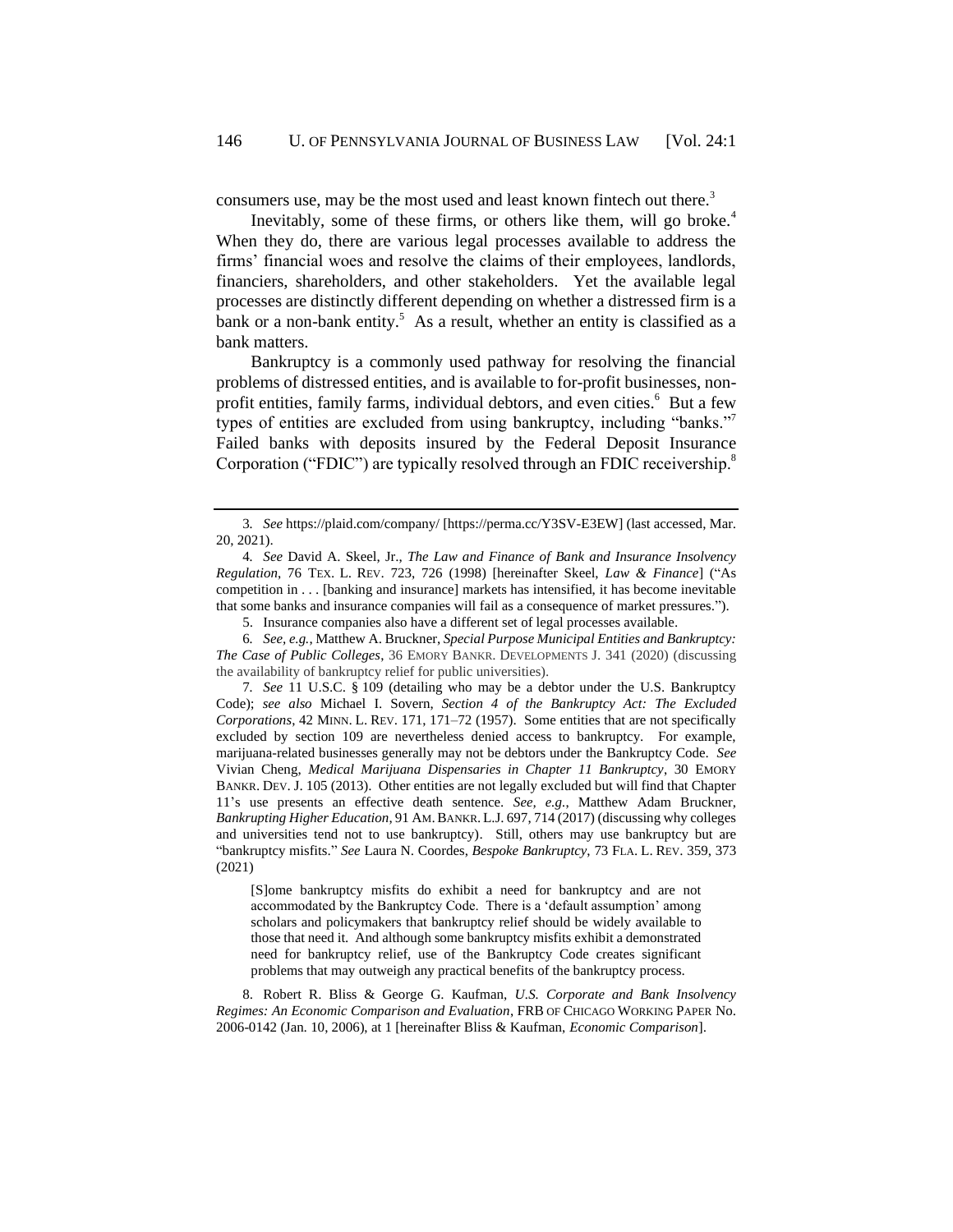However, not all banks are FDIC insured. The Office of the Comptroller of the Currency ("OCC"), which charters national banks, recently finalized new rules for addressing the financial troubles of the subset of uninsured national banks.<sup>9</sup> While historically this has been a small subset of banks, it is a subset with rapidly increasing importance because it is the form many fintechs may take.

Excluding banks from bankruptcy has traditionally been justified by the differences between banks and non-bank entities, especially the propensity for banks to hold consumer deposits.<sup>10</sup> Bank deposits are widely held by residents, making bank depositors a group that politicians are particularly keen to protect. But there are other traditional justifications for special rules for addressing bank insolvency, including banks' role in regulating the country's money supply, the need to avoid bank runs, and concerns about banks' systemic importance, among others.<sup>11</sup> Whether these traditional justifications are sufficient to defend the exclusion of depository institutions from bankruptcy is contested.<sup>12</sup> But this Article argues these justifications

10*. See infra* Section [III.;](#page-35-0) *see also* Bliss & Kaufman, *Economic Comparison*, *supra* note [8,](#page-2-0) at 2–3. *But see* Sovern, *supra* note [7,](#page-2-1) at 172–75 (reviewing the legislative history of the Bankruptcy Act and concluding that the reason why banks are excluded from bankruptcy is not well-established).

11*. See infra* Section [III.](#page-35-0)

12*. See also* Bliss & Kaufman, *Economic Comparison*, *supra* note [8,](#page-2-0) at 3, n.3 ("The 'banks are special' argument focuses primarily on the banking system as whole and individual

<span id="page-3-0"></span><sup>9</sup>*. See* 12 C.F.R. § 51. It is possible that some entities will be resolved through the Orderly Liquidation Authority ("OLA") instead of the OCC receivership process. To be eligible for OLA, an entity must not be an insured depository institution and the Secretary of the Treasury must have determined that

<sup>(1)</sup> the financial company is in default or in danger of default; (2) the failure of the financial company and its resolution under otherwise applicable Federal or State law would have serious adverse effects on financial stability in the United States; (3) no viable private sector alternative is available to prevent the default of the financial company; (4) any effect on the claims or interests of creditors, counterparties, and shareholders of the financial company and other market participants as a result of actions to be taken under this subchapter is appropriate, given the impact that any action taken under this subchapter would have on financial stability in the United States; (5) any action under section 5384 of this title would avoid or mitigate such adverse effects, taking into consideration the effectiveness of the action in mitigating potential adverse effects on the financial system, the cost to the general fund of the Treasury, and the potential to increase excessive risk taking on the part of creditors, counterparties, and shareholders in the financial company; (6) a Federal regulatory agency has ordered the financial company to convert all of its convertible debt instruments that are subject to the regulatory order; and (7) the company satisfies the definition of a financial company under section 5381 of this title." 12 U.S.C. § 5383(b) and § 5381(a)(8) (defining a "covered financial company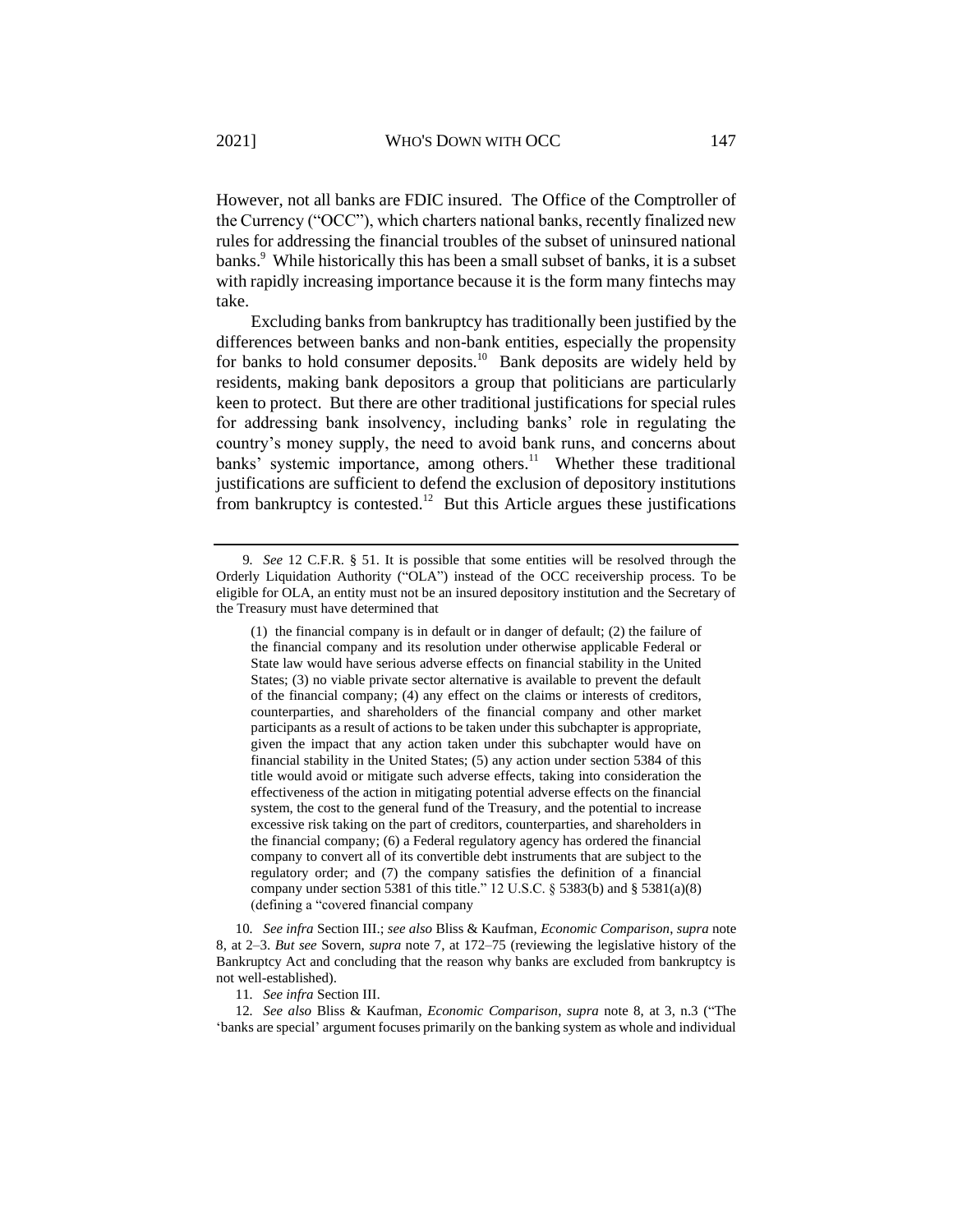<span id="page-4-1"></span>cannot justify the exclusion of non-depository institutions from bankruptcy, as the OCC's regulatory scheme plans to do.<sup>13</sup>

<span id="page-4-0"></span>Whether an entity can access the bankruptcy system has important implications, both for the nation and for the entity's management, creditors, and customers.<sup>14</sup> The OCC's bank resolution process differs from the bankruptcy process in important ways, including: who initiates the financial resolution process, control over the process, participation rights for interested parties, the automatic stay, and others.<sup>15</sup> In particular, the Bankruptcy Code favors retaining existing management's control over the entity during the bankruptcy case and attempting to rehabilitate debtors by, among other things, staying all actions against the debtor or its property during the course of the bankruptcy case.<sup>16</sup> By contrast, the OCC

13*. See generally* Arthur E. Wilmarth, Jr., *The OCC's and FDIC's Attempts to Confer Banking Privileges on Nonbanks and Commercial Firms Violate Federal Laws and Are Contrary to Public Policy*, 39 BANKING & FIN. SRVC.'S POL'Y REP. 1 (2020). *But see*  RECEIVERSHIPS FOR UNINSURED NATIONAL BANKS, OFFICE OF THE COMPTROLLER OF THE CURRENCY, [Docket ID OCC-2016-0017], https://www.occ.gov/news-issuances/news-relea ses/2016/nr-occ-2016-160a.pdf [https://perma.cc/39EH-7U9H] at \*10, n.4 ("The OCC is not aware of any opinion of a U.S. Bankruptcy Court, or any other U.S. court, finding that an uninsured national bank is eligible to be a debtor subject to a petition under the Code.");

14*. See infra* Section [IV.](#page-51-0)

15*. See infra* Section [IV.](#page-51-0) and [Ap](#page-60-0)pendix; *cf*. Robert R. Bliss & George G. Kaufman, *A comparison of U.S. corporate and bank insolvency resolution*, *Economic Perspectives,* Vol. 30, 2nd, No. 2, 2006, https://www.chicagofed.org/publications/economic-perspectives/2006 /2qtr-part4-bliss-kaufman [https://perma.cc/M2RX-PKXY] [hereinafter Bliss & Kaufman, *Comparison*]. This paper will not draw a comparison to OLA for several reasons, including my view that the failure of firms with a SPNB charter are not likely to have "serious adverse effects on financial stability in the United States." 12 U.S.C. § 5383(b)(2). *See infra* text following note [50.](#page-12-0) Some commentators disagree. *See, e.g.*, HILARY J. ALLEN, DRIVERLESS FINANCE, 222 (forthcoming OXFORD U. PRESS 2022) (". . . fintech isn't 'too small to care' about. Regulators' current 'wait and see' approach is sometimes justified on the grounds that fintech is too niche a sector to have a real impact on financial stability, but this view is misinformed at best, and disingenuous at worst.")

16. This is only true as a general matter. *See* Bliss & Kaufman, *Comparison*, *supra* note [15](#page-4-0) (discussing how the Bankruptcy Code offers greater rights for existing management than the OCC receivership process and noting that restructuring is possible in bankruptcy but not in an OCC receivership). More recently, bankruptcy sales and restructuring support agreements have grown in importance and lenders are routinely able to displace old management. *See, e.g.*, Kenneth Ayotte & Jared Elias, *Bankruptcy Process for Sale*,

<span id="page-4-2"></span>large systemically important banks. Less of a case has been articulated for the special importance of individual small banks."). *Compare* Richard M. Hynes & Steven D. Walt, *Why Banks are Not Allowed in Bankruptcy*, 67 WASH. & LEE L. REV. 985, 991 (2010) ("Unlike corporate bankruptcy, bank resolution procedures concentrate decision-making in a single entity with the financial interest in making the right decision about how to dispose of the assets.") *with* Kenneth Ayotte & David A. Skeel, Jr., *Bankruptcy or Bailouts?*, 35 J. CORP. L. 469, 481 (2010) ("Drexel showed, nearly two decades before Lehman, that bankruptcy need not take too long to effectively resolve the financial distress of a financial institution.").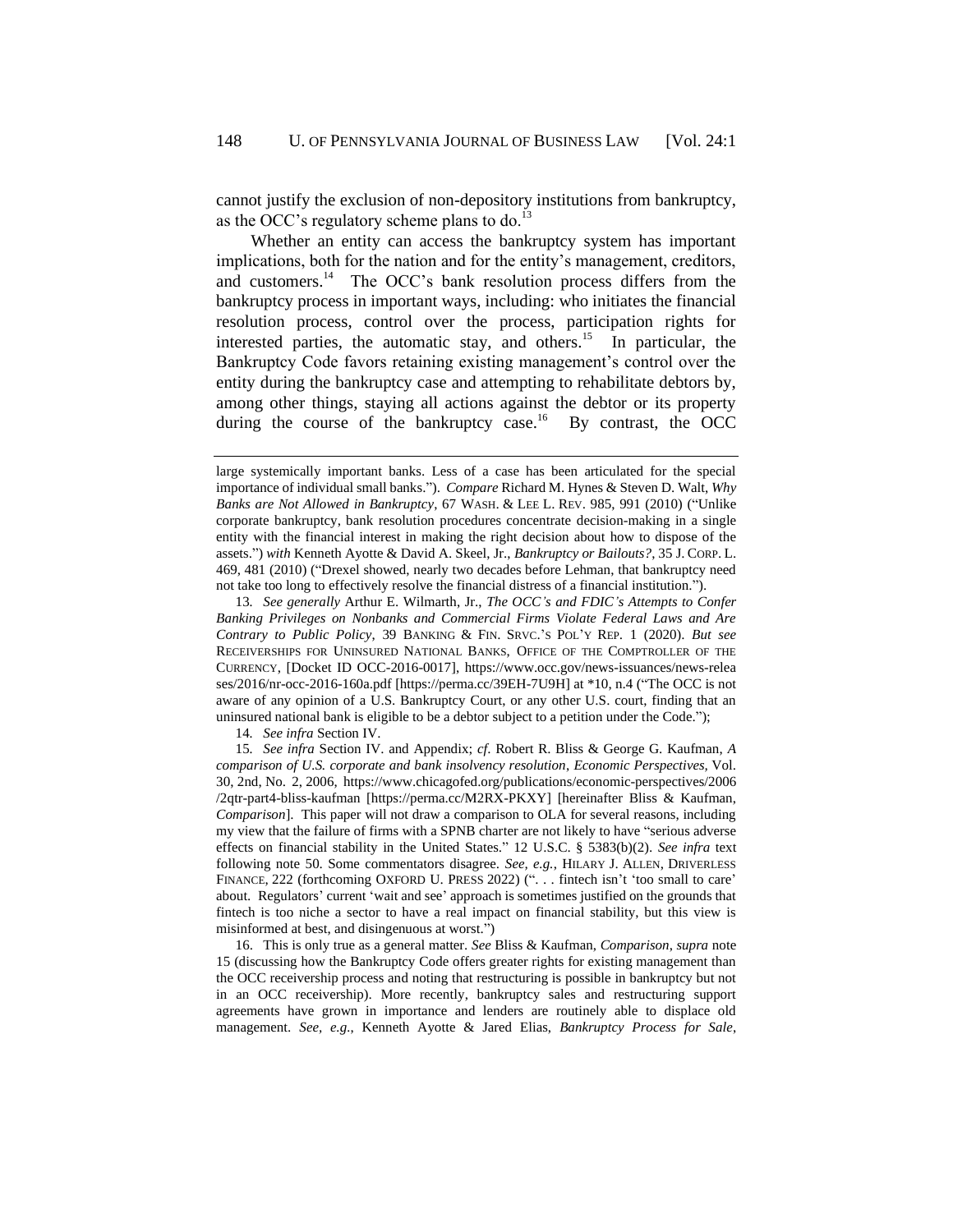<span id="page-5-0"></span>receivership process is an administrative, rather than judicial, process that displaces existing management and shareholders.<sup>17</sup> Differences are further summarized in the Appendix.

(unpublished manuscript on file with the author) (Dec. 4, 2020 draft) (providing empirical support that "[t]he lenders that fund Chapter 11 reorganizations exert significant influence over the bankruptcy process through the contract associated with the debtor-in-possession ('DIP') loan."); David A. Skeel Jr., *Distorted Choice in Corporate Bankruptcy*, 130 YALE L. J. 366, 373–74 (2020) (arguing that distortive techniques surrounding restructuring support agreements ought to be permitted because "[f]inancial distress must now be resolved much more quickly, both because the value of many troubled companies is evanescent and because lenders and other creditors use debtors' need for liquidity as leverage to compress the timeline of the case."); Edward J. Janger & Adam J. Levitin, *The Proceduralist Inversion – A Response to Skeel*, 130 YALE L. J. 335, 350 (2020) (in contrast to Skeel, Janger and Levitin offer a proceduralist approach by "advocat[ing] three reforms to limit the ability of various types of claimants to exercise power over plan confirmation beyond that reflected by their real economic interest."); Barry E. Adler, *The Creditors' Bargain Revisited*, 166 U. PA. L. REV. 1853 (2018); Robert K. Rasmussen, *Taking Control Rights Seriously*, 166 U. PA. L. REV. 1749, 1755, 1757 (2018) (noting " . . . the past two decades have seen an increase in the ability of debt holders to influence the conduct of the business and the course of the Chapter 11 proceeding. It is now commonplace for creditors to be the driving force behind reorganization efforts." Also demonstrating how "[l]ending contracts . . . often provide a basis by which the lender can affect and constrain management's exercise of the control that it enjoys over the company."); Matthew A. Bruckner, *Improving Bankruptcy Sales by Raising the Bar: Imposing a Preliminary Injunction Standard for Objections to § 363 Sales*, 62 CATH. U. L. REV. 1, 22 & n.142 (2012) [hereinafter, Bruckner, *Bankruptcy Sales*] (highlighting " . . . the perception that . . . secured creditors have too much influence over the debtor [in sales] . . . particularly if they have provided the debtor-in-possession financing on which the debtor is relying or if they have liens on the debtor's cash collateral.").

17*. See* Helen Garten, *What Price Bank Failure?*, 50 OHIO ST. L.J. 1159, 1172 (1989) (". . . regulatory dispositions of failed banks generally result in the prompt removal of shareholders and management from the bargaining process. Whether the bank is liquidated or its assets and liabilities are transferred to another bank, its managers immediately lose their jobs."); *see also* Bliss & Kaufman, *Comparison*, *supra* note [15,](#page-4-0) at 44

In particular, the general corporate bankruptcy code in the U.S. tends to favor debtors over creditors and, especially for large insolvent firms, in-place managers and attempted rehabilitation (Chapter 11) rather than liquidation (Chapter 7). In contrast, the bank insolvency code favors depositors (usually the major class of bank creditors) over debtors, and encourages speedy legal closure and resolution at the expense of in-place management and attempts at rehabilitation. Differences with the general corporate bankruptcy code are further widened through an emphasis on formalized early intervention prior to insolvency, quick declaration of insolvency, prompt termination of the bank charter and shareholder control rights, ousting of senior management, strict enforcement of legal priorities of the different creditor classes, potential speed of resolution, lack of creditor standing, limited judicial review, and administrative, rather than judicial, proceedings. The fundamentally different approaches to insolvency resolution of banks and nonbanks derive in part from differences in the goals that these procedures seek to achieve.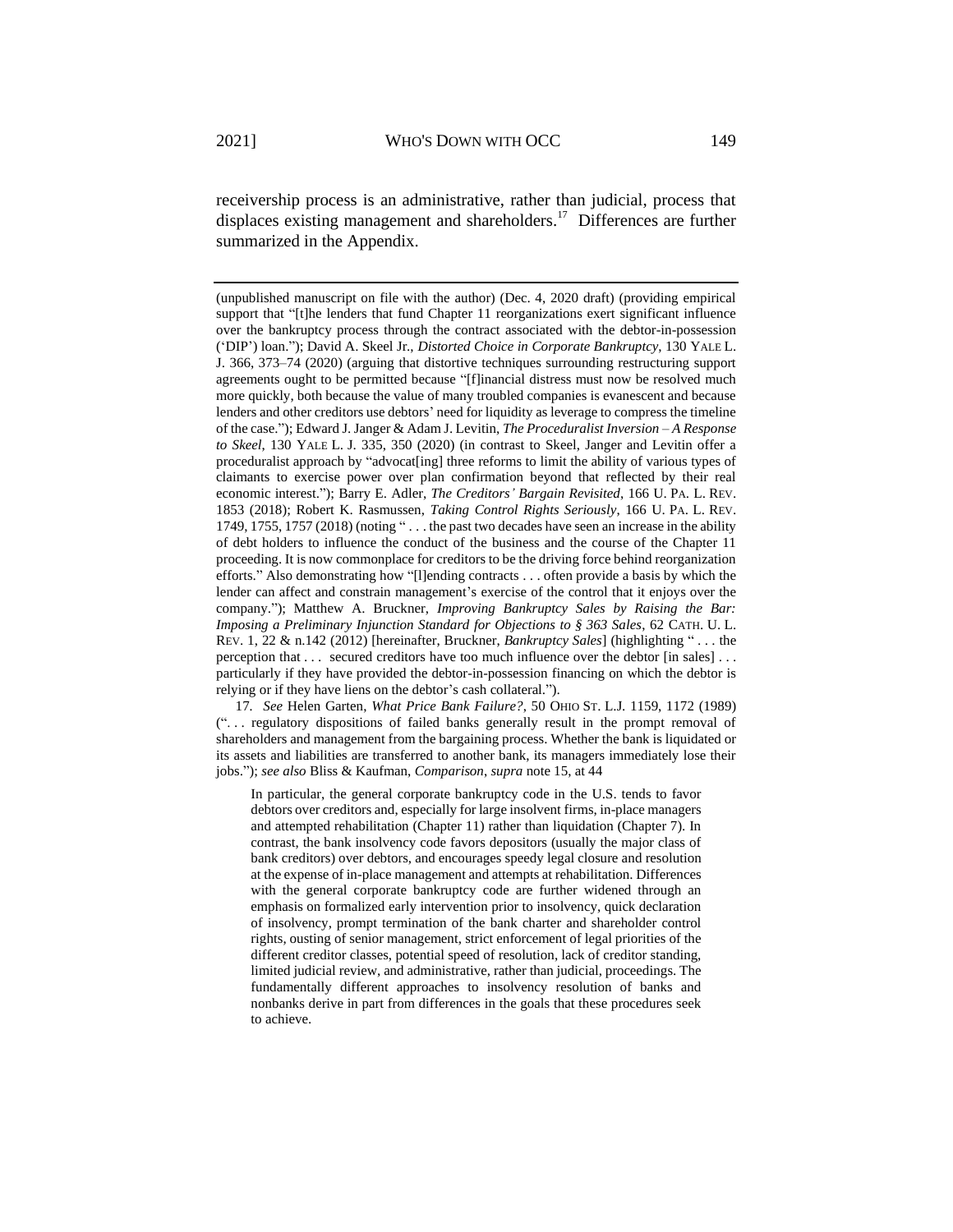<span id="page-6-1"></span>In December 2016, the OCC finalized the rules that it intends should govern the resolution of uninsured national banks.<sup>18</sup> Nineteen months later, the OCC announced that it would begin accepting applications for its socalled Special Purpose National Bank (SPNB) charters from non-depository fintech lending firms. $19$  Since then, the OCC has also begun accepting applications for a SPNB charter for companies that handle payments. $20$  Its authority to do so has been fiercely contested as being *ultra vires* and remains deeply uncertain at this time because of litigation against the OCC, litigation that has been brought repeatedly by the New York State Department of Financial Services (NYSDFS) and the Conference of State Bank Supervisors  $(CSBS).<sup>21</sup>$ 

In addition, at least two crypto companies have recently received special purpose trust bank charters from the OCC. *See* Nikhilesh De & Ian Allison, *Anchorage Becomes First OCC-Approved National Crypto Bank*, COINDESK (Jan. 14, 2021, 11:33 AM), https://www.c oindesk.com/anchorage-becomes-first-occ-approved-national-crypto-bank (Anchorage) [http s://perma.cc/G6SQ-BHYY]; John Reosti, *OCC approves trust charter for second crypto firm*, AM. BANKER (Feb. 05, 2021, 4:46PM), https://www.americanbanker.com/news/occ-appr oves-trust-charter-for-second-crypto-firm (Protego) [https://perma.cc/9W83-SBHA]. The analysis contained herein should generally apply to those entities as well, as their charters are national bank charters. Other crypto firms have received bank charters from state regulators. *See* Patrick J. Boot & Marysia Laskowski, *Wyoming Issues Second Crypto Bank Charter*, NAT'L L. REV. (Nov. 10, 2020), https://www.natlawreview.com/article/wyoming-issues-seco nd-crypto-bank-charter [https://perma.cc/24JZ-WHWG]. The analysis is different for these firms because, as explained further in the state classification test section below, those firms are defined as banks in the chartering state.

21. The OCC lost on the merits in 2019 to the NYDFS, but that decision was reversed for lack of standing by the Second Circuit. *See* Lacewell v. Office of Comptroller of Currency, No. 19-4271, (2d Cir. June 3, 2021), https://www.consumerfinancemonitor.com/w p-content/uploads/sites/14/2021/06/f1.pdf [https://perma.cc/9P4P-AMBF]. If the OCC ever grants a SPNB charter, the NYDFS is likely to reassert their claims.

<span id="page-6-0"></span><sup>18</sup>*. See* 12 C.F.R. § 51.

<sup>19</sup>*. See* OCC, *Policy Statement on Financial Technology Companies' Eligibility to Apply for National Bank Charters* (July 31, 2018), available at: https://www.occ.treas.gov/publicat ions/publications-by-type/other-publications-reports/pub-other-occ-policy-statement-fintec h.pdf/ [https://perma.cc/8AY5-ETJW] [hereinafter OCC, Policy Statement].

<sup>20</sup>*. See* OCC, *Exploring Special Purpose National Bank Charters for Fintech Companies* (2016), at 2 https://www.occ.gov/topics/supervision-and-examination/responsible-innovatio n/comments/pub-special-purpose-nat-bank-charters-fintech.pdf/ [https://perma.cc/WYC3-X CUK] (last accessed Mar. 21, 2021) [hereinafter, OCC, *Exploring SPNB Charters*] (writing that it may be in the "public interest" to offer bank charters to nonbank companies that offer banking-related products); *see also* Mindy Harris, *OCC Previews Plans to Introduce Special Purpose National Bank Charter for Payment Companies*, CONSUMER FIN. MONITOR (July 9, 2020), https://www.consumerfinancemonitor.com/2020/07/09/occ-previews-plans-to-introd uce-special-purpose-national-bank-charter-for-payment-companies/ [https://perma.cc/HME9 -6AR8] ("As envisioned, the payments charter would replace the state-by-state money transmitter licensing approach currently used by many non-bank payment processors and FinTechs.").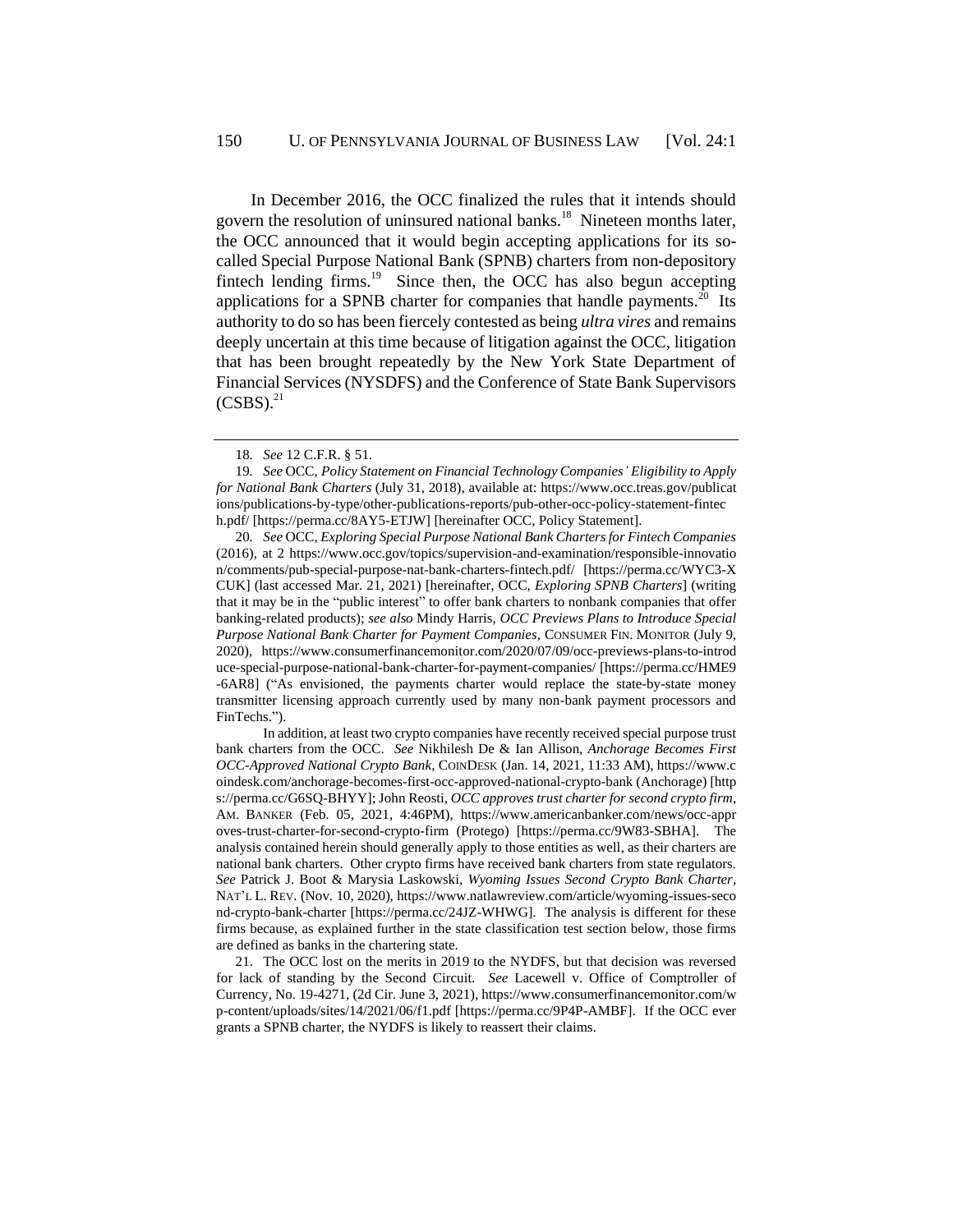But even if the OCC's decision to issue SPNB charters to fintech companies is ultimately validated, it is not clear the rules the OCC intends to apply to the resolution of these firms will ever be used. After all, the OCC's decision to label a non-depository entity a "bank" may not be recognized by other regulators or by courts because the OCC intends to offer bank charters to entities that are, at best, only bank-like. Like that contract law case that bedevils law students with questions of " $\dots$  what is [a] chicken?,"<sup>22</sup> whether an entity is a "... 'bank' is not self-evident...."<sup>23</sup>

<span id="page-7-1"></span><span id="page-7-0"></span>The remainder of this paper is organized as follows. Section one discusses various features of the OCC's new fintech lending and payment charters, including the purpose of the charter, which entities are eligible, the advantages of a bank charter, and some of the concerns with the SPNB charter. This section also discusses litigation over the OCC's authority to issue a SPNB charter.

Section two considers whether the OCC's decision to issue a SPNB charter to a fintech company would transform that entity into a bank for bankruptcy purposes. As the term "bank" is not defined in the Bankruptcy Code, this section focuses on the three judicially created tests for determining whether an entity is a bank (and therefore ineligible for bankruptcy). The two most commonly used tests to determine whether an entity is a bank for Bankruptcy Code purposes—the state classification test and the independent classification test—point in opposite directions. This section also analyzes whether the definitions of "bank" from the Bank Holding Company Act and from the Federal Deposit Insurance Act have bite in the context of SPNBs, concluding that they do not. $24$  Thus, current doctrine cannot tell us whether SPNBs are "banks" within the meaning of the Bankruptcy Code.

As a result, Section three explores some of the historic rationales for excluding banks from bankruptcy to see if they justify excluding SPNBs from bankruptcy. These rationales include most banks' status as depository institutions and the harm caused to depositors when banks close unexpectedly, the fragility of banks and potential harm to the broader economy when banks close unexpectedly, the existence of alternative liquidation procedures, banks' role in providing liquidity to the economy, and several other rationales. This Article applies these rationales to the case of an entity with a SPNB charter and concludes that most have little

<sup>22.</sup> Frigaliment Importing Co. v. B.N.S. Int'l Sales Corp., 190 F. Supp. 116 (S.D.N.Y. 1960).

<sup>23.</sup> Saule T. Omarova & Margaret E. Tahyar, *That Which We Call a Bank: Revisiting the History of Bank Holding Company Regulations in the United States*, 31 REV. OF BANKING AND FIN. L. 113, 115 (2011-2012).

<sup>24</sup>*. See infra* text accompanying notes [136](#page-29-0)[-155.](#page-32-0)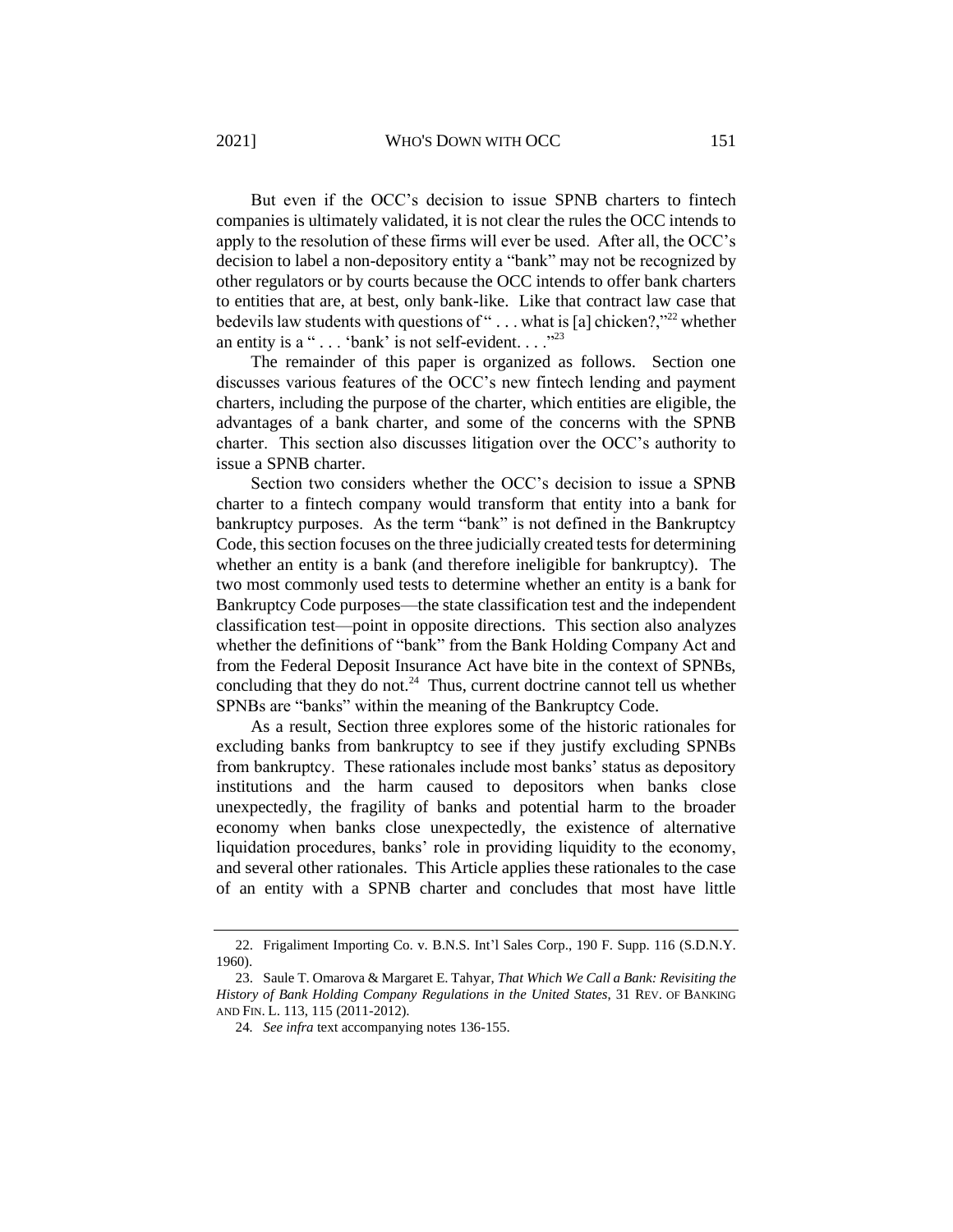relevance. On balance then, this Article concludes that the policy case for excluding OCC-chartered fintech companies—SPNBs—from bankruptcy is a weak one, particularly for non-depository fintech lenders.

Finally, Section four explains why this conclusion matters to customers, companies, and their financiers. It does so by highlighting the most salient differences between bankruptcy and the OCC's receivership processes. This section also helps explain when and why bankruptcy is likely to be preferred by a SPNB's creditors or other stakeholders and when these parties are likely to contest the OCC's decision to initiate its new liquidation procedures for SPNBs. For example, a SPNB's creditors will prefer bankruptcy to the OCC process when they think the entity would be more valuable after restructuring its obligations instead of being liquidated, because bankruptcy is biased towards reorganization and away from liquidation, but the OCC process is primarily a liquidation process.<sup>25</sup> A conclusion follows.

## I. THE OCC'S FINTECH CHARTER

The OCC has decided, on the basis of contested legal authority,  $^{26}$  to offer national bank charters to entities that do not take FDIC-insured deposits but instead merely lend money or facilitate payments.<sup>27</sup> As the  $\overline{OCC}$ explained, "[a] national bank charter is a federal form of corporate organization that authorizes a bank to conduct business on a nationwide basis and subjects the bank to uniform standards and rigorous federal oversight."<sup>28</sup>

<span id="page-8-0"></span>For example, SPNBs will be subject to the same laws, rules, regulations, and federal supervision that apply to all national banks, including the minimum leverage and risk-based capital requirements.<sup>29</sup> The OCC will not

<sup>25</sup>*. See infra* text accompanying notes [239–](#page-49-0)[241.](#page-49-1) That said, the OCC regulations appear to allow for purchase and assumption transactions.

<sup>26</sup>*. See* Lacewell v. Office of Comptroller of Currency, No. 19-4271, (2d Cir. June 3, 2021), https://www.consumerfinancemonitor.com/wp-content/uploads/sites/14/2021/06/f1.p df [https://perma.cc/2VQQ-9KYC]; *see also* Wilmarth, *supra* not[e 13,](#page-4-1) a[t 3](#page-2-2) ("Congress's 1978 amendment to Section 27(a) confirms that the NBA does not allow the OCC to approve nondepository charters for national banks other than special-purpose trust companies.").

<sup>27</sup>*. See supra* not[e 20.](#page-6-0)

<sup>28</sup>*. See* OCC, *Exploring SPNB Charters*, *supra* note [20,](#page-6-0) at 4 ("All national banks, including special purpose national banks, are organized under, and governed by, the National Bank Act.").

<sup>29</sup>*. See* 12 C.F.R. Part 3; *Comptroller's Licensing Manual Supplement: Considering Charter Applications From Financial Technology Companies*, OFF. OF THE COMPTROLLER OF THE CURRENCY (2018), https://www.occ.treas.gov/publications-and-resources/publications/c omptrollers-licensing-manual/files/considering-charter-apps-from-fin-tech-companies.html [https://perma.cc/7AP8-ZBW6] (last accessed, Mar. 21, 2021) [hereinafter, *Licensing Supplement*]; OCC, *Exploring SPNB Charters*, *supra* note [20,](#page-6-0) at 4 ("A special purpose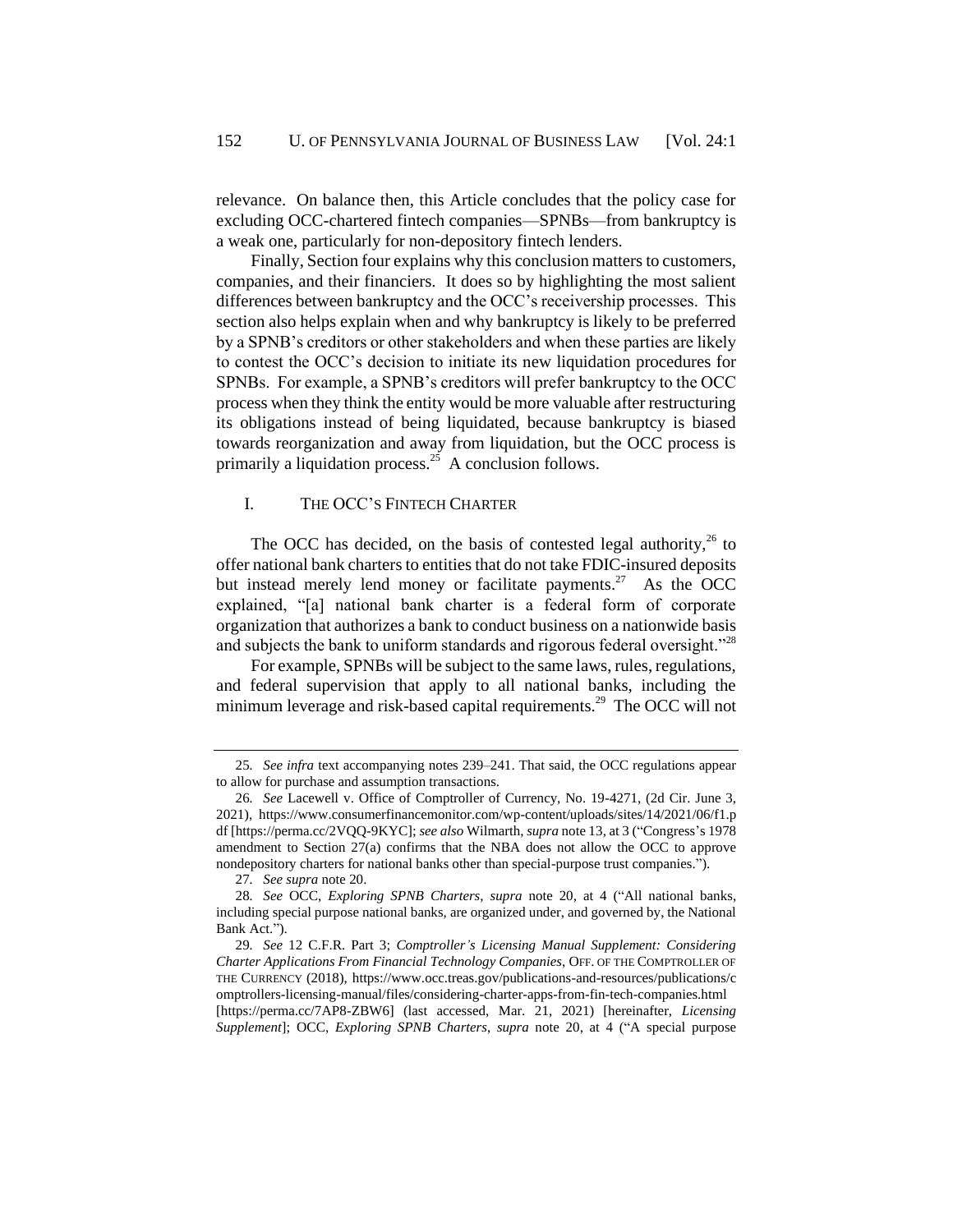<span id="page-9-1"></span>grant a charter unless the proposed bank has complied with all statutory and regulatory requirements and has met the OCC's chartering standards.<sup>30</sup> The charter-seeking fintech entity must also demonstrate a commitment to financial inclusion that includes providing or supporting fair access to financial services and fair treatment of customers. $31$  And it must develop a contingency plan to address significant financial stress that could threaten the viability of the entity. $32$ 

<span id="page-9-0"></span>To date, no entity has received a SPNB charter. The application process for a SPNB charter is similar to the one used for other OCC bank charters.<sup>33</sup> Importantly, the OCC has said that it would consider applications for SPNB charters "... from financial technology (fintech) companies that are engaged in the business of banking but do not take deposits."<sup>34</sup> But it has not defined what it means for an entity to "take deposits." For fintech firms that are primarily engaged in lending money to borrowers, it seems clear that they do not take deposits because they are providing funding *to* borrowers and not taking money *from* borrowers. By contrast, for fintech firms that are primarily engaged in transmitting money between people—like CashApp, Paypal, and Venmo—it is quite easy to argue that these firms take deposits, at least in a colloquial sense.<sup>35</sup> For example, Venmo has begun offering a

national bank may engage only in activities that are permissible for national banks . . . [and] is subject to the same laws, regulations, examination, reporting requirements, and ongoing supervision as other national banks.").

<sup>30</sup>*.* The OCC's chartering standards include that there is a reasonable chance that the proposed bank will be operated in a safe and sound manner, provide fair access to financial services, promote fair treatment of customers, and ensure compliance with applicable laws and regulations. *See Licensing Supplement*, *supra* note [29.](#page-8-0) This does, of course, raise the question of who would want a SPNB charter since it has most of the burdens of a regular bank charter without the benefit of funding loans with low-cost deposits. *See* Brian Knight, *Federalism and Federalization on the Fintech Frontier*, 20 VAND. J. ENT. & TECH. L. 129, 200 (2017) ("If the OCC's charter simply applies regulations built for universal banks to much more limited companies, or if it otherwise imposes significant costs, it may be of little value to new entrants that lack the resources to manage the associated regulatory burden.").

<sup>31</sup>*. See Licensing Supplement*, *supra* note [29.](#page-8-0)

<sup>32</sup>*. See Licensing Supplement*, *supra* note [29.](#page-8-0)

<sup>33</sup>*. See Licensing Supplement*, *supra* note [29;](#page-8-0) OCC, *Exploring SPNB Charters*, *supra*  not[e 20,](#page-6-0) at 5

The OCC's chartering regulation and licensing policies and procedures also would apply to a special purpose national bank. The established charter policies and procedures are set forth in 12 CFR Part 5 and the 'Charters' booklet of the *Comptroller's Licensing Manual* and are discussed in the Chartering process section below.

<sup>34</sup>*. See* OCC, *Policy Statement*, *supra* not[e 19.](#page-6-1)

<sup>35</sup>*. Cf*. Andrés Guadamuz González, *PayPal: The Legal Status of C2C Payment Systems*, COMP. L. AND SEC. REP. 293, 296 (2004) (explaining "Deposit has been defined by the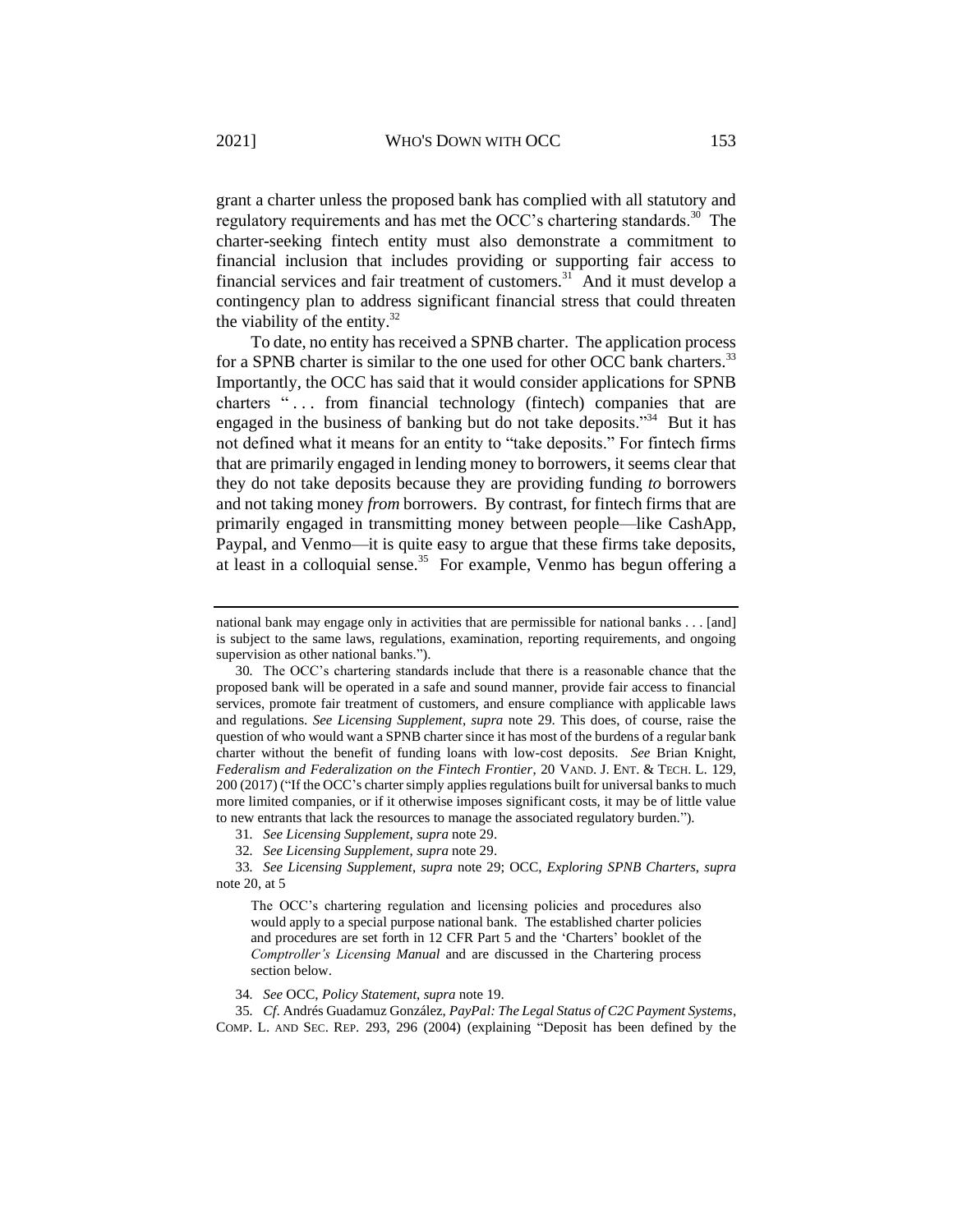<span id="page-10-2"></span>debit card and it advertises that "Venmo Debit Card goes where you go, and brings your Venmo balance along."<sup>36</sup> But for the reasons discussed further below, these entities appear to share more similarities with money transmitters than with banks. $37$ 

<span id="page-10-1"></span>Fintech companies might consider applying for a SPNB charter to obtain " . . . the same status and attributes under federal law as a full-service national bank,"<sup>38</sup> because according to the OCC, an entity that obtains a SPNB charter will be a national bank.<sup>39</sup> Because national banks receive their charter directly from the OCC (rather than from any particular state),  $40$ 

(A) A person that provides money transmission services. The term "money transmission services" means the acceptance of currency, funds, or other value that substitutes for currency from one person and the transmission of currency, funds, or other value that substitutes for currency to another location or person by any means. "Any means" includes, but is not limited to, through a financial agency or institution; a Federal Reserve Bank or other facility of one or more Federal Reserve Banks, the Board of Governors of the Federal Reserve System, or both; an electronic funds transfer network; or an informal value transfer system. . . .

38. OCC, *Exploring SPNB Charters*, *supra* not[e 20,](#page-6-0) at 5.

39*. See* 12 U.S.C. § 1813(a)(1)(A) (defining a bank as " . . . any national bank and State bank, and any Federal branch and insured branch").

40*. See* 12 U.S.C. § 21 through 12 U.S.C.S. § 95b, including 12 U.S.C. § 24 (providing "Upon duly making and filing articles of association and an organization certificate a national banking association shall become, as from the date of the execution of its organization certificate, a body corporate, and as such, and in the name designated in the organization certificate . . . "); *see also* 12 U.S.C. § 35 (discussing national banks that are a bank " . . . incorporated by special law of any State or of the United States or organized under the general laws of any State or of the United States . . . "); Instructions - Articles of Association, OFF. OF THE COMPTROLLER OF THE CURRENCY, https://www.occ.gov/static/licens ing/form-instruct-articles-assoc-v2.pdf [https://perma.cc/KU9N-KXXV]; *Licensing Manual: Articles of Association, Charter, and Bylaw Amendments*, OFF. OF THE COMPTROLLER OF THE CURRENCY (2017), https://www.occ.treas.gov/publications-and-resources/publications/com ptrollers-licensing-manual/files/licensing-booklet-articles-of-assoc-charter-bylaw-amend.ht ml [https://perma.cc/PN8T-LCZY]; Brief of Thirty-Three Banking Law Scholars as *Amici Curiae* in Support of Appellee, *Lacewell v. OCC*, at 23–24 [hereinafter Banking Law Scholars Brief]; *cf*. Atherton v. FDIC, 519 U.S. 213, 219 (1997) (discussing Congress' undisputed power to, among other things, form national banks.); Boyd v. Schneider, 124 F. 239, 242 (N.D. Ill. 1903) ("National banks are the creatures of the national legislature.").

Directive 94/19/EC as a credit balance that results from funds entered into an account and which the credit institution must pay back" and arguing that Paypal is a "... bank for all regulatory purposes.").

<span id="page-10-0"></span><sup>36.</sup> https://venmo.com/about/debitcard/ [https://perma.cc/6DHQ-ESNY].

<sup>37</sup>*. See* Madison Thompson, *Money Transmitters Face Ambiguity In State, Federal Law*, Troutman Pepper (Dec. 4, 2018), https://s3.amazonaws.com/documents.lexology.com/6324 80c8-9c16-4062-aaf9-9f8a256ba86a.pdf?AWSAccessKeyId=AKIAVYILUYJ754JTDY6 T&Expires=1629143464&Signature=pxaNpuK1D5FvG%2BLFWz5Xl7hbnBk%3D [https:/ /perma.cc/R3H2-AN6E] (quoting 31 C.F.R. § 1010.100(ff)(5) (2018))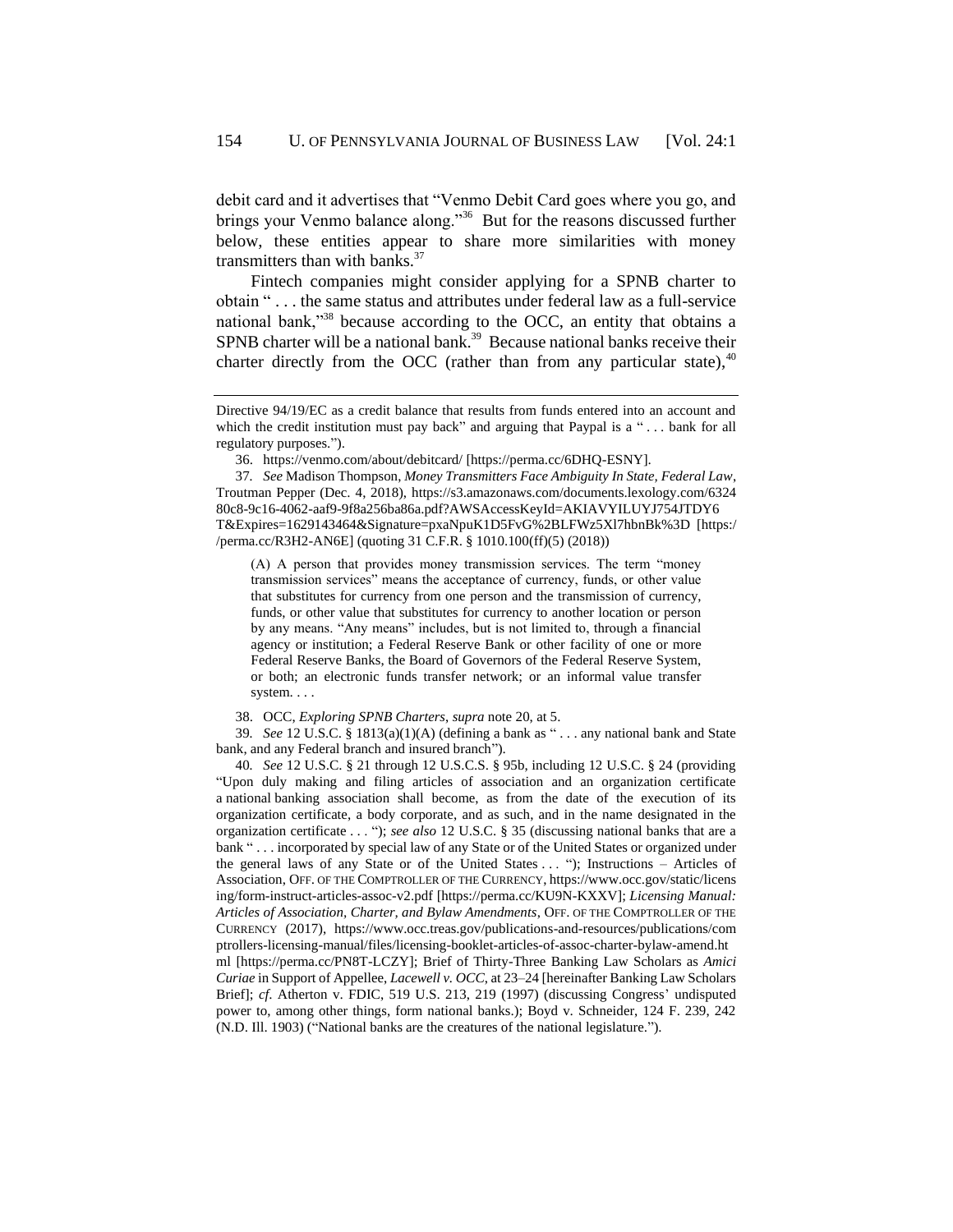<span id="page-11-2"></span>national banks have been called " . . . the most significant exception . . . " to the " . . . bedrock principle of American business law that corporate formation and governance are the province of state, not federal, law."<sup>41</sup> National formation may have important implications for assessing whether these entities will be treated like banks for bankruptcy's purposes.<sup>4</sup>

<span id="page-11-1"></span>There are at least three advantages of being a national bank.<sup>43</sup> First, a national bank need not comply with certain state licensing requirements. For example, some states require that state-chartered banks operating within their boundaries have a brick-and-mortar presence in that state.<sup>44</sup> The ability to avoid such requirements could be very attractive to non-depository fintech companies, which often operate the bulk of their operations entirely online.<sup>45</sup>

44. Zaring, *supra* note [2](#page-1-0)*,* at 1451 ("Some states require a brick and mortar presence before a state banking charter can be obtained, but fintech lenders have business plans premised on the ability to avoid these sorts of institutional investments."). This does not, by itself, explain why they would want a SPNB charter instead of a traditional bank charter. In *Federalism and Federalization on the Fintech Frontier*, Brian Knight discusses some rationales for justifying the federalization of banking policy. *See* Knight, *Federalism and Federalization on the Fintech Frontier*, *supra* note [32,](#page-9-0) at 184-198. Curiously, some national banks continue to comply with many state licensing laws even though those laws may be preempted. *See* Wells Fargo Bank v. Boutris, 419 F.3d 949 (9th Cir. 2005) (holding that national banks do not need state licenses to engage in lending). For example, Varo Bank which is among the first fintech lenders to hold a national bank charter (but not a SPNB charter)—appears to have twenty-one active state lending licenses. *See* https://www.var omoney.com/licenses/ [https://perma.cc/9RAJ-PDW3]. Perhaps Varo and other national banks are just being good neighbors. But it might also be that the line between generally applicable laws that national banks need to follow and preempted laws is not particularly clear.

45*. See* Matthew A. Bruckner, *The Promise and Perils of Algorithmic Lenders' Use of Big Data*, 93 CHI.-KENT L. REV. 3, 12–13 (2018) [hereinafter Bruckner, *Promise and Perils*] (defining fintech lenders as non-bank financial companies that operate mostly online and use non-traditional methods—such as Big Data and machine learning—to evaluate prospective borrowers' creditworthiness and market their products, sometimes to nontraditional

<span id="page-11-0"></span><sup>41.</sup> Banking Law Scholars Brief, *supra* note [40,](#page-10-0) at 23–24.

<sup>42</sup>*. See infra* text accompanying note[s 89–](#page-19-0)[93.](#page-20-0)

<sup>43.</sup> A fourth potential advantage is that national banks *may* be able to gain access to heavily subsidized loans from the Federal Reserve. And if an entity is granted access to such loans, it increases the incentives for federal bank regulators to regulate those firms and thereby protect the federal fisc. *See* Brian Knight, *BankThink Fed Should Open the Payments System to Fintechs*, AM. BANKER (Jan. 24, 2019, 10:00 AM), https://www.americanbanker.com /opinion/fed-should-open-the-payments-system-to-fintechs [https://perma.cc/AE7Q-3XY9] (highlighting the Federal Reserve's reluctance to allow fintech companies access to its payment system); Sabrina Chartrand, *The OCC's Step Towards Innovation: The Fintech Charter*, 38 REV. BANKING & FIN. L. 511, 517 (2019); Barbara S. Mishkin, *Fed reported to have reservations about fintech charter*, CONSUMER FINANCE MONITOR (Jan. 14, 2019), https://www.consumerfinancemonitor.com/2019/01/14/fed-reported-to-have-reserva tions-about-fintech-charter/ [https://perma.cc/EU5G-XHKK] ("Federal Reserve officials have expressed reservations about allowing such access to fintech companies.").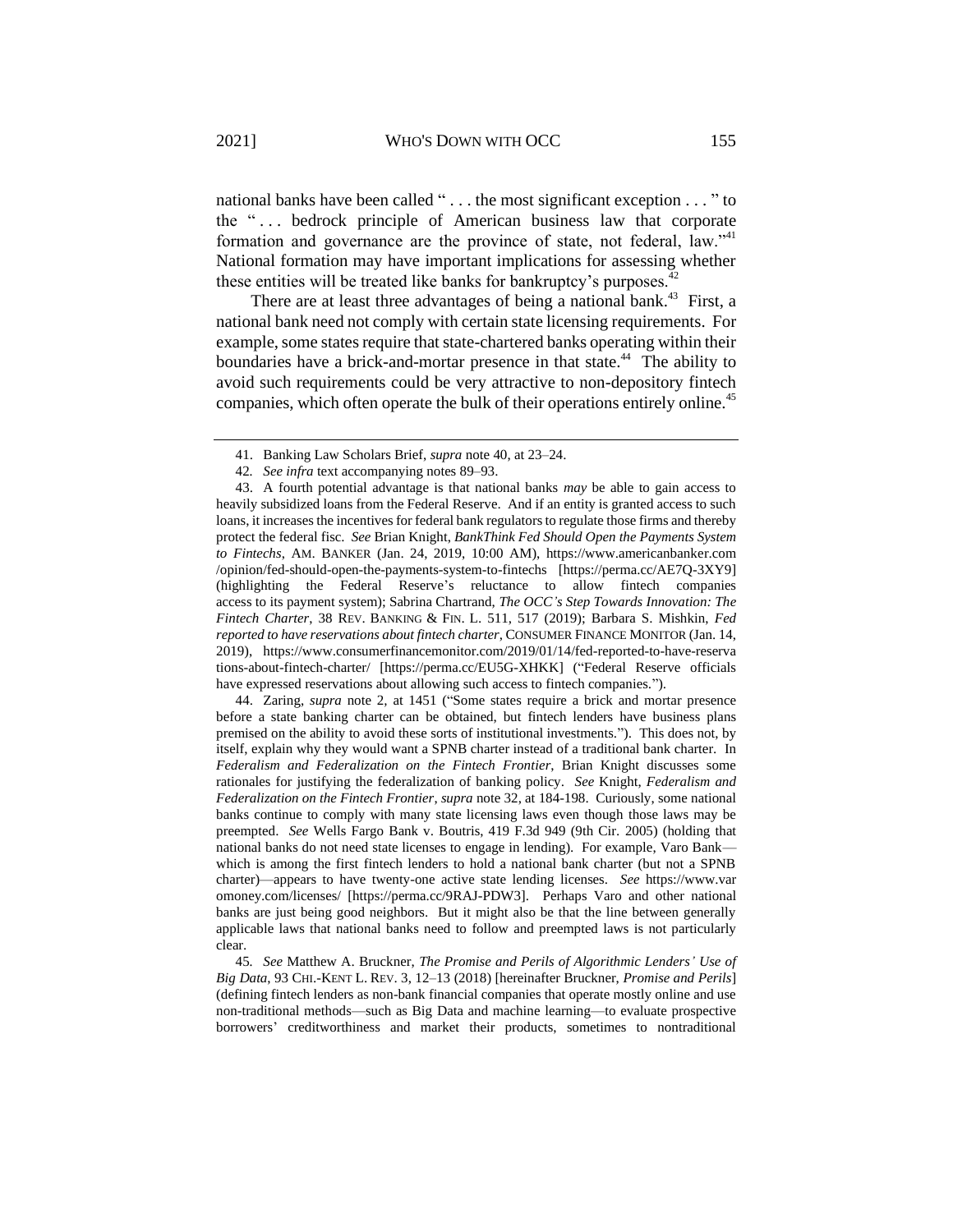Second, holders of SPNB charters may also be exempt from complying with other state laws, including usury limits and certain fair lending laws, because those laws would be preempted.<sup>46</sup> Third, they can also reduce the number of entities they report to by consolidating supervision under the OCC's authority.<sup>47</sup> A variety of other rationales have also been proffered.<sup>48</sup>

Commentary on the SPNB charter has been mixed. Some commentators laud the OCC's charter innovation, suggesting that some of the companies that may pursue the SPNB charter are small fintech startups bringing innovative new ideas to a stale and stodgy sector of the economy.<sup>49</sup> In this view, fintech companies are small, scrappy upstarts disrupting the banking orthodoxy. In addition, they suggest that it could disrupt the business of banking if larger companies, such as Amazon, Apple, Facebook, and Google, pursue a SPNB charter.<sup>50</sup> In my own view, larger companies are more likely to pursue bank charters than smaller ones because of the compliance costs involved. That said, if Walmart's experience in trying to

47. Zaring, *supra* note [2](#page-1-0)*,* at 1448 (" . . . national charters offer the promise of a single regulator and the possibility of a technically superior, if more expensive, form of supervision."); Knight, *Federalism and Federalization on the Fintech Frontier*, *supra* note [30.](#page-9-1)

48*. See Licensing Supplement*, *supra* note [29.](#page-8-0) Another possible reason to get a SPNB charter is to apply for access to the Federal Reserve's discount window or to the special relief facilities the Federal Reserve sometimes offers for institutions experiencing liquidity problems. *See* Chartrand, *supra* not[e 43.](#page-11-1)

49. Zaring, *supra* note [2](#page-1-0)*,* at 1451 (explaining that fintech lenders and payments companies would both be attracted to reducing their " . . . licensing and regulatory cost[s] by consolidating supervision under one primary national regulatory structure.") (quoting U.S. Dep't of the Treasury, A FINANCIAL SYSTEM THAT CREATES ECONOMIC OPPORTUNITIES: NONBANK FINANCIALS, FINTECH, AND INNOVATION, 71 (July 31, 2018), https://home.treasury .gov/sites/default/files/2018-08/A-Financial-System-that-Creates-Economic-Opportunities-- -Nonbank-Financials-Fintech-and-Innovation.pdf [https://perma.cc/82VN-6XV8]).

50. Zaring, *supra* note [2](#page-1-0)*,* at 1452 (discussing the bank-like products offered by each of these "most serious disrupters"); *see also* Donna Fuscaldo, *Fintechs Will Have Some Big Tech Competition In 2020*, FORBES (Dec. 31, 2019, 9:18AM), https://www.forbes.com/sites/donna fuscaldo/2020/12/31/fintechs-will-have-some-big-tech-competition-in-2020/?sh=61dc78ae 44a8 [https://perma.cc/X83R-SECC].

<span id="page-12-0"></span>borrowers); *see also* Christopher K. Odinet, *Consumer Bitcredit and Marketplace Lending*, 69 ALA. L. REV. 781, 787–88 (2018) (offering a similar definition).

<sup>46</sup>*. See* Brief of the Center for Responsible Lending, National Consumer Law Center, and National Community Reinvestment Coalition as *Amici Curiae* in Support of Appellee, Lacewell v. OCC, at 1–2 ("The foremost reason why nonbanks will seek out a 'special purpose national bank' is to take advantage of preemption of state consumer protection laws, particularly interest rate caps."); *see also* Saule T. Omarova, *Dealing with Disruption: Emerging Approaches to Fintech Regulation,* 61 WASH. U. J. L. & POL'Y 25 (2020). Some commentators think that this would be a problem. *See, e.g.*, Kristin Johnson, Frank Pasquale & Jennifer Chapman, *Artificial Intelligence, Machine Learning, and Bias in Finance*, 88 FORDHAM L. REV. 499 (2019).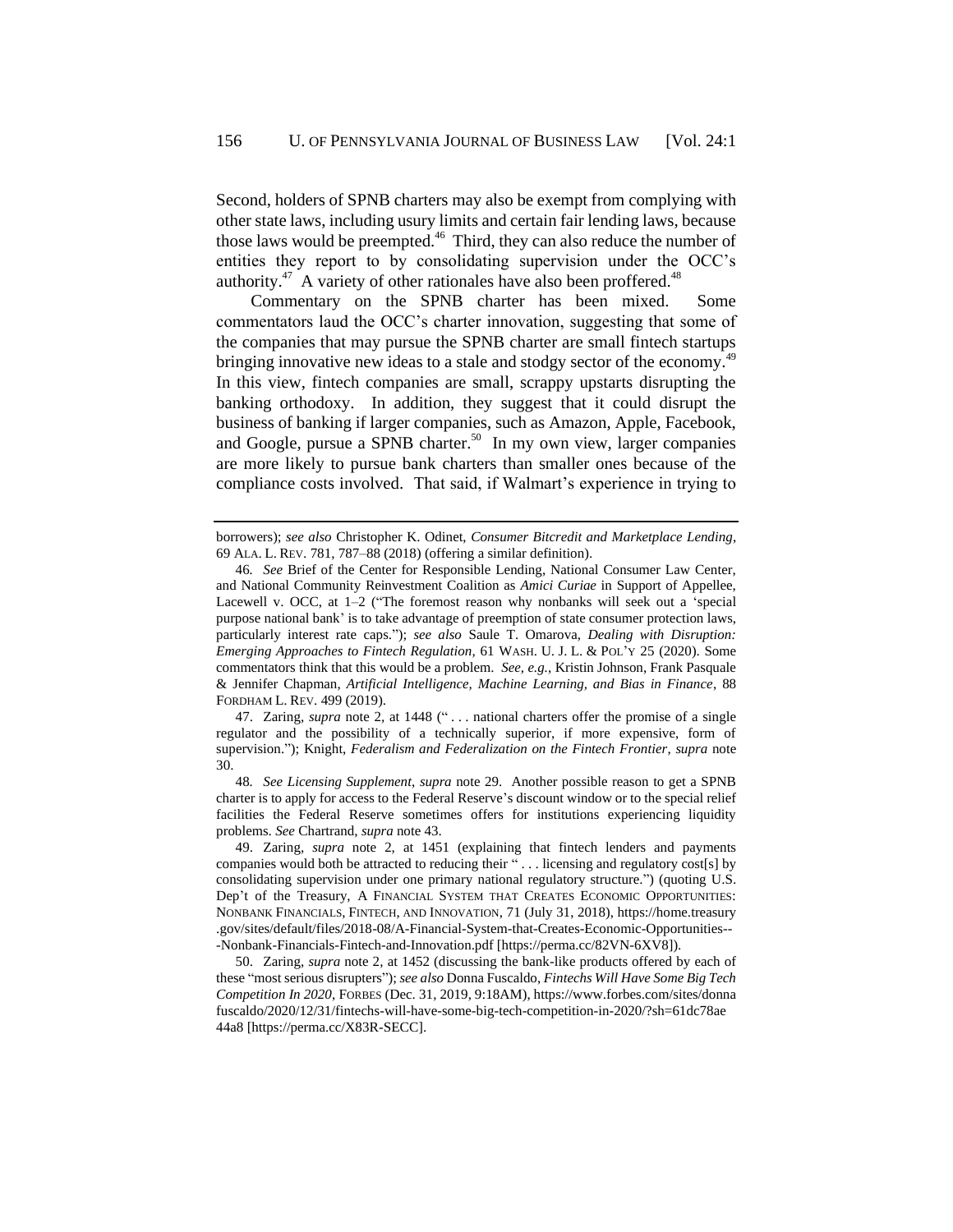obtain a bank charter tells us anything, it is that it is not easy for some of the world's largest companies to obtain a bank charter.<sup>51</sup> In other words, if any entity successfully obtains a SPNB charter, it is likely to be larger than a tech start up but smaller than the Walmarts of the world.

My view aligns with that of those commentators who have bemoaned the possibility that the OCC's decision could radically remake the U.S. economy by inviting "... much of the finance, insurance, and real estate sector  $\dots$  into a federal charter."<sup>52</sup> These critics note that a SPNB charter could, in theory, be available to "[p]ayment[s] processors, credit card networks, investment advisers, hedge funds, private equity funds, securities exchanges, derivatives clearinghouses, finance companies, payday lenders, securitization vehicles, and mortgage Real Estate Investment Trusts" and that this would radically expand our idea of what it means to be a "bank."<sup>53</sup> Some of these worries have already come to pass.

Moreover, the NYSDFS and the CSBS have repeatedly sued the OCC, claiming that the proposed charter oversteps the OCC's chartering authority.<sup>54</sup> The OCC has successfully fended off litigation so far because of plaintiff's lack of standing, but further substantive litigation seems exceedingly likely.<sup>55</sup> However, the litigation over the fintech charter itself may be causing some fintech companies to pursue traditional national bank charters instead of the new SPNB charter.<sup>56</sup> For example, Figure, Varo and

55*. See Lacewell v. Office of Comptroller of Currency*, No. 19-4271, (2d Cir. June 3, 2021), https://www.consumerfinancemonitor.com/wp-content/uploads/sites/14/2021/06/f1.p df [https://perma.cc/2Q5X-QZXA] (describing the various lawsuits the OCC successfully defeated).

56. Though it is not clear that the SPNB charter was ever going to attract a lot of serious interest. Other OCC charter innovations have only had a handful of takers. *See, e.g.*, Zaring, *supra* not[e 2,](#page-1-0) at 1463 (discussing various innovations in chartering, such as credit card banks and trust charters, and noting there are only nine credit card banks and fifty-five trust chartered

<sup>51</sup>*. See* Bernard Wysocki Jr., *How Broad Coalition Stymied Wal-Mart's Bid to Own a Bank*, WALL ST. J. (Oct. 23, 2006 12:01AM), https://www.wsj.com/articles/SB11611849591 2296504 [https://perma.cc/J4ZV-F7F5].

<sup>52.</sup> Banking Law Scholars Brief, *supra* note [41,](#page-11-2) at 25.

<sup>53.</sup> Banking Law Scholars Brief, *supra* note [41,](#page-11-2) at 25–26.

<sup>54</sup>*. See* Zaring, *supra* note [2](#page-1-0)*,* at 1459 (noting state bank supervisors have opposed the SPNB charter, but that the initial lawsuits were dismissed as premature); *see also Lacewell v. Office of Comptroller of Currency*, No. 19-4271, (2d Cir. June 3, 2021), https://www.con sumerfinancemonitor.com/wp-content/uploads/sites/14/2021/06/f1.pdf [https://perma.cc/9Z V4-PF3J]; *cf.* Jeremy T. Rosenblum, James Kim & Scott A. Coleman, *Conference of State Bank Supervisors files new lawsuit to block OCC approval of Figure Technologies charter application*, CONSUMER FIN. MONITOR (Jan. 5, 2021) (discussing various lawsuits by the CSBS against the OCC related to charter applications), https://www.consumerfinancem onitor.com/2021/01/05/conference-of-state-bank-supervisors-files-new-lawsuit-to-block-oc c-approval-of-figure-technologies-charter-application/ [https://perma.cc/H83U-WARE].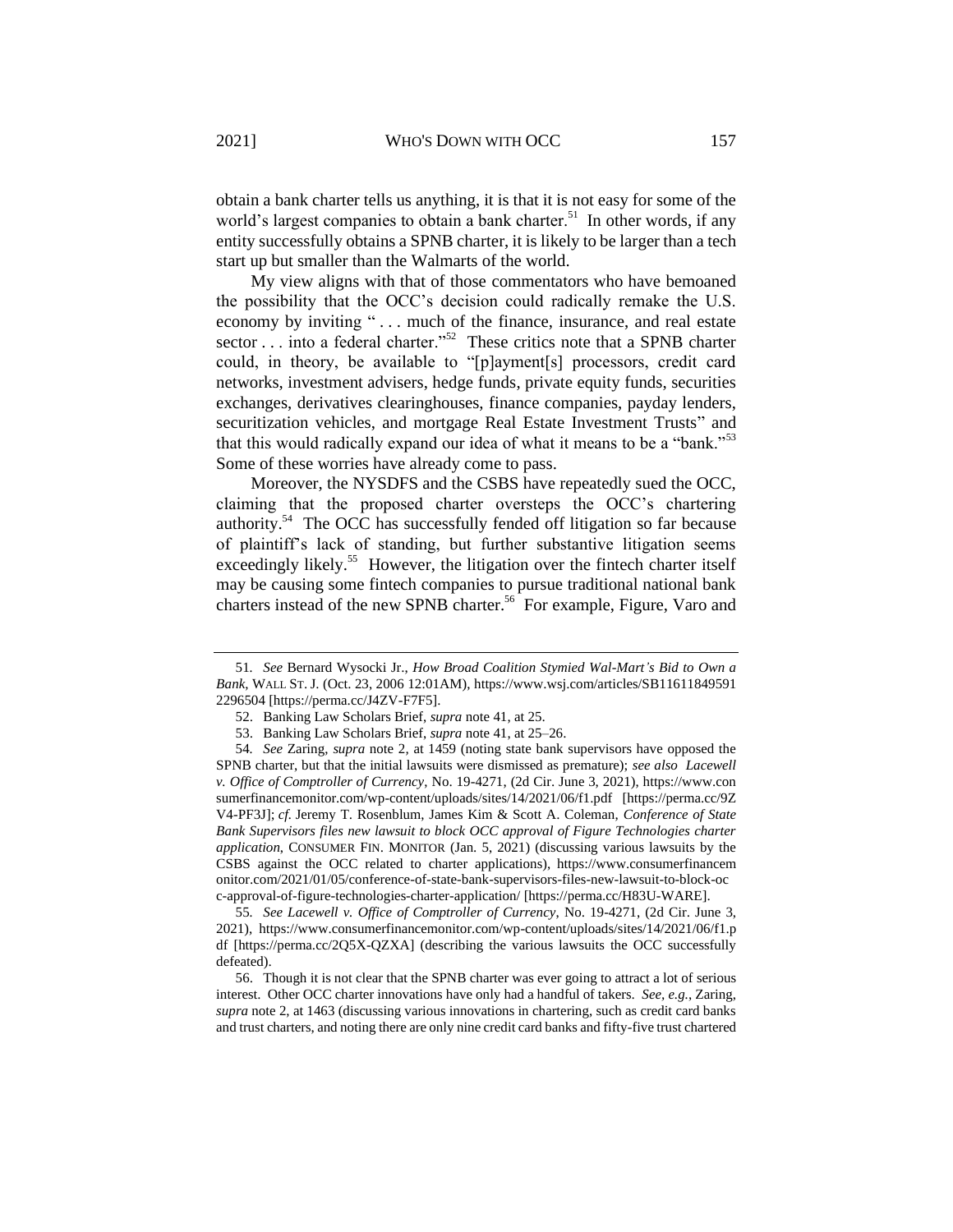SoFi have all received at least preliminary approval for a traditional national bank charter.<sup>57</sup>

But even if the OCC eventually grants a SPNB charter and prevails in ligation likely to be brought by state banking supervisors, a host of potential issues remain unanswered. Several of these issues revolve around how creditors and other parties-in-interest would fare if a non-depository fintech "bank" were to become financially distressed. Although the OCC has approved a final rule to address the insolvency of uninsured national banks in a receivership, those processes have never been used.<sup>58</sup> And the rule is sufficiently bare bones that there is substantial uncertainty about how it would apply. In addition, an entity with a SPNB charter might prefer to use bankruptcy. Whether a SPNB would be a "bank" for Bankruptcy Code purposes is the question taken up next.

## <span id="page-14-0"></span>II. ARE SPNBS "BANKS" FOR BANKRUPTCY PURPOSES?

The Bankruptcy Code excludes certain entities, including a "bank, savings bank, cooperative bank, savings and loan association, . . . credit union, or industrial bank or similar institution which is [a FDIC] insured bank" from being a debtor in a bankruptcy case.<sup>59</sup> Thus, whether a SPNB would be eligible for bankruptcy depends on whether they are considered a "bank." And so, this Article asks, what is a bank? As Saule T. Omarova & Margaret E. Tahyar write, "contrary to what most ordinary Americans may think, what makes an institution a 'bank' is not self-evident and depends on

entities).

<sup>57.</sup> *See Office of the Comptroller of the Currency Conditionally Approves SoFi's Application to Establish a National Bank*, OFF. OF THE COMPTROLLER OF THE CURRENCY (Oct. 28, 2020), https://www.occ.gov/news-issuances/news-releases/2020/nr-occ-2020-141.html [https://perma.cc/WER6-VUPG]; Letter from Stephen A. Lybarger, Deputy Comptroller for Licensing, Office of the Comptroller of the Currency, to Paul Mayer, Vice President of Strategy, Soc. Fin., Inc. (Oct. 27, 2020), https://www.occ.gov/news-issuances/news-releases/ 2020/nr-occ-2020-141a.pdf [https://perma.cc/H4Q9-PJ34]. https://uk.reuters.com/article/ussofi-bank-charter/fintech-startup-sofi-gets-preliminary-approval-for-u-s-bank-charter-idUK KBN27D27W [https://perma.cc/RQA6-BB7J]; *Acting Comptroller of the Currency Presents Varo Bank, N.A. Its Charter*, OFF. OF THE COMPTROLLER OF THE CURRENCY (July 31, 2020), https://www.occ.treas.gov/news-issuances/news-releases/2020/nr-occ-2020-99.html [https:// perma.cc/AL3W-LBB3] (approving Varo's charter); *Why Figure Applied for the US National Bank Charter and What It Means for the Industry*, FIGURE (Dec. 1, 2020), https://www.figure .com/blog/why-figure-applied-for-the-us-national-bank-charter-and-what-it-means-for-theindustry/ [https://perma.cc/KN97-P5SX].

<sup>58.</sup> Differences between the OCC's new wind-down process for SPNBs and the Bankruptcy Code are described more fully in the attached Appendix and some of the key differences are discussed in Par[t IV.](#page-51-0)

<sup>59.</sup> *See* 11 U.S.C. § 109(b)(2).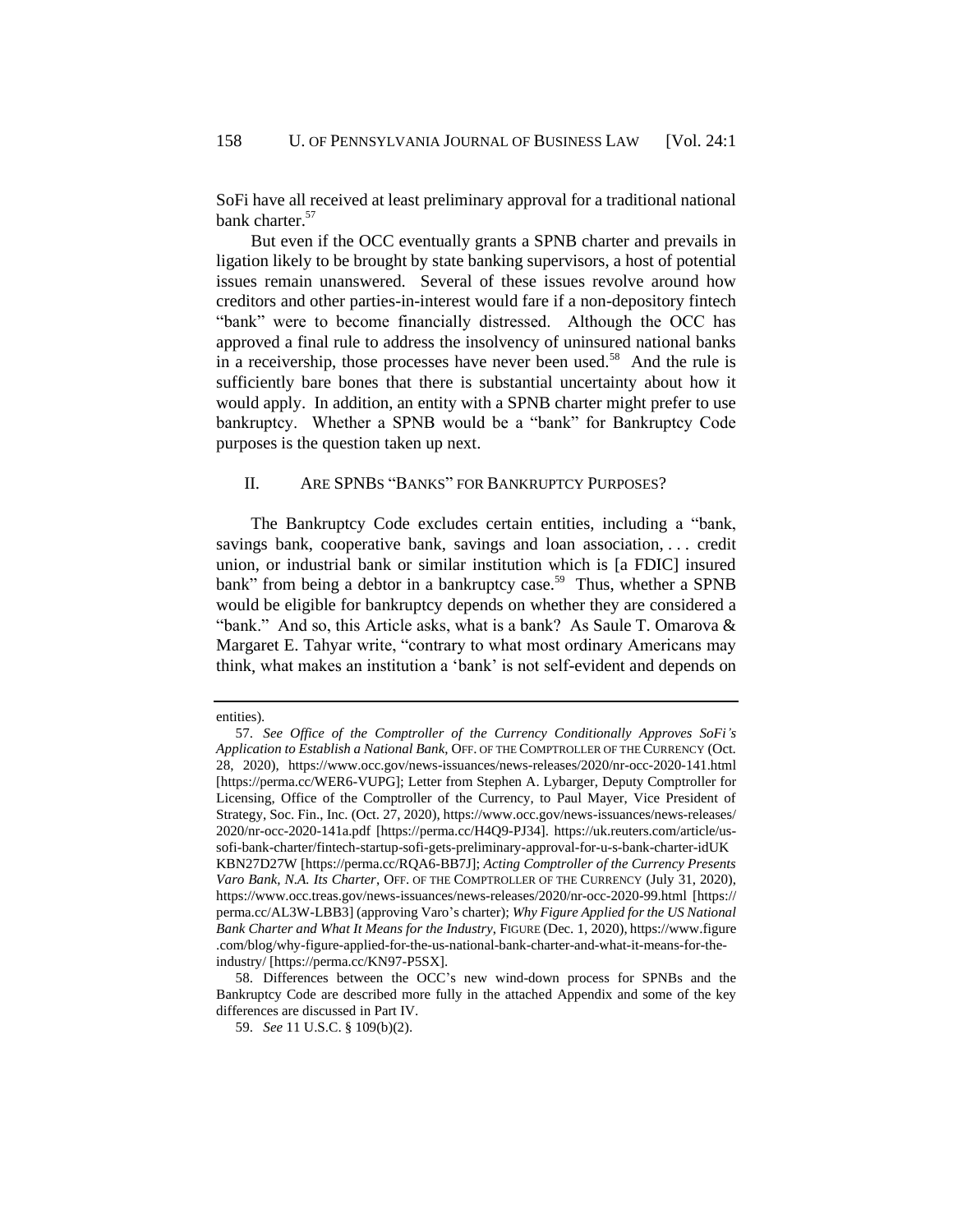whether the statute defines it as such."<sup>60</sup> Unfortunately, the Bankruptcy Code does not define these terms. While the OCC may consider a SPNB to be a bank, bankruptcy judges are not bound to agree.<sup>61</sup> And, for the reasons set forth in this section, this Article argues that they are not likely to agree.<sup>62</sup>

It's true, as the OCC wrote, that there are no opinions "of a U.S. Bankruptcy Court, or any other U.S. court, finding that an uninsured national bank is eligible to be a debtor subject to a petition under the Code."<sup>63</sup> However, the lack of decisions highlighted by the OCC does not support a conclusion that uninsured national banks are not eligible for bankruptcy, especially considering how few uninsured national banks have been wound down.<sup>64</sup> And, courts have found determined that uninsured state-chartered banks are bankruptcy-eligible.<sup>65</sup>

For example, in *In re Colo. Indus. Bank of Fort Collins*, the court allowed an uninsured, Colorado-chartered industrial bank to remain in bankruptcy. The Colorado State Bank Commissioner had sought to dismiss the entity's chapter 11 petition,<sup>66</sup> arguing that the entity was a bank within

62. Congress could, of course, change the rules of the road and specifically exclude SPNBs from bankruptcy. Congress' creation of the Orderly Liquidation Authority in 2010 via the Dodd-Frank Act may signal lawmakers belief that bankruptcy is not well-suited to address the financial distress of bank-like financial companies.

63. 81 Fed. Register 92597 (Dec. 20, 2016), https://thefederalregister.org/81-FR/Issue-244/FR-2016-12-20.pdf [https://perma.cc/R7KH-5VUE].

64. For example, there have never been very many non-depository credit card banks, and none of them appear to have been a debtor in a bankruptcy case. *See* Zaring, *supra* not[e 2](#page-1-0)*,* at 1463. Members of the Conseco corporate family used bankruptcy, but not their banking subsidiary, Conseco Bank, Inc., which was a so-called credit card bank.

65*. See* RECEIVERSHIPS FOR UNINSURED NATIONAL BANKS, OFF. OF THE COMPTROLLER OF THE CURRENCY, *supra* note [13,](#page-4-1) at \*10 n.4; *In re* Prudence Co., 79 F.2d 77, 80 (2d Cir.), *cert. denied*, 296 U.S. 646 (1935); *In re* Colo. Indus. Bank of Fort Collins, 84 B.R. 735, 738–40 (Bankr. D. Colo. 1988); *cf*. First Am. Bank & Tr. Co. v. George, 540 F.2d 343 (8th Cir. 1976).

66. *See* 84 B.R. 735, 737 (Bankr. D. Colo. 1988) ("This matter comes before the Court on the motion of the Colorado State Bank Commissioner requesting that the Court dismiss or abstain from hearing the petition filed by the Colorado Industrial Bank of Fort Collins for relief under Chapter 11 of the Bankruptcy Code."); *see also In re* Bankwest Boulder Indus. Bank, 82 B.R. 559 (Bankr. D. Colo. 1988) (denying the Colorado State Bank Commissioner and United States Trustee's motion to dismiss the chapter 11 case of debtor, Bankwest

<sup>60.</sup> Omarova & Tahyar, *supra* not[e 23,](#page-7-0) at 115.

<sup>61.</sup> Although this exact issue does not appear to have arisen previously, an analogous problem has arisen in the case of business trusts. In that case, the court determined that "the weight of authority" cuts against deference to the chartering entity. *Compare* In re EHT US1 Inc., 21-10036 at \*20 (Bankr. D. Del. June 1, 2021) (citing *Butner* for the proposition that the court should look to the law of an entity's incorporation—Singapore in this case—to determine if the entity is the type of trust eligible for bankruptcy relief) *with* Catholic Sch. Emps. Pension Tr. v. Abreu (*In re* Catholic Sch. Emps. Pension Tr., 599 B.R. 634, 654 (1st Cir. B.A.P. 2019) ("there is consensus that federal law should govern the determination of eligibility for trusts"). *See also infra* text accompanying notes [106](#page-23-0)[-107.](#page-23-1)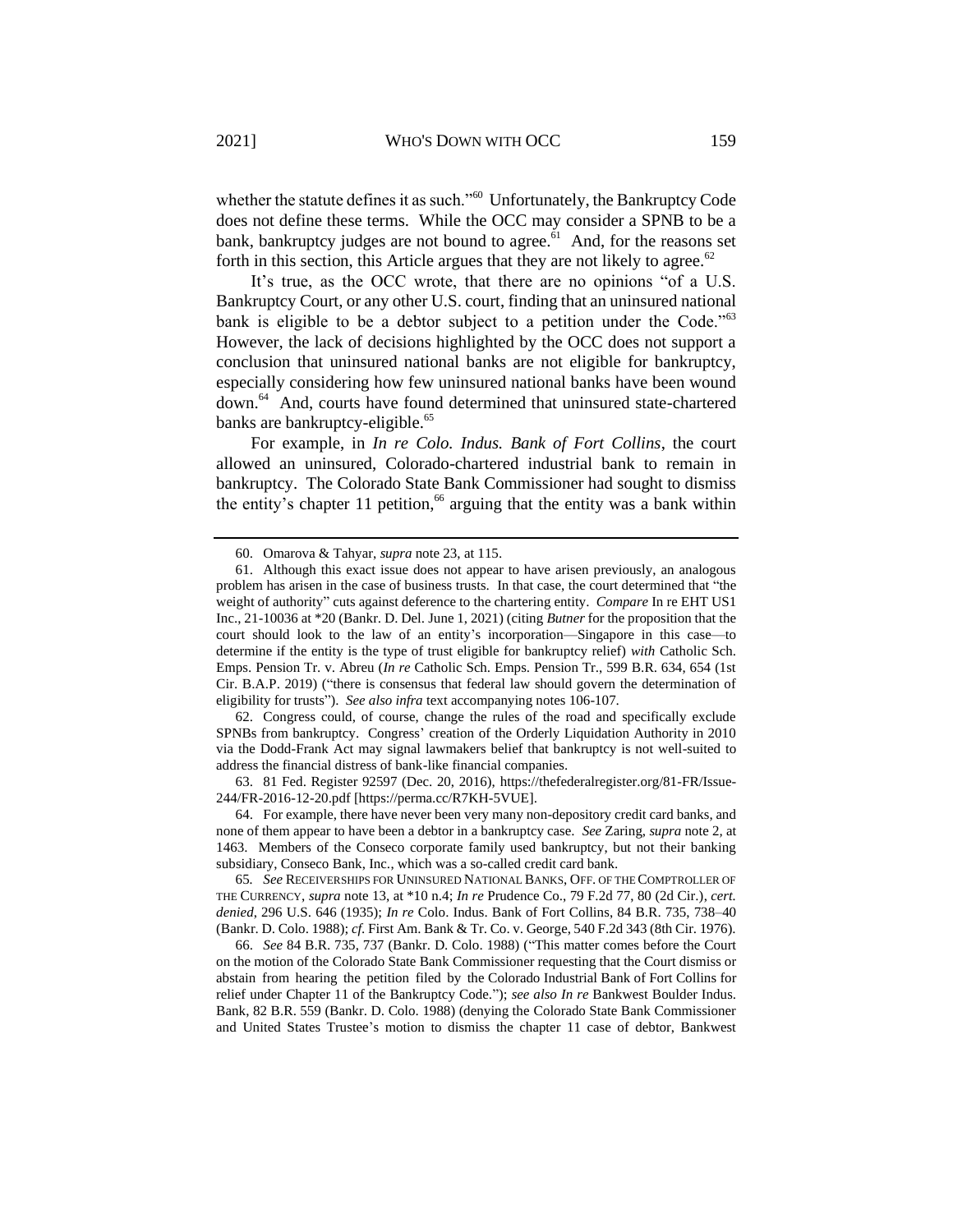the meaning of section  $109(b)(2)$  because it "has the right to accept savings" deposits and make installment loans."<sup>67</sup> The court disagreed, holding that debtor was an uninsured industrial bank because "unlike state chartered commercial banks and national banks, the debtor is prohibited from carrying demand bank accounts."<sup>68</sup> Because only FDIC-insured industrial banks are specifically made ineligible for bankruptcy relief,<sup>69</sup> the court held that there is "no justification to classify this debtor as anything other than an entity which is eligible for Bankruptcy Code protection."<sup>70</sup> In other words, the court engaged in straight-forward statutory interpretation. In addition, the court did not agree with the "Commissioner's contention that the Colorado Industrial Bank of Fort Collins should not be a debtor in the bankruptcy court [because of] the existence of a Colorado statutory scheme for either liquidating or reorganizing this industrial bank . . . .*"* 71

In summary, once Colo. Indus. Bank of Fort Collins filed for bankruptcy, Colorado's state banking regulator could not wrest control away from the bankruptcy court even though the relevant state statute gave the Commissioner " . . . full and exclusive power and control . . . to manage the affairs and liquidate an industrial bank."<sup> $72$ </sup> And courts have also allowed bankruptcy cases to be filed even after state banking supervisors initiate liquidation proceedings against the entity. For example, in *In re Prudence*, three creditors of the debtor filed an involuntary bankruptcy petition under the Bankruptcy Act shortly after "the superintendent of banks of the state of New York . . . took possession of the property and business of the Prudence Company, Inc. [the debtor]. $1^{373}$  There, the Second Circuit declined to force the bankruptcy court to refrain from exercising jurisdiction. In other words, creditors of an entity in an administrative wind-down process found it advantageous to have the bankruptcy court affirmatively wrest control over

Boulder Industrial Bank, because the debtor was neither a bank nor an FDIC-insured industrial bank within the meaning of section 109(b)(2)).

<sup>67.</sup> 84 B.R. 735, 738 (Bankr. D. Colo. 1988) (discussing that having the right to accept savings deposits and make installment loans would bring an entity within the generally used definition of banks used by the BHCA, but pointing out that certain industrial loan companies are specifically excepted from that definition); *see also* 12 U.S.C. § 1841(c)(2)(H)(ii); *cf.*  Omarova & Tahyar, *supra* not[e 23,](#page-7-0) at 160–61 (discussing industrial loan companies and the reasons they are excepted from the definition of bank in the BHCA).

<sup>68.</sup> 84 B.R. 735, 738 (Bankr. D. Colo. 1988).

<sup>69.</sup> *See* 11 U.S.C. § 109(b)(2) (stating ineligible entities include an "industrial bank or similar institution which is an insured bank as defined in section 3(h) of the Federal Deposit Insurance Act . . . ").

<sup>70.</sup> 84 B.R. 735, 738 (Bankr. D. Colo. 1988).

<sup>71.</sup> *Id*. at 737.

<sup>72</sup>*. In re* Bankwest Boulder Indus. Bank, 82 B.R. 559, 564 (Bankr. D. Colo. 1988).

<sup>73</sup>*. In re* Prudence, 79 F.2d 77, 78 (2d Cir. 1935).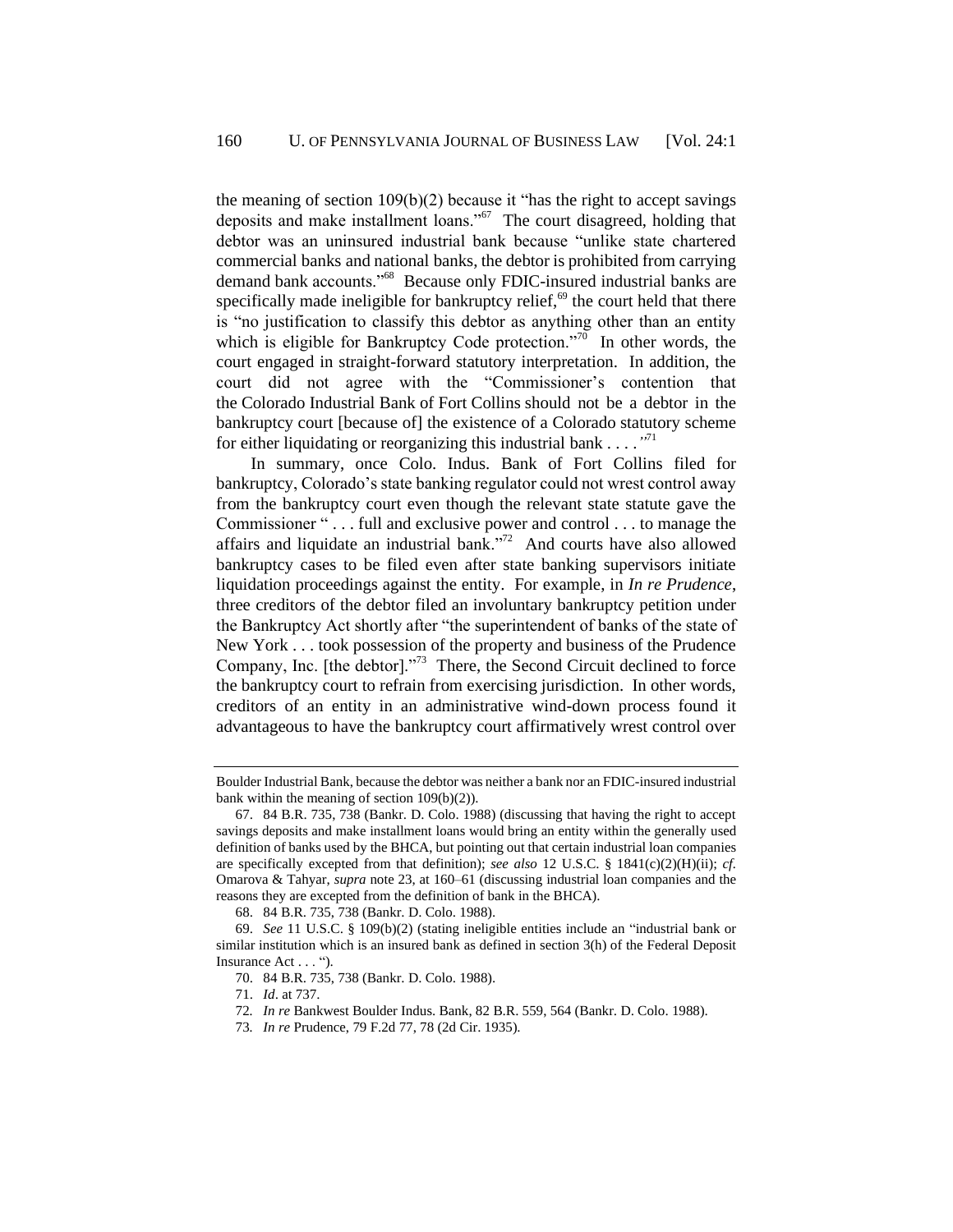the proceeding away from the entity's primary regulator.<sup>74</sup>

While a Bankruptcy Court might defer to the OCC's decision to label fintech companies "national banks," there are many reasons to doubt that they will. And this is particularly true for non-depository fintech lenders. Federal judges, including most bankruptcy judges to address the issue, have held that an essential element of being a bank is "the power to receive deposits."<sup>75</sup> For example, in recent litigation over the OCC's power to issue SPNB charters, Judge Victor Marrero wrote that "the term 'business of banking,' as used in the [National Bank Act], unambiguously requires federally chartered institutions to accept deposits."<sup>76</sup> And most commentators agree.<sup>77</sup> Yet, fintech lenders almost surely do not take deposits no matter how deposit-taking is defined. And while some fintech payment processors may take deposits (at least in the colloquial sense), most fintech payment processors are likely to be categorized as money transmitters and not banks under state  $law.^{78}$  In any case, though, deposittaking alone is not dispositive.<sup>79</sup>

76*.* Lacewell v. Office of Comptroller of Currency, No. 18-8377, 2019 WL 6334895, at \*38 (S.D.N.Y. Oct. 21, 2019), *rev'd on other grounds by Lacewell v. Office of Comptroller of Currency*, No. 19-4271, (2d Cir. June 3, 2021), https://www.consumerfinancemonitor.com /wp-content/uploads/sites/14/2021/06/f1.pdf [https://perma.cc/9W6P-N6UF].

77*. See, e.g,*, Wilmarth, *supra* note [13,](#page-4-1) at 3 (arguing "that the NBA does not allow the OCC to approve nondepository charters for national banks other than special-purpose trust companies"); *see also* Banking Law Scholars Brief, *supra* note [40,](#page-10-0) at 31. *But see* Brief of Professor David Zaring as *Amici Curiae* in Support of Appellants Office of the Comptroller of the Currency and Joseph Otting, Lacewell v. OCC, at 7 (writing that there are many chartered institutions that do not take deposits (including trust banks and credit card banks chartered by the OCC) and claiming that there are "[a]lmost no cases have held that firms must take deposits if they want to obtain a bank charter").

78*. See supra* not[e 37.](#page-10-1)

79*. See In re Republic Tr. & Sav. Co.*, 59 B.R. at 613 ("An entity cannot be a bank if it lacks the power to receive deposits (although it may still not be a bank even if it has the power to receive deposits)."); *see also In re Prudence Co.*, 79 F.2d at 79 (holding that the entity was not a bank even though "the state has so classified it by permitting it to be incorporated under the Banking Law, subjecting it to supervision by the superintendent of banks, and providing

<sup>74.</sup> *Id.* at 80 (describing it as "well settled that the appointment of receivers for a corporation does not deprive its directors of the power to file a petition in bankruptcy").

<sup>75.</sup> See *id.* at 79–80 (discussing the consensus among courts construing the words "'banking corporation,' as used in the Bankruptcy Act," that "the legal power to receive deposits [is] the essential thing") (citing Gamble v. Daniel, 39 F.2d 447, 450 (8th Cir. 1930); State of Kansas v. Hayes, 62 F.2d 597, 598 (10th Cir. 1932); Clemons v. Liberty Sav. & Real Est. Corp., 61 F.2d 448, 450 (5th Cir. 1932); and Woolsey v. Sec. Tr. Co., 74 F.2d 334, 337 (5th Cir. 1932)); *see also In re Bankwest Boulder Indus. Bank*, 82 B.R. at 564 (calling demand bank accounts (i.e., checking accounts) "a recognized hallmark of a true banking institution"). *But see* In re Trade Fin. Bank, 163 B.R. 558, 563 (Bankr. S.D. 1994) ("Although the power to receive deposits may be a critical factor in some states' classification of banks, it may not be in others.").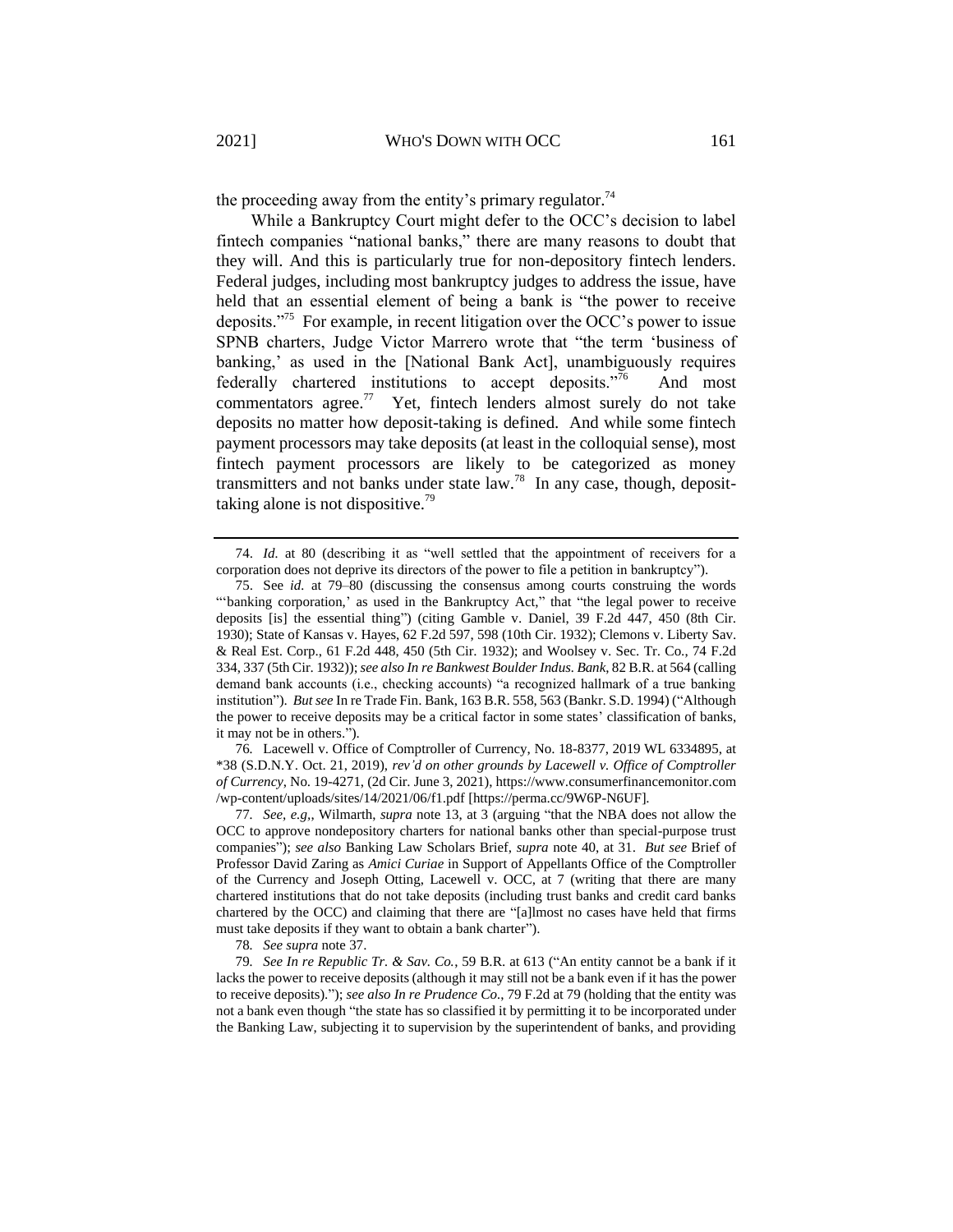Because the Bankruptcy Code does not define "bank, savings bank, cooperative bank, savings and loan association, . . . credit union, or industrial bank or similar institution which is [a FDIC] insured bank  $\dots$ ,<sup>80</sup> courts have used at least three tests to determine what these terms mean: the state classification test, the independent classification test, and the alternative relief test. Although these tests have not been carefully delineated in practice, $81$  in the three following subsections this Article will apply the three judicially crafted tests to the question of whether an entity with a SPNB charter constitutes a bank. It will also consider the policies underlying the definitions of bank in the Bank Holding Company Act (the BHCA) and the Federal Deposit Insurance Act (the FDIA) to consider whether courts will borrow from those statutes to aid in their analysis. $82$ 

To highlight my conclusion, bankruptcy judges are likely to conclude that SPNBs are not banks. The state classification test points towards affirming the OCC's view that SPNBs are "banks" and are ineligible for bankruptcy. However, the other two tests counsel in favor of bankruptcy eligibility for SPNBs, particularly for fintech lenders.<sup>83</sup> Finally, the policies underlying the BHCA and the FDIA are so different from the Bankruptcy Code that a SPNB's status under either law is not particularly relevant to the question of a SPNB's status under the Code.<sup>84</sup>

### *A. The state classification test*

The state classification test is often considered the predominant test for determining whether an entity is a bank. $85$  There are only a few cases that

80*. See supra* not[e 59.](#page-14-0)

a procedure by which the said superintendent might take it over for liquidation").

<sup>81.</sup> While courts have described three different tests for determining whether an entity is a bank—the state classification, independent classification, and alternative relief tests—these courts often do not apply the tests in the same manner. For example, while many courts label their inquiry as "independent classification," some courts use this label to refer to the traditional role of statutory interpretation, while others use this label when they are considering legislative policy objectives. But other courts use the "alternative relief" label when they are reviewing legislative policy. In other words, the doctrinal labels are not universally agreed upon.

<sup>82</sup>*. See infra*, text accompanying notes [136](#page-29-0)[-155.](#page-32-0)

<sup>83</sup>*. See infra*, text accompanying notes [110](#page-24-0)[-167.](#page-35-1)

<sup>84.</sup> Even if the laws were more directly relevant as an analogy, they lead to different conclusions. *See infra*, text accompanying notes [136](#page-29-0)[-155.](#page-32-0)

<sup>85.</sup> Unfortunately, the case law in this area can be confusing because courts often use the same label to refer to different sets of inquiries, though this is truer for the other two tests than of the state classification test.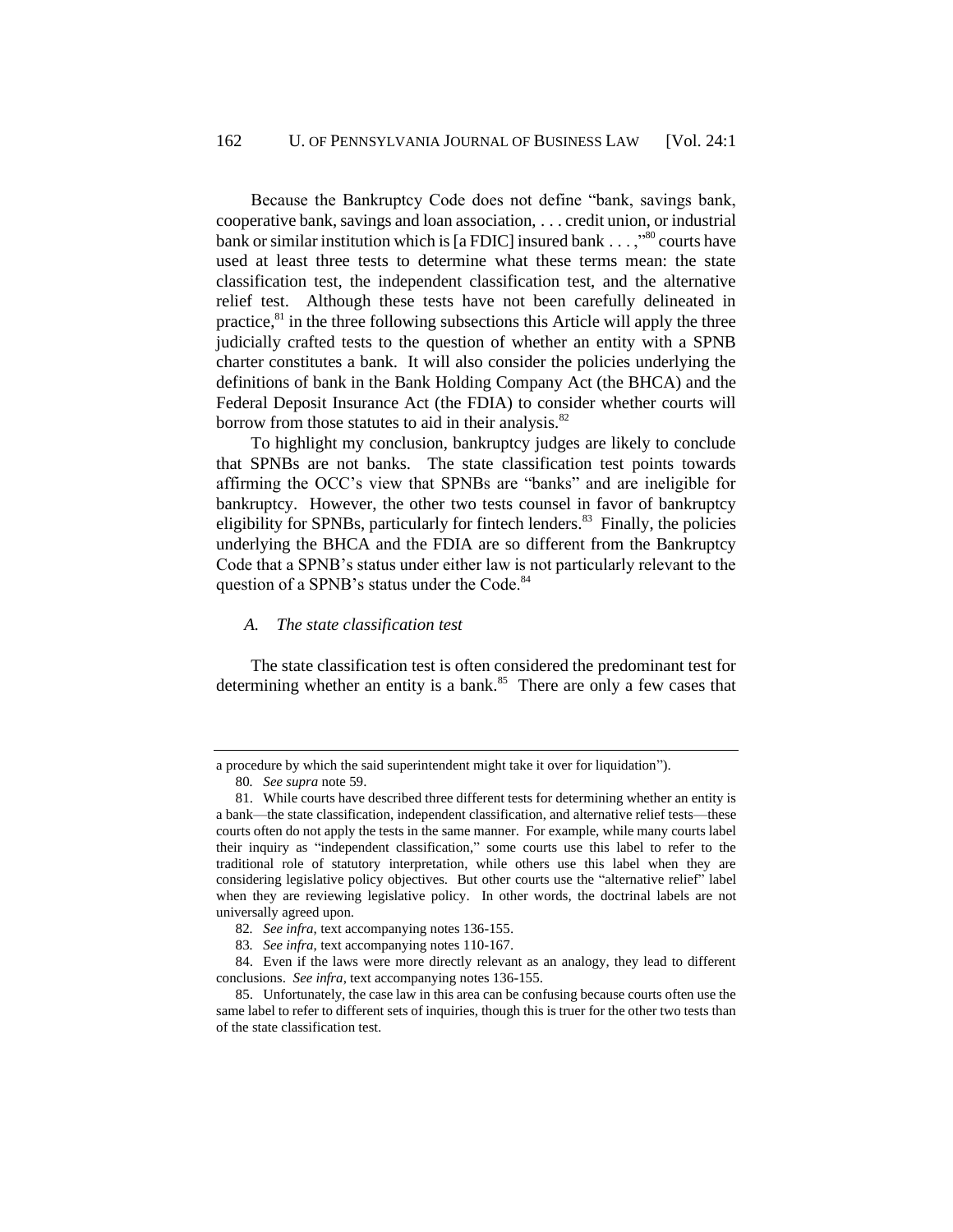have addressed the meaning of "bank" as used in the Bankruptcy Code,<sup>86</sup> but there are many cases that used the state classification test to analyze similar language from the Bankruptcy Act. $87$  For example, in interpreting the Bankruptcy Act the Second Circuit wrote that if a state "classes the company as a bank or a railroad or an insurer, that too should be authoritative."<sup>88</sup>

<span id="page-19-1"></span><span id="page-19-0"></span>The "state classification test" emphasizes "the categorization, status and operations of an entity under nonbankruptcy [i.e., state] law."<sup>89</sup> If nonbankruptcy (usually state) law treats the entity as a bank,  $90$  the state

87*. See, e.g*., *First Am. Bank & Tr. Co.* v. George, 540 F.2d 343 (8th Cir. 1976) (citing cases from the 2nd, 4th, 5th, and 10th circuits).

88*. In re Prudence Co.*, 79 F.2d at 79.

89*. In re Republic Tr. & Sav. Co.,* 59 B.R. at 611; *see* Sovern, *supra* not[e 7,](#page-2-1) at 182

Three kinds of state action have been urged upon the courts as warranting a holding that a given corporation is exempt from bankruptcy, and hence to be left to the state of incorporation for liquidation or reorganization. These are: (1) that the state of incorporation has provided for liquidation or reorganization of corporations of this type; (2) that the state of incorporation has declared that corporations of this type shall not be subject to the Bankruptcy Act; and (3) that the of incorporation has classified corporations of this type as banking or insurance corporations or building and loan associations. The first and second points are usually raised to bolster the third.

90. This classification can be explicit or implicit. The implicit state classification test is usually referred to as the substantial equivalent test. *See, e.g.*, *In re* Auto. Pros., Inc., 370 B.R. 161, 176 (Bankr. N.D. Ill. 2007) ("Under the state classification test, if the court concludes that [an entity] is not classified as [a bank] under state law, the court must then analyze whether [the entity] is the substantial equivalent of [a bank] under state law.") (citing *In re* Est. of Medcare HMO, 998 F.2d 436, 442 (7th Cir. 1993)); *see also* Patrick Collins, *HMO Eligibility for Bankruptcy: The Case for Federal Definitions of 109(b)(2) Entities*, 2 AM. BANKR. INST. L. REV. 425, 435 (1994) ("Entities are deemed to be substantial equivalents of entities excluded under section  $109(b)(2)$  if the former share certain essential attributes or powers with the latter"). Under a substantial equivalent analysis, courts tend to consider four factors: "(1) whether the debtor has the essential attributes of [a bank]; (2) the degree of state regulation of the debtor; (3) the existence of a state statutory scheme for liquidation or rehabilitation, and (4) the public or quasi-public nature of the business.") *In re Auto. Pros., Inc.*, 370 B.R. at 176 (citing *In re Est. of Medcare HMO*, 998 F.2d at 445); *see also Matter of*  Cash Currency Exchange, Inc., 762 F.2d 542, 548 (7th Cir. 1985)

The starting point in this analysis is a comparison of the powers conferred upon or withheld from the entity with the powers conferred upon or withheld from

<sup>86.</sup> See 11 U.S.C. § 109(b)(2); *see* also *In re* Southern Indus. Banking Corp., 59 B.R. 978 (E.D. Tenn. 1986) (describing the "relatively few cases interpreting § 109(b)(2) and its predecessors"). In fact, only the Seventh Circuit appears to have endorsed the use of the state classification test in this specific context, although the Sixth circuit has embraced it in the context of other terms in section 109. *In re* Cash Currency Exchange, Inc., 762 F.2d 542, 548 (7th Cir. 1985); Ky. Emps. Ret. Sys. v. Seven Cntys. Servs., Inc., 901 F.3d 718 (6th Cir. 2017) (discussing the state classification test for the definition of municipality). There are only a handful of district court cases as well. *See, e.g.*, *In re* Oil & Gas Ins. Co. 1992 WL 308033 (C.D. Ca., July 31, 1991).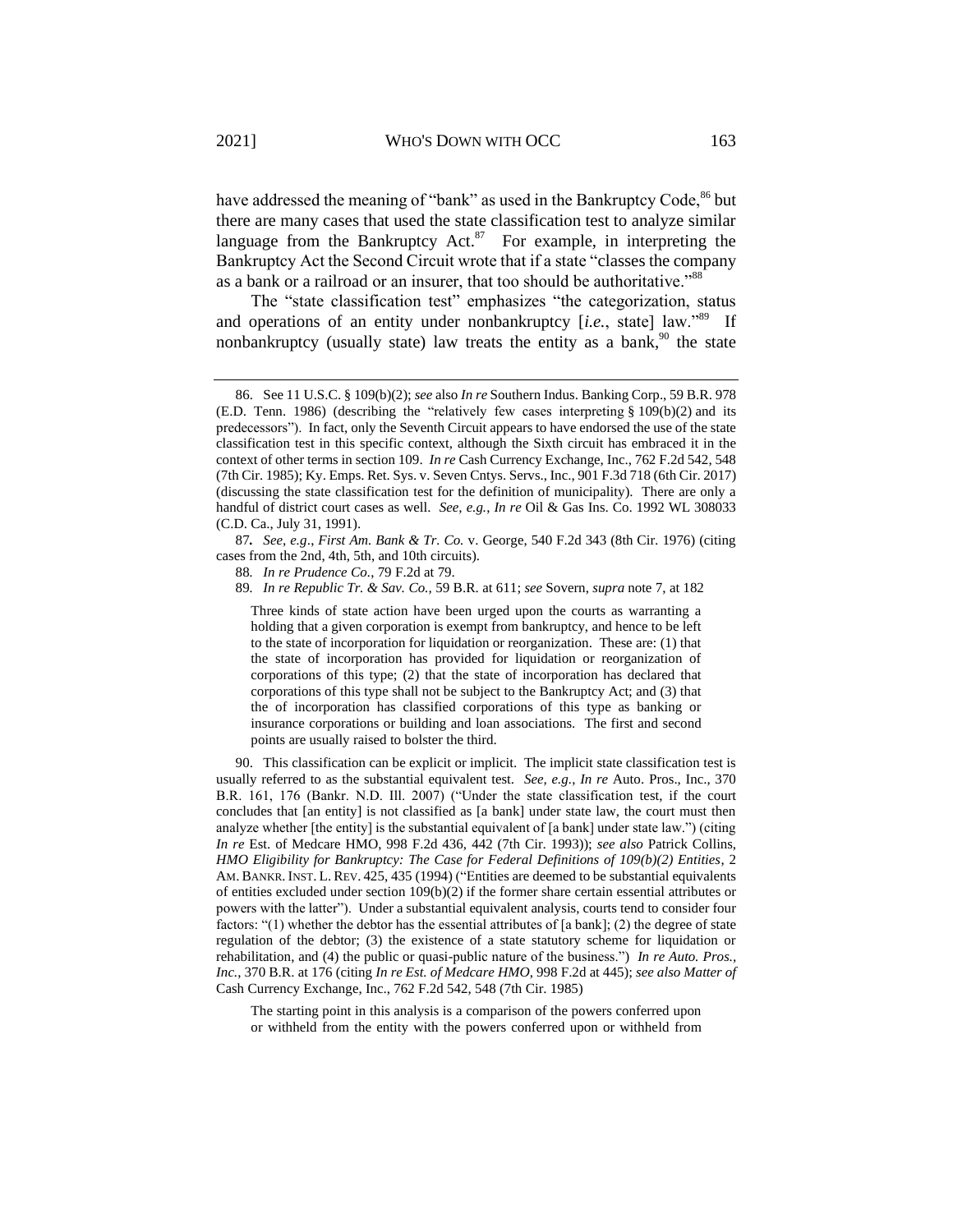classification test is satisfied and many bankruptcy courts will defer (almost) entirely to the debtor's treatment under applicable nonbankruptcy law.<sup>91</sup> For example, the district court in *In re Republic Financial Corp.* found that the entity in question was not a bank because it

was not chartered as a bank as required under Oklahoma law nor was it registered as a bank with the Oklahoma Banking Commission or authorized to engage in the banking business. RTS was chartered as a trust company, not as a bank. RTS was not authorized under Oklahoma law to engage in the banking business.<sup>92</sup>

<span id="page-20-0"></span>In most cases, the state classification test looks at the debtor's treatment in the state of its incorporation.<sup>93</sup> Deference to state law has been thought appropriate because Congress' "apparent purpose [was] to leave the winding up of such companies to the state." $94$  Courts have generally suggested that the primary reason to defer to states has been the public interest in protecting bank creditors, primarily depositors.<sup>95</sup> But in an article thoroughly reviewing the legislative history and case law surrounding the provisions excluding banks from bankruptcy, Professor Michael Sovern makes plain that

(citing *First Am. Bank & Tr. Co.,* 540 F.2d at 349).

92*. In re* Republic Fin. Corp. 77 B.R. 282, 284 (N.D. Okla. 1987) ("Therefore, RFC and RTS should not be classified as banks under the Oklahoma Banking Code.").

94*. In re Prudence Co.*, 79 F.2d at 79.

95*. In re Republic Fin. Corp.*, 77 B.R. at 284; *see also* Collins, *supra* note [90,](#page-19-1) at 440 (noting several justifications for the state classification test, including:

the absence of statutory definitions for the entities listed in section  $109(b)(2)$ ; legislative history indicating that entities are excluded under section 109(b)(2) because alternate provisions for their liquidation or rehabilitation exist under state law; an established judicial practice of looking to state law to fill gaps in the Code; and finally a codified federal policy of non-interference with state regulation of the business of insurance.

Collins, *supra* note [90,](#page-19-1) at 446 ("The overriding interest underlying state insolvency regulation of excluded entities is to protect consumers of these industries.").

entities excluded under section 109(b)(2). The court also will examine the relevant statute to determine whether the entity, like those in the excluded class, is subject to extensive state regulation; is subject to express statutory procedures for liquidation or rehabilitation; and conducts business of a public or quasi-public nature.

<sup>91.</sup> Sims v. Fidelity Assur. Ass'n, 129 F.2d 442 (4th Cir. 1942) ("The course of decisions, even in the Second Circuit, where perhaps the rule of state classification has been most strongly stated, indicates that the spirit rather than the letter of the local statutes should prevail.").

<sup>93.</sup> Collins, *supra* not[e 90,](#page-19-1) at 432–33.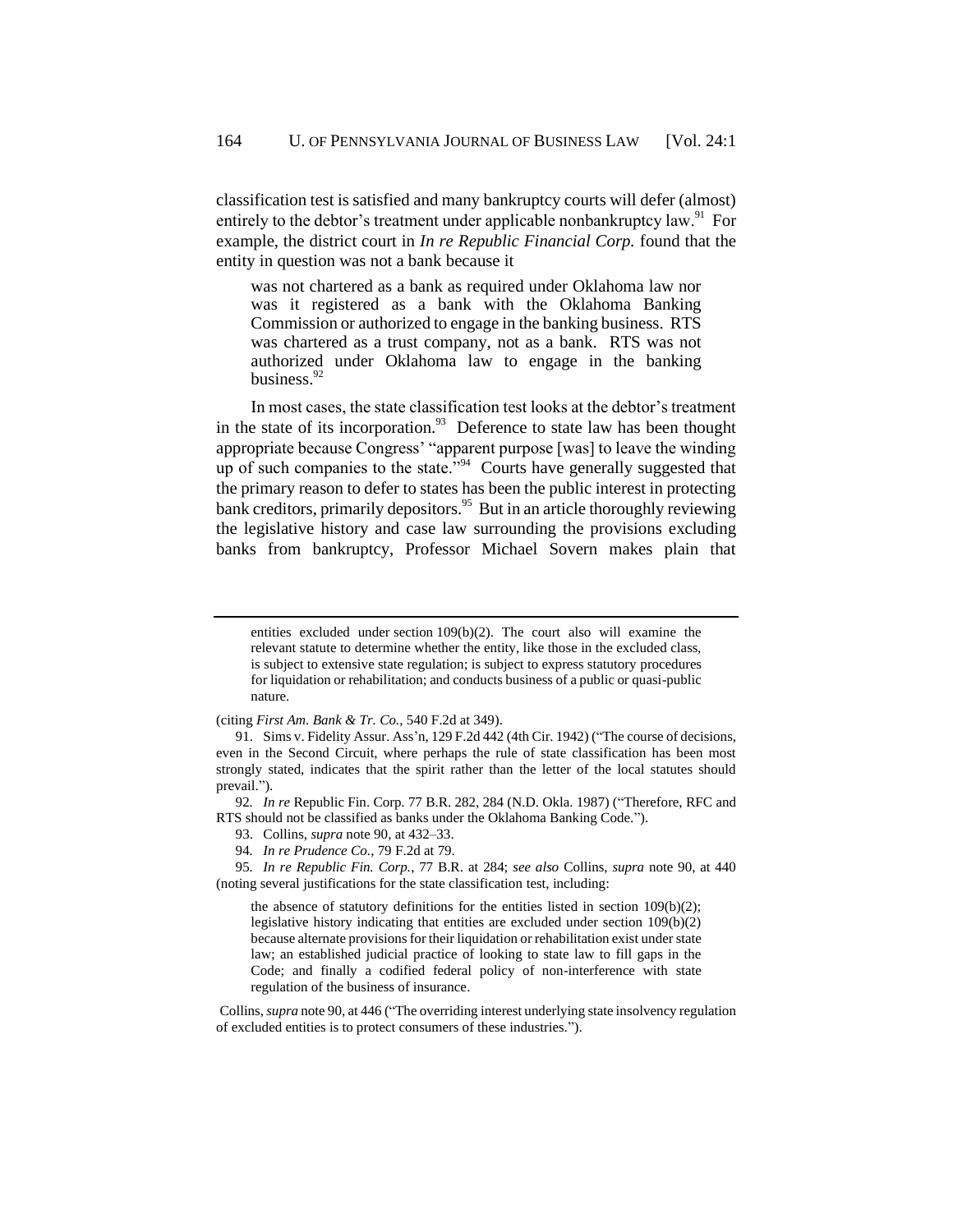<span id="page-21-1"></span><span id="page-21-0"></span>Congress' rationale for deferring to state law is not particularly clear.<sup>96</sup> He offers several possible rationales to defer to state definitions, $97$  including the existence of alternative liquidation regimes,<sup>98</sup> extensive state-based regulation,<sup>99</sup> and a Congressional desire to defer to existing state definitions.<sup>100</sup> Sovern also rejects some common rationales, such as the existence of state supervision and the need for local control, as being unlikely

97*. See, e.g.*, Sovern, *supra* not[e 7,](#page-2-1) at 181

It is possible, too, that Congress had no more definite reason than a reluctance to bring such crucial financial institutions within the purview of a statute aimed primarily at liquidation, but preferred to leave them under the aegis of the states and to courts of equity, where rehabilitation would at least be a possibility.

Sovern, *supra* note [7,](#page-2-1) at 187–91 (suggesting that the state classification test might be justified on grounds that it is a bright-line rule and that "[p]redictability alone may be sufficient to justify the state classification test"); Green, *supra* note [96,](#page-21-0) at 910; Peter P. Swire, *Bank Insolvency Law Now That It Matters Again*, 42 DUKE L. J. 471, 505 (1992) ("The existence of special bank insolvency rules was founded on the perceived problem of bank runs and depositors' need to have immediate access to transaction accounts.").

98. Sovern, *supra* note [7,](#page-2-1) at 175; Green, *supra* note [96,](#page-21-0) at 907–08 (quoting one of the authors of the original language excluding national banks from bankruptcy access as explaining, "[t]here is already in existence a satisfactory law for the control and liquidation of national banks. Since the Government is responsible for the bank notes issued by these banks in the event of their failure, there is good reason why it should have control of their liquidation").

99. Sovern, *supra* not[e 7,](#page-2-1) at 181, 204

If we accept the common judicial rationale that Congress' purpose was to leave the insolvency administration of strictly regulated enterprises to the state which regulates them, the sound approach would be to resolve all close cases in favor of exclusion from bankruptcy if the corporation is strictly regulated, and against exclusion in the absence of strict regulation.

Green, *supra* note [96,](#page-21-0) at 906–07 (writing that there is substantial support in the legislative history that banks should be excluded from the "generic provisions of the Bankruptcy Act" because "Congress and the various state legislatures had enacted highly specialized regulatory devices which included liquidation procedures, [and] those tailored schemes should be allowed to operate . . . ").

100. Sovern, *supra* not[e 7,](#page-2-1) at 185-86 (arguing that Congress's failure to define a term does not evidence its intent "to accept the definition of whatever state happened to be the state of incorporation of a particular debtor"); Green, *supra* note [96,](#page-21-0) at 914 (noting that the Second Circuit has held "that the only operative intent behind the banking corporation exclusion was the avoidance of conflict between state or federal regulatory procedures and the Bankruptcy Act") (citing Israel-British Bank (London) Ltd. v. FDIC, 536 F.2d 509, 514 (2d Cir. 1976)).

<sup>96</sup>*. See generally* Sovern, *supra* note [7.](#page-2-1) Another terrific article on this subject is Paul J. Green, *When a Bank Is Not a Bank*, 43 BROOK. L. REV. 899, 910 (1976) (noting that courts have identified a variety of alternative rationales, including: "(1) 'the public or quasi-public nature' of the banking business, which is tied to other interests beyond the lending function; (2) 'the desirability of unarrested operation' of banks; and (3) 'the inappropriateness of the bankruptcy machinery' for winding up the affairs of banks").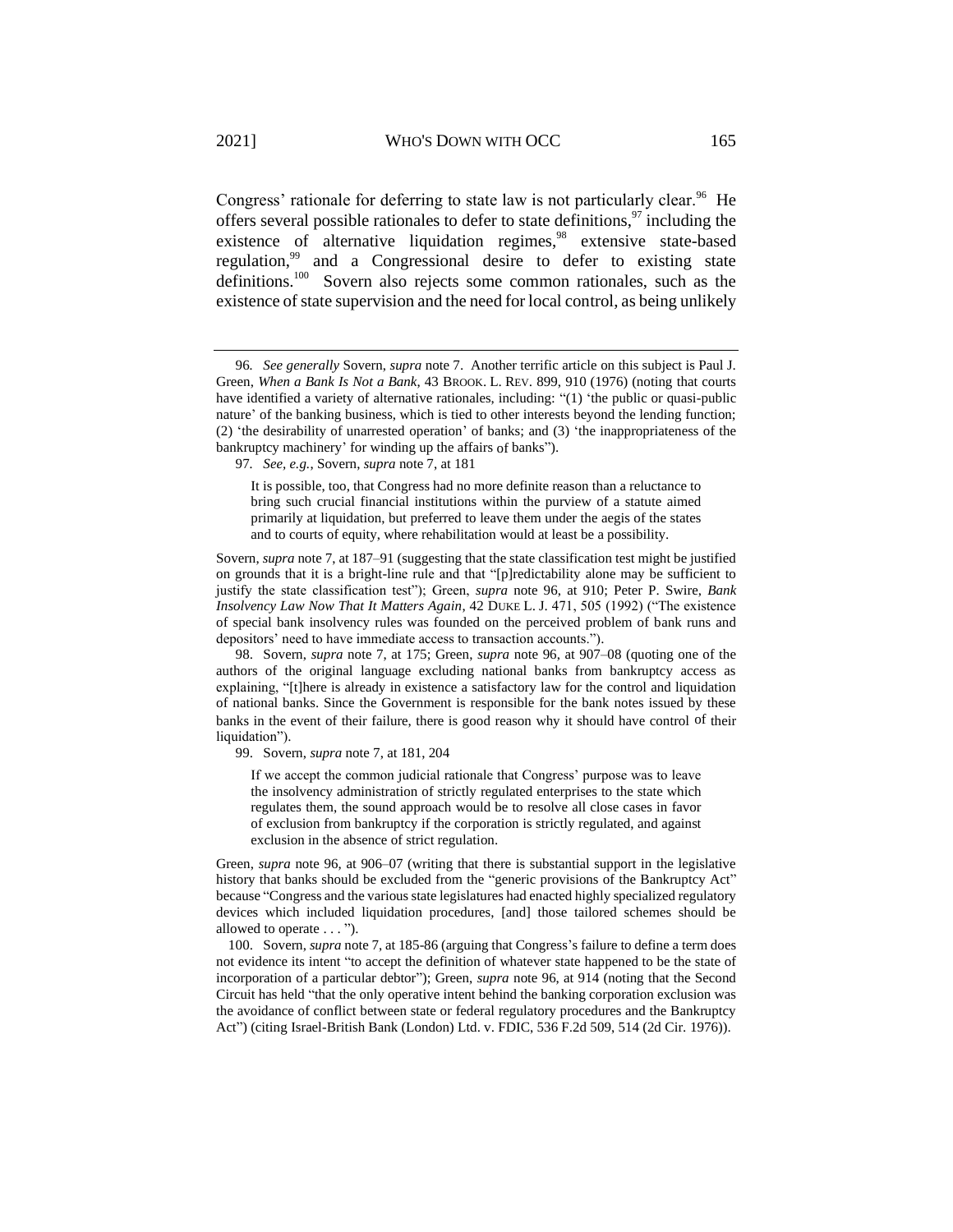to be determinative.<sup>101</sup>

<span id="page-22-0"></span>National banks are chartered directly by the OCC and the OCC takes the position that SPNBs are "banks."<sup>102</sup> As the OCC explained, "[a] national bank charter is a federal form of corporate organization that authorizes a bank to conduct business on a nationwide basis and subjects the bank to uniform standards and rigorous federal oversight."<sup>103</sup> Thus, if a court looks to the OCC's classification they are likely to treat SPNBs as banks for bankruptcy purposes.

But will they? As just detailed, courts and commentators have offered a variety of rationales for deference to the views of the incorporating entity. Of the rationales Professor Sovern offers, the existence of an alternative

*see also* Green, *supra* not[e 96,](#page-21-0) at 915–16 (arguing that federalism concerns are the most likely rationale for the exclusion of banks from bankruptcy).

102. *See* OCC, EXPLORING SPECIAL PURPOSE NATIONAL BANK CHARTERS FOR FINTECH COMPANIES, (Dec. 2016), https://www.occ.gov/publications-and-resources/publications/ban ker-education/files/exploring-special-purpose-nat-bank-charters-fintech-companies.html [htt ps://perma.cc/X4QW-KPVK]; *see also* Letter from John W. Ryan, President and CEO, Conference of State Bank Supervisors, to Thomas Curry, Comptroller of the Currency, Office of the Comptroller of the Currency (Nov. 14, 2016), https://www.csbs.org/sites/defaul t/files/2017-11/CSBS%20Comment%20Letter%20on%20OCC%20Receiverships%20fo r%20Uninsured%20National%20Banks%20NPRM\_0.pdf [https://perma.cc/AQ5K-5LUP] [hereinafter, CSBS Letter] (The Conference of State Bank supervisors has taken the view that SPNBs "would remain eligible to file for bankruptcy in a liquidation or reorganization proceeding" and sought guidance from regulators as to how its framework "would interact with conflicting bankruptcy law and the rights accorded debtors and creditors under such law"); Receiverships for Uninsured National Banks, 81 Fed. Reg. 92594 (proposed Sept. 13, 2016) (to be codified at 12 C.F.R. § 51), https://www.federalregister.gov/d/2016-30666/p-25 [https://perma.cc/H7QN-5GF4] (III. Public Comments on the Proposed Rule)

The OCC believes it is best to be clear, through a regulation implementing those NBA provisions, about the framework that would apply in order to avoid clouding the ongoing discussion about the chartering of special purpose national banks engaged in fintech activities with uncertainty about how uninsured institutions are resolved . . . The OCC continues to consider what approach to assessments would be appropriate should it approve charters for special purpose national banks engaged in fintech activities.

103*. See* OCC, *Exploring SPNB Charters*, *supra* note [20,](#page-6-0) at 4 ("All national banks, including special purpose national banks, are organized under, and governed by, the National Bank Act.").

<sup>101.</sup> Sovern, *supra* note [7,](#page-2-1) at 177, 185

But since there is little evidence in the legislative history to support the proposition that close state regulation was the principal reason for Congress' action, and since Congress, instead of excepting from bankruptcy all corporations which the states may strictly regulate, excepted only a handful of such companies, the ultimate responsibility for distinguishing those companies from all others rests on the federal courts.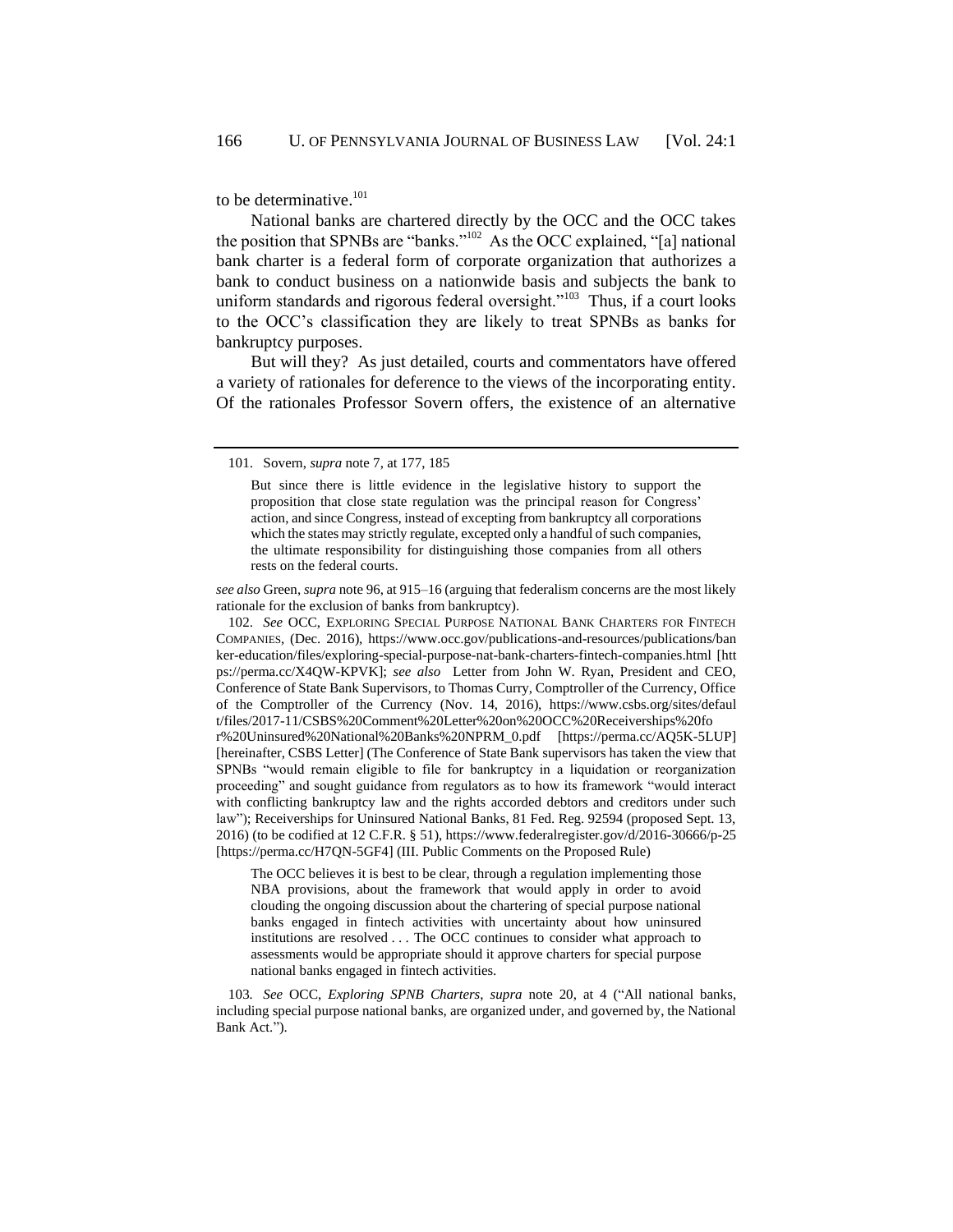liquidation regime is the only one that counsels in favor of adopting the OCC's views.<sup>104</sup> By contrast, the lack of a well-formed regulatory structure and Congress's failure to express a desire to defer to the OCC's interpretation counsels against.<sup>105</sup> The answer seems, at best, uncertain.

In a somewhat analogous context involving a business trust a conflict between federal and Singaporean law, at least one court applied non-federal law to resolve the definitional dispute. In *In re EHT US1 Inc.*, the Bankruptcy Court for the District of Delaware applied Singaporean law in deciding that an offshore real estate investment trust was a "business trust" eligible for chapter  $11.^{106}$  In doing so it disagreed with "the weight of authority," which instead applies federal common law for the sake of uniformity.<sup>107</sup>

<span id="page-23-1"></span><span id="page-23-0"></span>The state classification test is often described as the alpha and omega of courts' analysis.<sup>108</sup> Some courts use only this test and no other. Therefore, it remains possible that a court would defer to the OCC's view of SPNBs and find that SPNBs are ineligible for bankruptcy if it ended its inquiry there. However, courts often employ the independent classification test in conjunction with the state classification test. In the second stage, courts "must then consider whether the state classification is consistent with the

106. 21-10036 (Bankr. D. Del. June 1, 2021); *see also* Bill Rochelle, *Federal Common Law Doesn't Define a Business Trust Eligible for Chapter 11*, Rochelle's Daily Wire (June 8, 2021), https://www.abi.org/newsroom/daily-wire/federal-common-law-doesn%E2%80%99t -define-a-business-trust-eligible-for-chapter-11 [https://perma.cc/AD6L-QJKE] (applying Singaporean law in deciding a REIT's chapter 11 eligibility).

104*.*. Sovern, *supra* not[e 7,](#page-2-1) at 175; *see also* Green, *supra* not[e 96,](#page-21-0) at 907-08.

 <sup>105.</sup> Sovern, *supra* not[e 7,](#page-2-1) at 181, 185-86, 204; *see also* Green, *supra* not[e 96,](#page-21-0) at 906-07; *cf.* Lev Menand & Morgan Ricks, *Federal Corporate Law and the Business of Banking*, 88 U. CHI. L. REV. \*19 (forthcoming 2021), (from the November 2020 version on file with author) (discussing how the Supreme Court directed lower courts to use a "location-based approach" for determining the fiduciary duties for directors of federally chartered depository institutions by looking to the state laws in the place where "the federally chartered bank has its main office or maintains its principal place of business").

<sup>107</sup>*.* 21-10036 (Bankr. D. Del. June 1, 2021); *cf*. Atherton v. FDIC, 519 U.S. 213, 224 (1997) (discussing whether federal common law should control the fiduciary duties applicable to directors and officers of federally chartered banks because there is no law from the state of incorporation to look to).

<sup>108.</sup> Collins, *supra* note [90,](#page-19-1) at 434–35; *see also First Am. Bank & Tr. Co.*, 540 F.2d at 346 ("(The) authorities establish the rule that in determining whether a corporate debtor is a member of the excepted classes, the provisions of the state law must be given predominating influence.") (citing cases from the 2nd, 4th, 5th, and 10th circuits); *but cf*. Sims v. Fidelity Assur. Ass'n, 129 F.2d 442 (4th Cir. 1942) ("The course of decisions, even in the Second Circuit, where perhaps the rule of state classification has been most strongly stated, indicates that the spirit rather than the letter of the local statutes should prevail.").

<sup>108</sup>*. See, e.g.*, *In re Republic Tr. & Sav. Co.,* 59 B.R. at 611.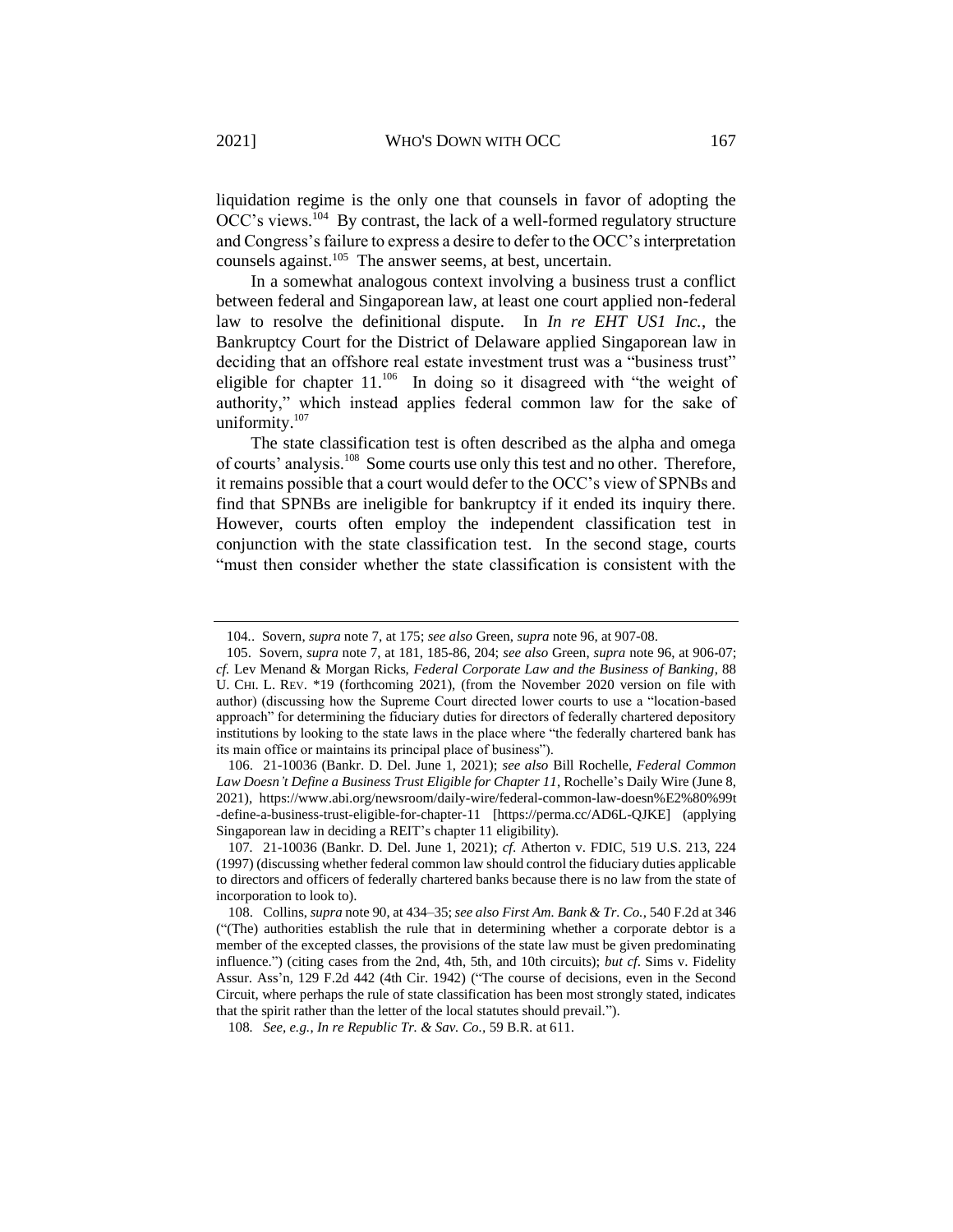purposes of the Bankruptcy Code."<sup>109</sup> This inquiry is discussed in the next subsection.

#### *B. The independent classification test*

<span id="page-24-0"></span>While some courts suggest that the state classification test is preeminent, many courts also regularly invoke the independent classification test.<sup>110</sup> Unhelpfully, while many courts label their inquiry as the independent classification test, they do not always mean the same thing. Some courts consider the independent classification test "merely another name for judicial interpretation and construction of the statute," an essential judicial role.<sup>111</sup> Many of these courts have been particularly critical of the state classification test and its suggestion that federal courts interpreting federal law should defer to state legislatures and state agencies to define when federal courts should hear a case.<sup>112</sup> But other courts use the independent

[t]he court's job . . . to interpret those terms. The "three tests" suggest that courts must interpret those terms using unique techniques. But no one has explained why the usual tools of statutory construction are inadequate or inapplicable. The [alternative relief] test is particularly suspect, because it is completely unmoored from the statutory text.

*see also In re* Family Health Services, Inc., 104 B.R. 268, 273 (Bankr. C.D. Ca 1989) (describing its ruling as "entirely consistent" with a 9th circuit case that described the state classification test as dispositive, despite applying the traditional rules of statutory construction to decide the issue); Sovern, *supra* note [7,](#page-2-1) at 185 (explaining that courts rarely examine the underlying basis for employing the state classification test).

<sup>109</sup>*. In re Auto. Pros., Inc.*, 370 B.R. at 167 (citing *In re Est. of Medcare HMO*, 998 F.2d at 442).

<sup>110.</sup> Nearly every court to consider both the state classification and independent classification test have reached the same conclusion using both tests. But Professor Sovern argued (in 1957) if the entity was not empowered to receive deposits, it would not be held to be a bank regardless of how it was classified under state law. Sovern, *supra* note [7,](#page-2-1) at 206, n.123.

<sup>111</sup>*. See, e.g.*, *In re Republic Tr. & Sav. Co.*, 59 B.R. at 611 (stating "The 'state classification test' was somewhat illusory, for no State scheme could override Congress' own intention as to who should be eligible for bankruptcy relief; and the 'independent classification test' was merely another name for judicial interpretation and construction of the statute."); *In re* Northern Mariana Islands Retirement Fund, 2012 WL 8654317 (D.N.M.I. 2012) (arguing in favor or using the independent classification test alone because section 109 contains statutory terms and it is

<sup>112</sup>*. In re Colo. Indus. Bank*, 84 B.R. at 738 n.2; *cf*. Collins, *supra* note [90,](#page-19-1) at 443 ("It seems unlikely that Congress intended to delegate to the states to decide, even if limited to the banking and insurance industries, who shall have access to federal bankruptcy courts."); *In re Auto. Pros., Inc.*, 370 B.R. at 179–80 (quoting California Fed. Sav. & Loan Ass'n v. Guerra, 479 U.S. 272, 281 (1987)) ("States cannot undermine Congressional intent by broadly classifying entities that are not [banks] as [banks]. Federal law preempts state law if it 'stands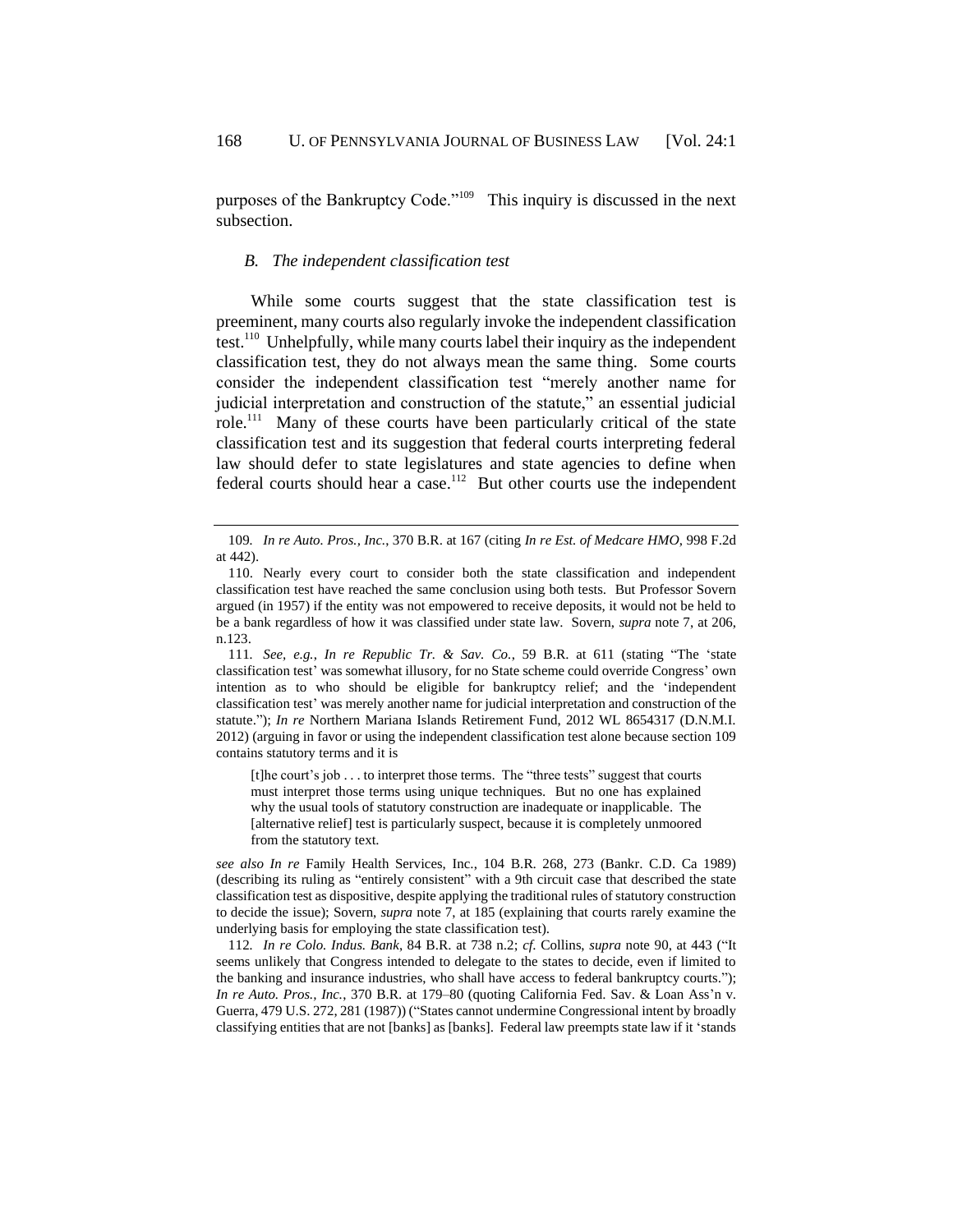classification test label to describe their focus on federal bankruptcy policy, warning that they are charged with ensuring "that the results of the state classification analysis do not defeat federal bankruptcy policy."<sup>113</sup> Whatever the reason, many courts use the independent classification test label to describe their inquiry and some have even argued this is the preeminent test.<sup>114</sup> In this section, this Article considers both types of independent classification inquiries.

The Supreme Court has repeatedly noted that the statutory language is the starting place for statutory interpretation.<sup>115</sup> As a result, we might expect that courts would embrace the independent classification test, which requires that "bankruptcy courts construe section 109(b)(2) itself based upon their own definition of the words of the Bankruptcy Code."<sup>116</sup> Only the independent classification test, therefore, puts "Congressional intent, as evinced by the language of the statute itself or by legislative history," on the center stage.<sup>117</sup>

114. *See* Sovern, *supra* note [7,](#page-2-1) at 186 n.61 (claiming "the weight of authority favored independent characterization over acceptance of a state classification" and citing cases); Sovern, *supra* note [7,](#page-2-1) at 206 n.123 ("[N]o banking decision has considered its independent characterization to be at variance with a state classification."); *see also* Collins, *supra* note [90,](#page-19-1) at 443 (describing the state classification test).

115*. See, e.g.*, Lamie v. United States Tr., 540 U.S. 526, 534-39 (2004) ("When the statute's language is plain, the sole function of the court[] . . . is to enforce it according to its terms.") (internal quotation omitted).

117. Collins, *supra* note [90,](#page-19-1) at 440; Landgraf v. USI Film Prods*.*, 511 U.S. 244 (1994); Lamie v. United States Tr., 540 U.S. 526, 534–39 (2004); King v. Burwell, 576 U.S. 473, 474 (2015)

If the statutory language is plain, the Court must enforce it according to its terms. But oftentimes the meaning—or ambiguity—of certain words or phrases may only become evident when placed in context [;] . . . the Court must read the words

as an obstacle to the accomplishment and execution of the full purposes and objectives of Congress.'"); *In re Republic Tr. & Sav. Co.*, 59 B.R. at 611; Sovern, *supra* not[e 7,](#page-2-1) at 183–84 (suggesting that some courts have thought they were bound to defer to a state's classification because they believe that Congress has indicated that it wants them to do so) (quoting *In re*  Union Guarantee & Mortgage Co., 75 F.2d 984 (2d Cir. 1935)).

<sup>113</sup>*. In re Auto. Pros., Inc.*, 370 B.R. at 180 (finding that entity is bankruptcy eligible, and that state interest doesn't require adjudication by state laws because "[t]o put Illinois' relative stake in perspective, less than 5% of API's outstanding service contracts are held by Illinois residents. Thus, applying the Bankruptcy Code in this case carries out Congress' intent to create a single uniform bankruptcy system that will apply to a debtor's activities in every state"). Some courts use the "alternative relief test" label to describe what they are doing when they consider bankruptcy policy. *See infra* text accompanying not[e 156.](#page-32-1)

<sup>116.</sup> Cent. Mortg. & Tr., Inc. v. State of Texas ex rel. Sexton and Wynne (In re Cent. Mortg. *& Tr., Inc.),* 50 B.R. 1010 (S.D. Tex. 1985); *see also In re Republic Tr. & Sav. Co.*, 59 B.R. at 613 (construing § 109 exemption); *In re Republic Fin. Corp.,* 77 B.R. at 283 ("The second test for § 109 exemption is referred to as the "independent classification test" whereby the court, on its own, construes § 109."); Sovern, *supra* note [7,](#page-2-1) at 186 n.61.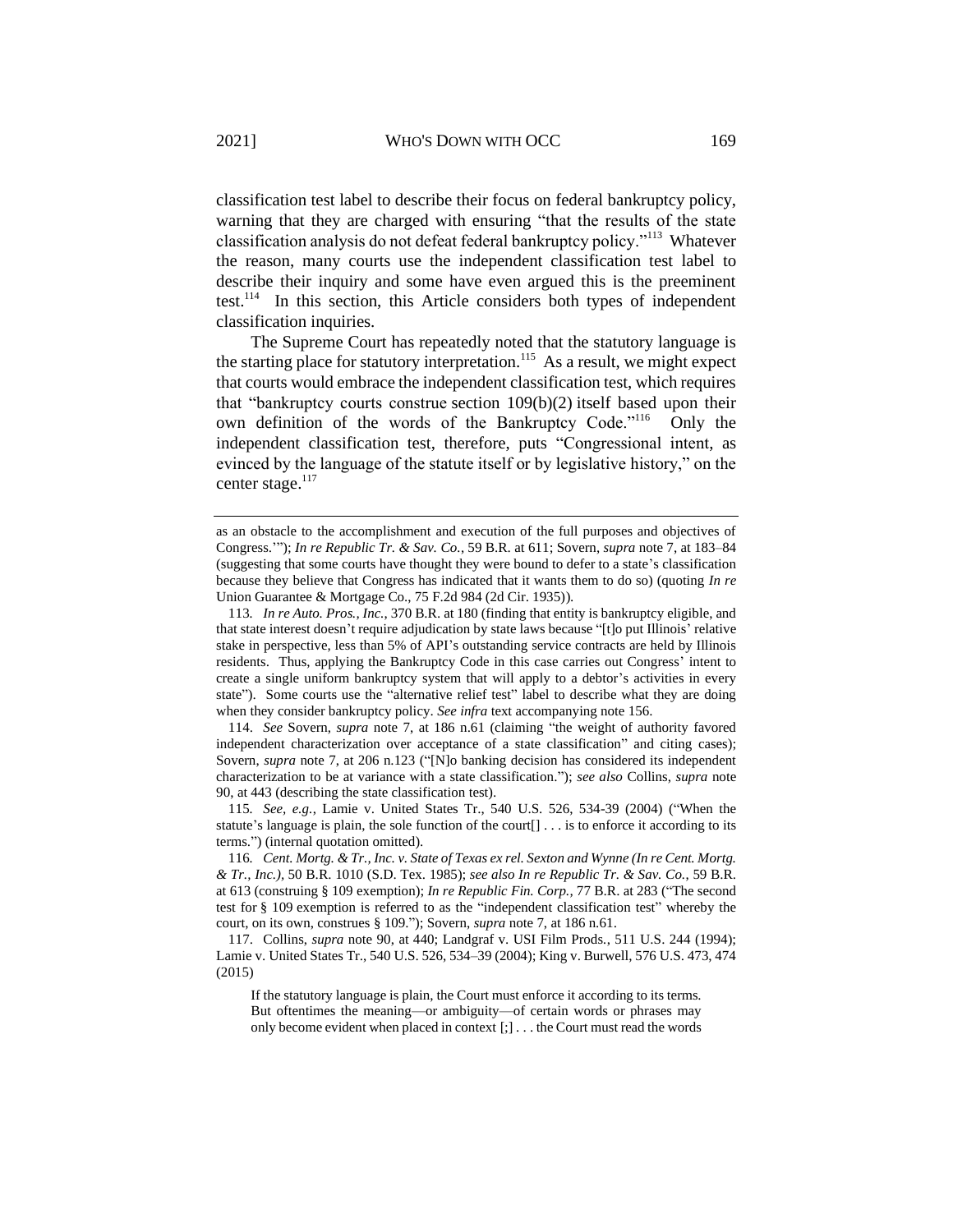Applying the independent classification test to SPNBs is likely to result in courts finding that such entities are not "banks" within the meaning of the Bankruptcy Code.<sup>118</sup> In 1933, the Tenth Circuit explained that "[c]alling an institution a bank does not make it a bank in legal contemplation if it is not given the powers of a bank."<sup>119</sup> A core banking power is the power to take deposits,  $120$  with Professor Sovern going so far as to write that "whatever the classification of the state of incorporation, it seems unlikely that a corporation will be held a bank if it lacks the power to receive deposits."<sup>121</sup> Almost universally, courts agree, including all of the circuit courts to consider the issue.<sup>122</sup> As the Second Circuit explained in *Prudence*: "Strictly speaking the term bank implies a place for the deposit of money, as that is the most obvious purpose of such an institution."<sup>123</sup> Similarly, the Eighth Circuit has written that "while there may be other attributes which a bank may possess, yet a necessary one is the receipt of deposits which it may use in its business."<sup>124</sup> More recent decisions have continued to require deposit-

(internal quotation and citation omitted).

120. 12 U.S.C. § 1813(l) defines "deposit" in a fairly circular fashion. Essentially it provides that deposits can only be held by banks or savings associations, even though the actions it describes as deposit-taking are conducted by a wide range of entities.

121. Sovern, *supra* note [7,](#page-2-1) at 206; *Id.* at 192 (citing several cases which found deposittaking was a necessary but not sufficient condition to be a bank, and stating "A corporation cannot be a banking corporation within the meaning of section 4 of the Bankruptcy Act unless it has the power to receive deposits."); *see also* Wilmarth, *supra* note [13,](#page-4-1) at 3 ("Federal courts have repeatedly identified deposit-taking as an "essential" aspect of the "business of banking" authorized by the NBA and other federal statutes.").

122*. In re Prudence Co.*, 79 F.2d at 79–80; Clemons v. Liberty Savings & Real Estate Corp.*,* 61 F.2d 448 (5th Cir. 1932); *In re* Cash Currency Exchange, Inc., 762 F.2d 542 (7th Cir. 1985)); *Hayes*, 62 F.2d at 598; Woolsey v. Security Trust Co., 74 F.2d 334, 337 (5th Cir. 1932); *Gamble,* 39 F.2d at 447.

124. *Gamble*, 39 F.2d at 450; *see also* Frank R. Kennedy*, The Commencement of a Case under the New Bankruptcy Code,* 36 WASH. & LEE L. REV. 977, 990 (1979) (noting that deposit-taking was "the crucial question" under the Bankruptcy Act, that deposit-taking was

in their context and with a view to their place in the overall statutory scheme.

<sup>118.</sup> This is almost certainly true for fintech lenders but is less clearly correct for fintech payment processors. *See infra* text accompanying not[e 132.](#page-28-0)

<sup>119.</sup> *Hayes,* 62 F.2d at 600; *see also In re Republic Fin. Corp.*, 77 B.R. at 284 ("[A]n entity cannot be a bank unless it is authorized to do banking business."); *In re* Southern Indus. Banking Corp. 59 B.R. 978 (E.D. Tenn. 1986) ("The Court considers that the word 'bank' as it appears in § [109\(b\)\(2\)](https://1.next.westlaw.com/Link/Document/FullText?findType=L&pubNum=1000546&cite=11USCAS109&originatingDoc=I2a19f86b6e7e11d9bd09d9bdc1d194d4&refType=RB&originationContext=document&transitionType=DocumentItem&contextData=(sc.Keycite)#co_pp_c0ae00006c482) without a qualifying adjective, refers to a commercial bank.").

<sup>123</sup>*. In re Prudence Co.*, 79 F.2d at 79 (quoting Oulton v. German Savings & Loan Soc., 84 U.S. 109, 118 (1872)); *see also In re* Cash Currency Exchange, 762 F.2d 542 (7th Cir. 1985) (holding that currency exchanges that did not accept deposits were *not* "banks" and were not exempted from the Bankruptcy Code, based on cases decided under the 1898 Bankruptcy Act); Sovern, *supra* note [7,](#page-2-1) at 191 (noting that a court using the independent classification test must come up with its own definition for bank).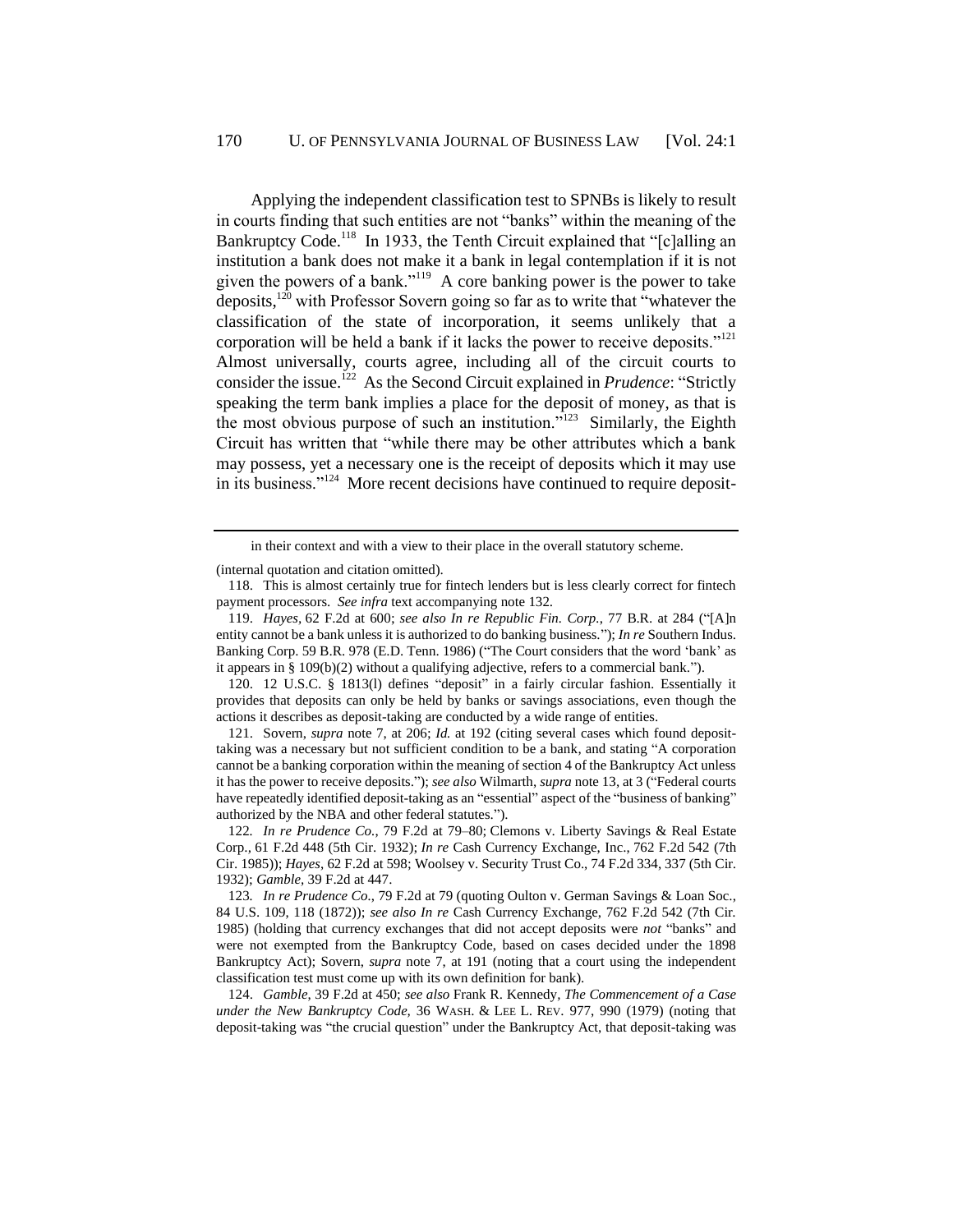taking as essential to the definition of a bank. For example, in *In re Republic Financial Corp.*,<sup>125</sup> the district court noted that "an entity cannot be a bank unless it is authorized to do banking business . . . [and t]he power to accept general deposits is an essential attribute of a bank."<sup>126</sup>

According to the OCC, SPNBs are, by definition, non-depository institutions.<sup>127</sup> In a policy statement, the OCC announced that it was accepting "applications for special purpose national bank charters from financial technology (fintech) companies that are engaged in the business of banking but do not take deposits."<sup>128</sup> The OCC's decision to issue bank charters to non-depository institutions should not, therefore, transform SPNBs into banks for purposes of section  $109(b)(2)$ .<sup>129</sup> Many eminent banking law scholars agree, writing that "[n]ondepository national banks would not be considered 'banks' under [the independent classification] test."<sup>130</sup> Other banking regulators, such as the Conference of State Bank Supervisors, also concur in this assessment, writing to that "the power to

128*. See* OCC, *Policy Statement*, *supra* note [19](#page-6-1) (describing the OCC's decision and process to accept special purpose bank charter applications from fintech companies).

129. *Hayes,* 62 F.2d at 600

Calling an institution a bank does not make it a bank in legal contemplation *if it is not given the powers of a bank.* And conversely, calling an institution a trust company does not prevent its being a bank within the meaning of the law, if it *possesses* and exercises all the powers of a bank. *The only way to create a bank is to give it the powers of a bank.*

(emphasis added).

necessary but not dispositive by itself, and suggesting that "[w]hether or not a debtor receives deposits is likely to continue to be significant in determining whether a debtor is one of the three varieties of excluded banks under the Bankruptcy Code").

<sup>125</sup>*. In re Republic Fin. Corp.*, 77 B.R. 282 (N.D. Okla. 1987).

<sup>126</sup>*. Id.* at 284.

<sup>127.</sup> While a consumer might consider a Venmo balance to be the functional equivalent of a bank deposit, it is not clear that courts will view these as equivalents. Given the language it uses in its policy statements about SPNBs, the OCC certainly does not seem to view them as equivalents.

<sup>130.</sup> Banking Law Scholars Brief, *supra* note [40,](#page-10-0) at 31; *see also* Sovern, *supra* note [7,](#page-2-1) at 192 ("While the power to receive deposits is undoubtedly an indispensable prerequisite to a finding of banking, it does not follow that any corporation with that power is a bank."); *cf*. Nikolei M. Kaplanov *Nerdy Money: Bitcoin, the Private Digital Currency, and the Case Against its Regulation*, 25 LOY.CONSUMER L. REV. 111, 132 (2012) (writing that "[t]he [U.S.] Code generally requires that the institution accept deposits in order to be classified as a bank, in addition to other permissible activities") (citing 12 U.S.C. § 24). *But see* Brief of Professor David Zaring as *Amici Curiae* in Support of Appellants Office of the Comptroller of the Currency and Joseph Otting, Lacewell v. OCC, at \*7 (writing that there are many chartered institutions that do not take deposits (including trust banks and credit card banks chartered by the OCC) and claiming that there are "[a]lmost no cases have held that firms must take deposits if they want to obtain a bank charter.").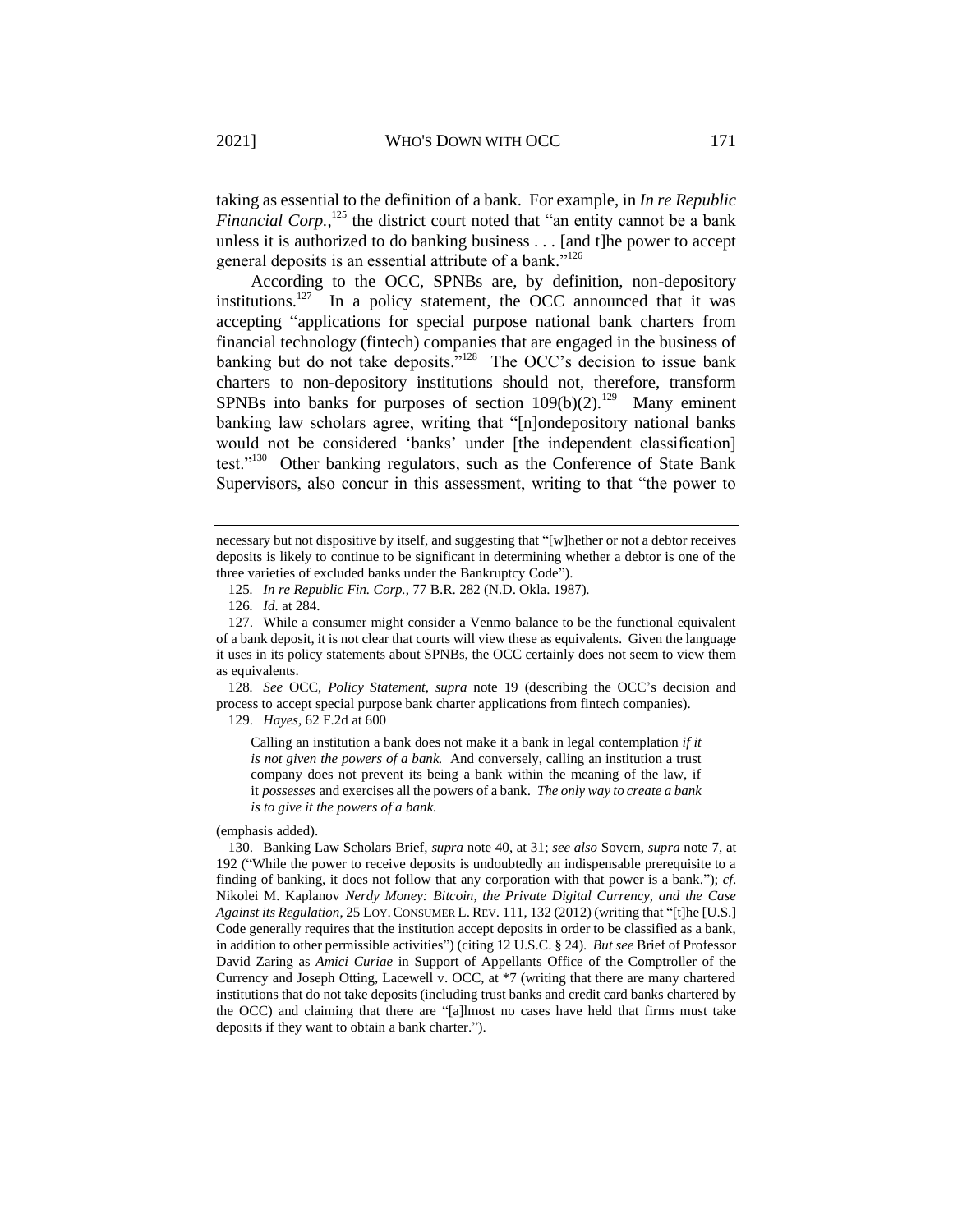receive deposits bears an indispensable relation to . . . the banking business more generally."<sup>131</sup> At least as applied to fintech lenders, this seems to be clearly correct.

<span id="page-28-0"></span>While the answer is less clear-cut when we consider SPNBs that offer "payment-related service[s]," the answer is probably the same nonetheless.<sup>132</sup> The OCC has indicated that it will "consider on a case-bycase basis the permissibility of a new activity that a company seeking a special purpose charter wishes to conduct."<sup>133</sup> And some firms that issue "debit cards or engag[e] in other means of facilitating payments electronically" hold customer funds in a manner that consumers may view as being functionally similar to deposit-taking activity of traditional banks.<sup>134</sup> Thus, a court could be persuaded that these entities, unlike fintech lenders, hold "deposits" and are, therefore, sufficiently similar to a bank to warrant exclusion from the bankruptcy system.

<span id="page-28-1"></span>However, consumer expectations do not appear to be the lens through which courts view this question. There are at least three reasons to doubt that a court would conclude that a SPNB is a bank because it holds customer balances for sending electronic payments or in connection with a debit card. First, these customers balances are generally not FDIC-insured deposits. Second, without a SPNB charter, these entities are generally classified as money transmitters rather than banks under the relevant state law. Finally (and to reiterate), the OCC itself does not regard these balances as deposits.

Courts might also look beyond state law or the views of the UCC for interpretations for the word "bank" in section 109(b)(2) of the Bankruptcy Code. For example, courts may look for guidance from other federal statutes that define the word bank.<sup>135</sup> While "there is no single definition of a 'bank'" that is used at the federal level, courts might look to the Bank Holding Company Act (the BHCA) and the Federal Deposit Insurance Act (the

<sup>131.</sup> Brief of Conference of State Bank Supervisors as *Amici Curiae* in Support of Appellee and Affirmance, Lacewell v. OCC, at 36 ("[T]he power to receive deposits bears an indispensable relation to . . . the banking business more generally."); *see also* Brief of National Association of Consumer Credit Administrators and American Conference of Uniform Consumer Credit Code States as *Amici Curiae* in Support of Appellee and the New York State Dept. of Fin. Srvcs., Lacewell v. OCC, at 9-10 ("A bank charter is unnecessary unless the business seeks to engage in receiving deposits and, similarly, a bank has never been chartered that did not intend to engage in receiving deposits . . . federal law also requires national banks to be depository institutions.").

<sup>132.</sup> OCC, *Exploring SPNB Charters*, *supra* not[e 20,](#page-6-0) at \*2.

<sup>133.</sup> OCC, *Exploring SPNB Charters*, *supra* not[e 20,](#page-6-0) at \*4.

<sup>134.</sup> OCC, *Exploring SPNB Charters*, *supra* not[e 20,](#page-6-0) at \*4.

<sup>135</sup>*. See* Sovern, *supra* note [7,](#page-2-1) at 193–94 ("Banking has been defined in many contexts outside of bankruptcy, and some of these definitions are occasionally referred to by bankruptcy courts.").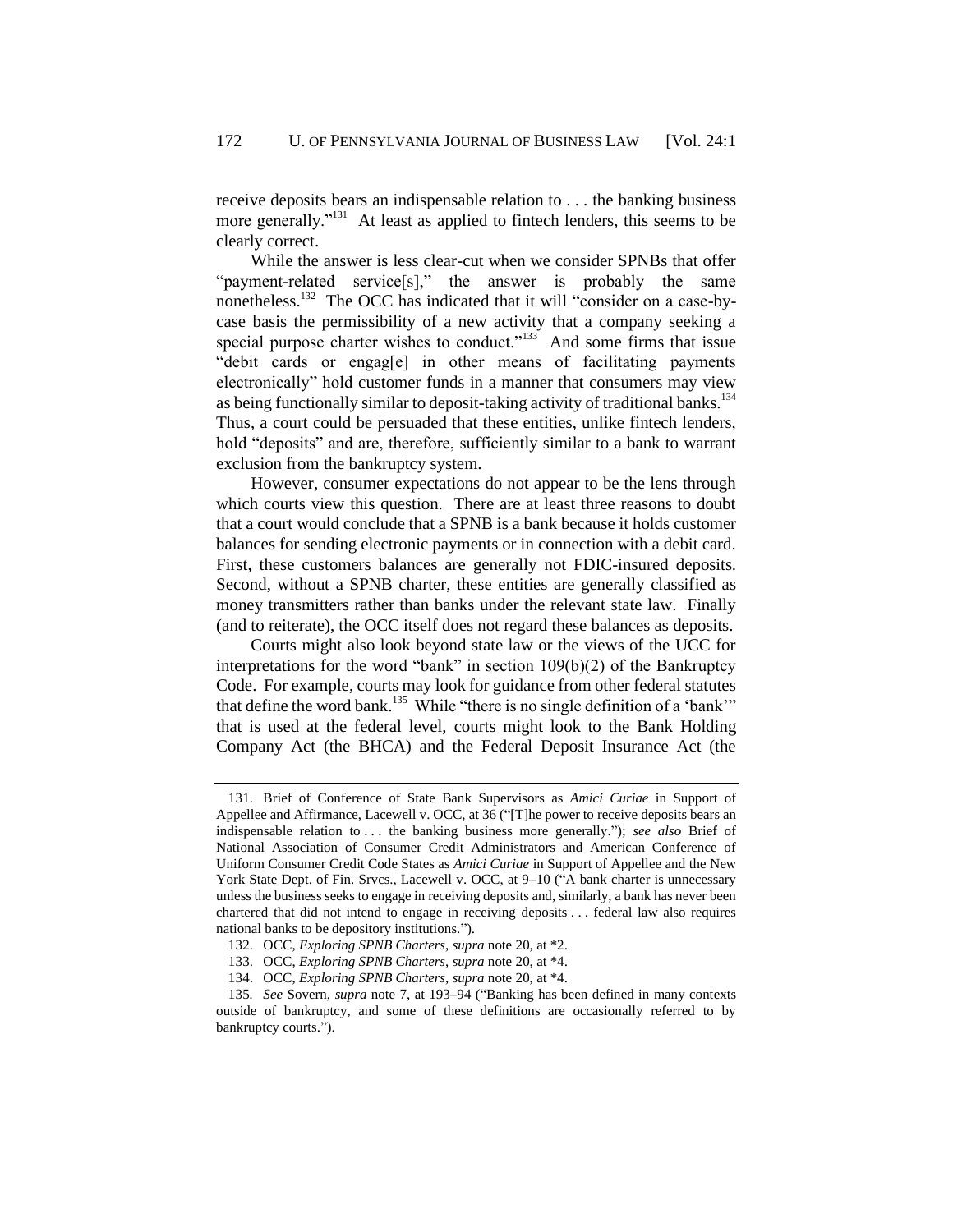<span id="page-29-0"></span>FDIA) for guidance. $136$  Unfortunately, most extant definitions are unhelpfully circular. For example, the FDIA defines deposits-taking as an action that only a bank can take. Conversely, Glass-Steagall prohibits certain non-banks from taking deposits.<sup>137</sup> And neither the BHCA or FDIA serves similar purposes to the Bankruptcy Code and therefore neither is a particularly useful analogue. They also point in different directions. Under the BHCA, SPNBs are not "banks," but under the FDIA they may be.

Currently, the BHCA defines banks as "any institution organized under the laws of the United States . . . which (1) accepts deposits that the depositor has a legal right to withdraw on demand, and (2) engages in the business of making commercial loans."<sup>138</sup> As a result, SPNBs would all be excluded, regardless of whether they hold customer funds. At this time, fintech companies appear to either be exclusively lenders, which do not satisfy the first part of the definition, or payment firms, which do not satisfy the second part of the definition.<sup>139</sup> Originally, the BHCA—like the FDIA—defined banks as any entity with a bank charter.<sup>140</sup> Under the original definition, SPNBs would have qualified. But the definition has been substantially narrowed and now requires that the entity accept demand deposits.<sup>141</sup> In

140. Omarova & Tahyar, *supra* not[e 23,](#page-7-1) at 115 ("As originally enacted, the BHCA defined the term based simply on the formal charter.").

141. Omarova & Tahyar, *supra* not[e 23,](#page-7-1) at 115

In 1966, however, Congress introduced a functional definition of "bank" based on whether or not an institution accepted deposits that could be withdrawn on demand. In 1970, that functional definition was narrowed by adding the second requirement that a "bank" had to be engaged in the business of making commercial loans. This definition allowed proliferation of so-called "nonbank banks" that had access to federal deposit insurance but structured their activities to avoid being included in the definition of "bank."

<sup>136.</sup> Brynne Krause, *The Dodd-Frank Wall Street Reform and Consumer Protection Act: How Increased Regulation Has Given Large Banks an Artificial Competitive Edge*, 83 U.M.K.C. L. REV. 1045, 1052 (discussing different definitions under state and federal law, including the BHCA, the FDIA, Dodd Frank); *cf*. Menand & Ricks, *supra* note 105, at 46–47 (discussing the BHCA, the FDIA, and the Federal Reserve Act in concluding that these laws all require national banks to be depository institutions).

<sup>137.</sup> 12 U.S.C. § 378(a).

<sup>138.</sup> 12 U.S.C. § 1841(c) (1982).

<sup>139.</sup> Payment processors may or may not satisfy the first half of the definition either, depending on how the customer funds are held. Venmo, for example, claims to hold customer funds in "one or more custodial accounts we maintain for the benefit of Venmo account holders at one or more FDIC member banks (currently Wells Fargo Bank, N.A. or The Bancorp Bank), and the funds in your Venmo balance will be eligible to be insured by the FDIC up to the standard maximum deposit insurance amount (currently \$250,000).") *User Agreement*, VENMO, https://venmo.com/legal/us-user-agreement/ [https://perma.cc/X484- 4BXT].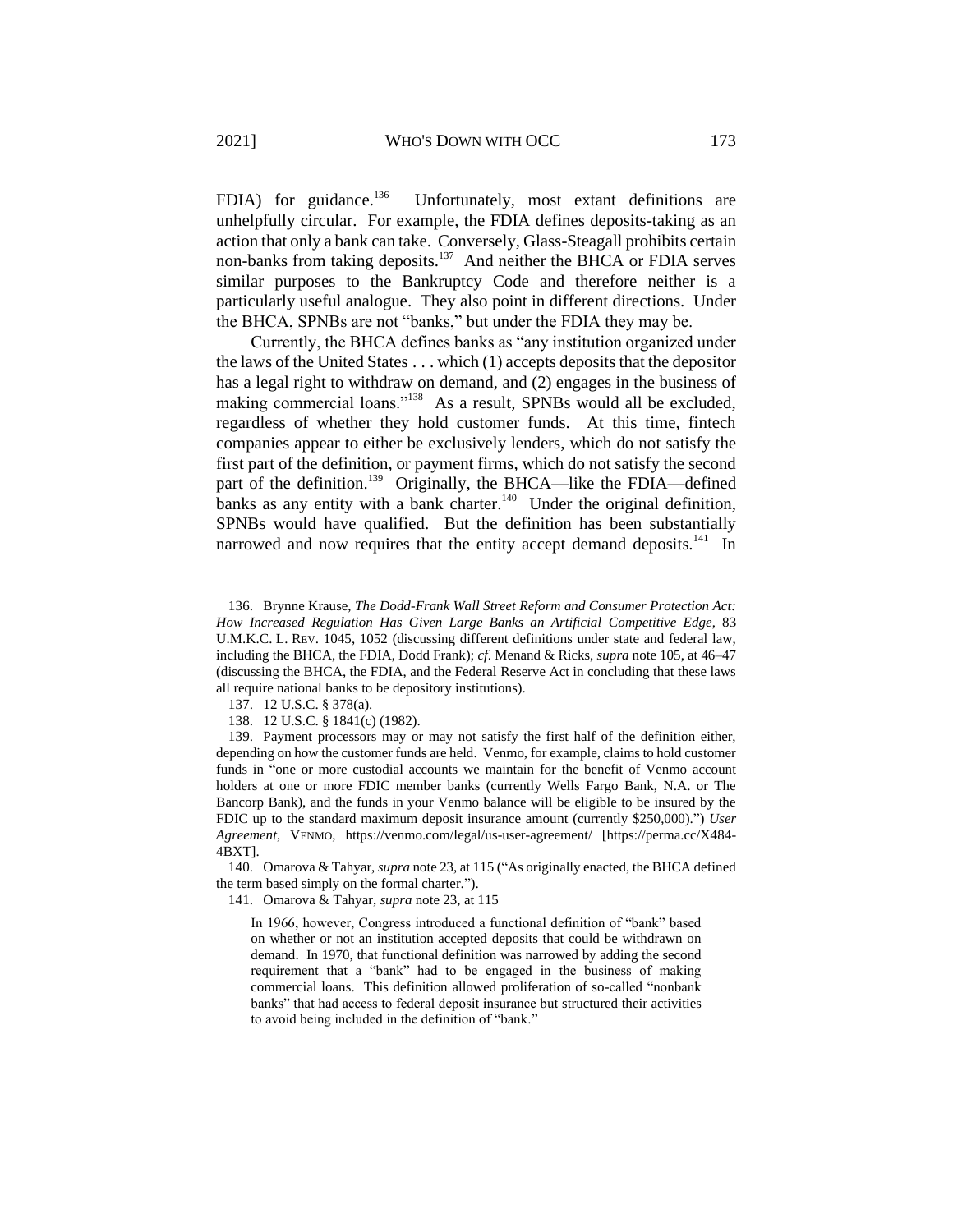amending the BHCA's definition of the term "bank," Congress did nothing to suggest that it intended to expand or restrict bankruptcy eligibility for banks.<sup>142</sup> This should not endear bankruptcy judges to the idea of adopting the BHCA's bank definition for bankruptcy purposes.

Additionally, the reason why the BHCA's definition of "bank" has morphed over time is because the underlying rationale for regulating bank holding companies has changed.<sup>143</sup> The purpose of the law shifted from preventing monopolies to systemic risk prevention.<sup>144</sup> Bankruptcy policy, by contrast, is neither about preventing excess concentration nor about avoiding systemic risk to the national economy. Instead, core bankruptcy policies include consolidating creditor collection efforts and ensuring the equitable treatment of similarly situated creditors, including the distribution of losses, and providing a fresh start for honest but unfortunate debtors.<sup>145</sup> Thus, bankruptcy policy and BHCA policy are not well-aligned and the definition for banks provided by the BHCA does not seem terribly appropriate to use.<sup>146</sup>

However, it is worth noting that if the BHCA definition were to be used, SPNBs would not be "banks."<sup>147</sup> This is similar to the treatment of credit

145. Elizabeth Warren, *Bankruptcy Policy*, 54 U.CHI. L.REV. 775, 777 (1987) (describing differences of opinions among bankruptcy scholars about bankruptcy's core purposes); *see also* Clarke v. Rogers, 228 U.S. 534, 548 (1913) (calling "[e]quality between creditors . . . necessarily the ultimate aim of the Bankruptcy Law").

146. "FIRREA granted the FDIC and RTC the power to discriminate among claims on the failed institution, in contrast to the traditional rule that all claims in the same class must receive the same percentage recovery." Swire, *supra* note [97,](#page-21-1) at 487. Also bank depositors are favored in an FDIC wind-down relative to the position they would enjoy in a bankruptcy proceeding. *See* Daniel R. Fischel, Andrew M. Rosenfield & Robert S. Stillman, *The Regulation of Banks and Bank Holding Companies*, 73 VA. L. REV. 301, 318 (1987) ("The primary difference is that the thrust of bankruptcy laws is to ensure that creditors of the same class are treated equally, whereas federal deposit insurance ensures that certain classes of creditors are paid in full.").

147. Credit card banks, which have a special purpose national bank charter similar to the fintech charter, are also exempt from the BHCA's definition of bank. Omarova & Tahyar, *supra* not[e 23,](#page-7-0) at 171–72 ("Beginning with the 1966 Amendments, however, credit card banks were implicitly exempted from the definition of a bank, because they did not accept demand deposits. In 1987, CEBA explicitly excluded credit card banks from the BHCA's definition

<span id="page-30-0"></span><sup>142.</sup> Omarova & Tahyar, *supra* not[e 23,](#page-7-1) at 138–39.

<sup>143.</sup> For a terrific article on the BHCA's changing statutory language and Congress' changing regulatory rationales, *see generally* Omarova & Tahyar, *supra* not[e 23.](#page-7-1)

<sup>144.</sup> Omarova & Tahyar, *supra* not[e 23,](#page-7-1) at 117, 129, 190

The explicit exemptions under CEBA were ultimately traceable to the same policy rationale that the exempted institutions did not pose risk of excessive concentration of commercial credit and, more generally, economic and political power. An additional rationale for the exemptions was the fact that some of these entities, such as thrifts and credit unions, were subject to parallel regulatory regimes.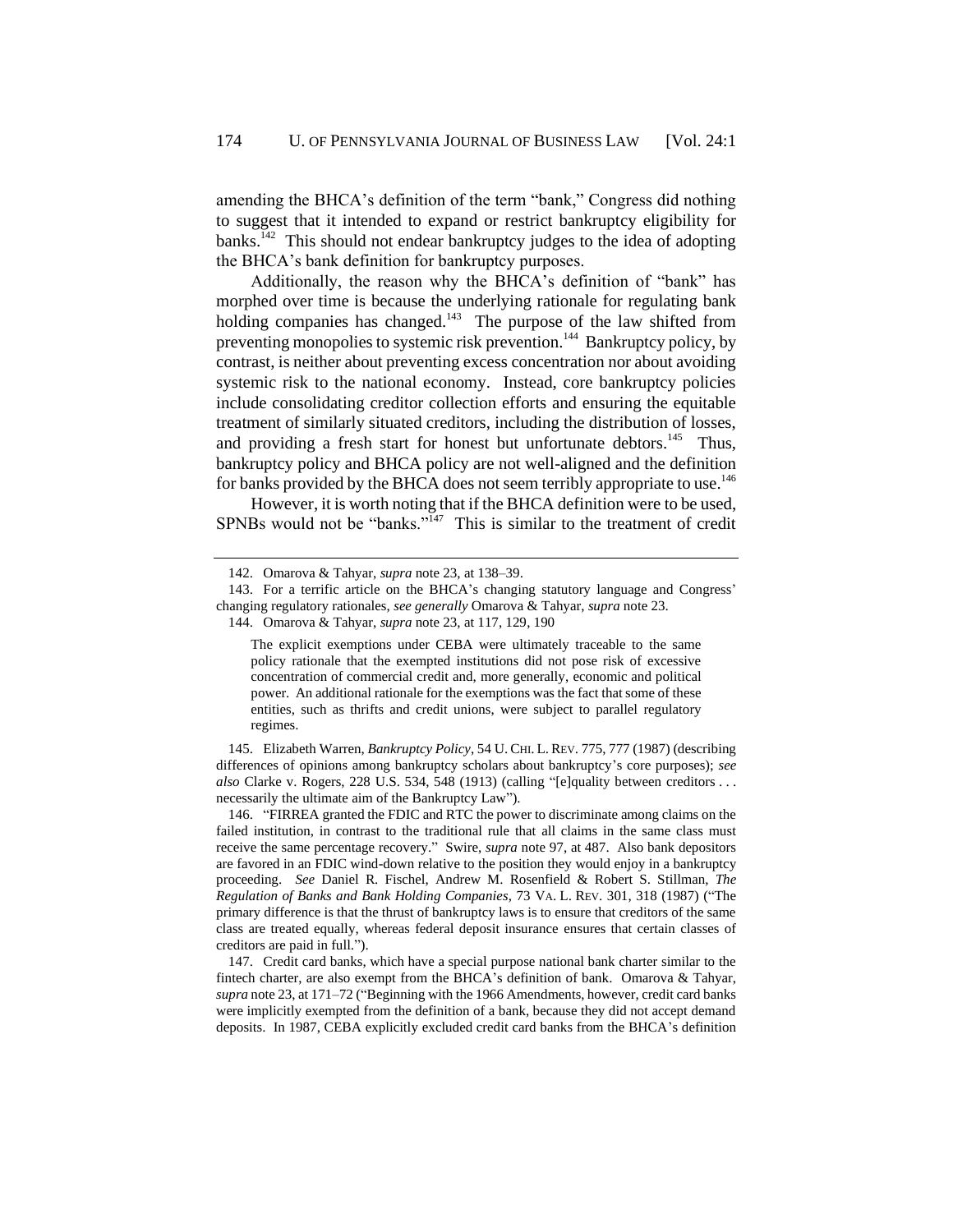card banks, which cannot accept demand deposits, and are exempt from the BHCA's definition of bank.<sup>148</sup> Credit card banks are exempted from the BHCA "primarily because these institutions offered very limited and highly specialized *consumer* financial services and did not pose the risk of monopolizing *commercial* credit markets."<sup>149</sup> Fintech lenders are generally very similar in these regards and should expect similar treatment.

By contrast, if bankruptcy courts were to adopt the FDIA's definition of bank, then SPNBs might be ineligible for bankruptcy protection. The FDIA defines bank as "any national bank and State bank, and any Federal branch and insured branch."<sup>150</sup> Because the OCC seeks to issue "special purpose *national bank*" charters, entities that have one would—on their face—be national banks within the meaning of the FDIA. But, as Lev Menand and Morgan Ricks explain, the FDIA presupposes that all national banks are depository institutions.<sup>151</sup> Thus, if Menand and Ricks are correct that being a national bank requires an entity be a depository institution, SPNBs would not be banks for purposes of section 109(b)(2), even if the FDIA's definition were used.<sup>152</sup>

Once again, however, FDIC policy and bankruptcy policy are not wellaligned and, therefore, the FDIA seems to be as bad an analogue as the BHCA. The FDIC's mission "is to maintain stability and public confidence in the nation's financial system" by protecting bank depositors in the event of bank failures.<sup>153</sup> In other words, the FDIC's goal is to preference bank

of a bank, subject to certain limitations.") (citing 12 U.S.C. § 1841(c)(2)(F)(1988)).

<sup>148.</sup> Omarova & Tahyar, *supra* not[e 23,](#page-7-0) at 171; *see also* REPORT TO THE CONGRESS ON THE PROFITABILITY OF CREDIT CARD OPERATIONS OF DEPOSITORY INSTITUTIONS, FED. RESERVE, https://www.federalreserve.gov/publications/2019-report-to-congress-profitability-credit-

card-operations-depository-institutions.htm [https://perma.cc/M9HJ-RDTR] (July 2019) (defining credit card banks as "(1) [m]ore than 50 percent of their assets are loans to individuals (consumer lending), and (2) 90 percent or more of their consumer lending involves credit cards or related plans").

<sup>149.</sup> Omarova & Tahyar, *supra* not[e 23,](#page-7-1) at 172.

<sup>150.</sup> 12 U.S.C. § 1813(a)(1)(A). This language seems very similar to the original BHCA definition. "In its original form, the BHCA defined 'bank' by charter mean 'any national banking association or any State bank, bank, or trust company' and explicitly excluded only those that were organized by U.S. bank holding companies to offshore." Omarova & Tahyar, *supra* not[e 23,](#page-7-0) at 141.

<sup>151.</sup> Menand & Ricks, *supra* note 105, at \*46–47 (from the November 2020 version on file with author) ("The Federal Deposit Insurance Act (FDIA) requires national banks to obtain deposit insurance, presupposing that they are in the deposit business.").

<sup>152.</sup> Menand & Ricks, *supra* note 105, at \*46 ("Congress thus understood that "all" national banks were depository institutions.").

<sup>153.</sup> About, FEDERAL DEPOSIT INSURANCE CORP., https://www.fdic.gov/about/what-wedo/ [https://perma.cc/7VDN-UWW9].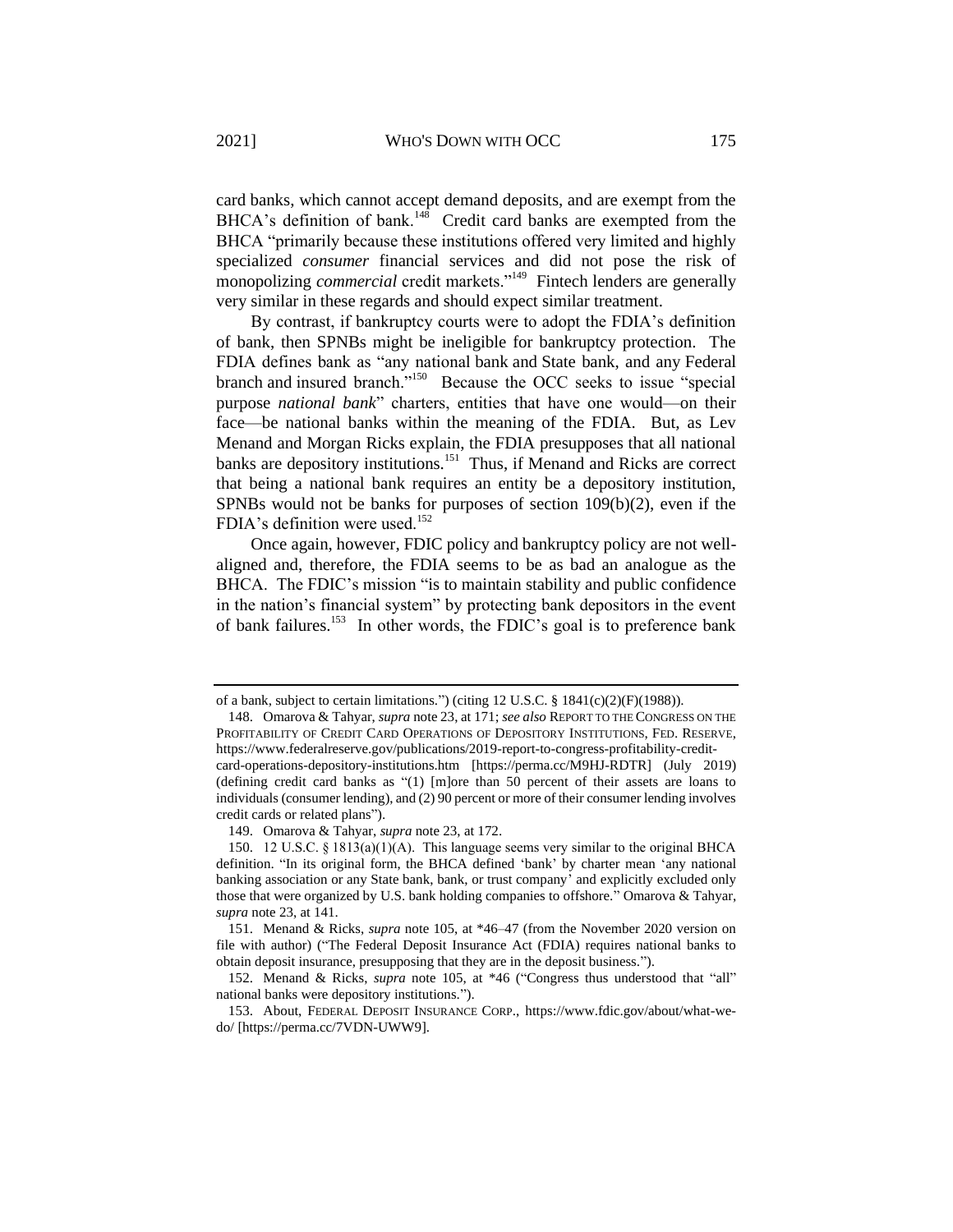<span id="page-32-0"></span>depositors above other creditors.<sup>154</sup> This stands in contrast with the bankruptcy system's focus on the equitable treatment of creditors.<sup>155</sup> This policy focus also provides further support to Menand and Ricks' interpretation of the FDIA and suggests that SPNBs should not be considered banks for purposes of section 109(b)(2).

Having multiple tests to determine the meaning of the term "bank" in section 109(b)(2) creates the possibility of inconsistent results. An entity might be a bank if the OCC's treatment of SPNBs is determinative under the state classification test but would not be a bank under the independent classification test. In such a case, I would expect that the state classification test's results would give way to the court's own judgment because federal bankruptcy policy should not give way to aggressive maneuvering by a federal banking regulator. But this outcome is far from certain because of the state classification test's perceived preeminence. Alternatively, an entity might be a bank if the FDIA's "bank" definition is used, but not if the BHCA's definition is used. But neither statute seems like a particularly good analogue, and neither are likely to be relied upon.

#### <span id="page-32-1"></span>*C. The alternative relief test*

Finally, a few courts also use the so-called "alternate relief test," in which the court examines ""congressional intent and factors of practicality and policy' to determine whether the Bankruptcy Code would be a satisfactory alternative to the state rehabilitation and liquidation law."<sup>156</sup> If the independent classification test is thought of as using traditional methods of statutory interpretation, and the state classification test as deference to a bank's regulators, the alternative relief test can be best thought of as courtconsidered policy arguments. However, courts do not consistently assign the same labels to the same inquiries, and some courts conduct a policy analysis

<sup>154.</sup> Fischel, *et al*., *supra* note [146,](#page-30-0) at 318 ("The primary difference is that the thrust of bankruptcy laws is to ensure that creditors of the same class are treated equally, whereas federal deposit insurance ensures that certain classes of creditors are paid in full.").

<sup>155.</sup> Fischel, *et al*., *supra* not[e 146,](#page-30-0) at 318.

<sup>156.</sup> Grohsgal, et al., *The Twilight Zone of HMO Insolvencies*, 13-MAY AM.BANKR.INST. J. 22 (May 1994) (citing *In re Estate of Medcare HMO*, 998 F.2d at 439); *see also In re Republic Trust & Sav. Co.*, 59 B.R. at 615 (describing this test as overlapping the other two and focusing on the timeline in this particular case where the bankruptcy was well progressed when Oklahoma asserting the right to control the liquidation as being important to the avoidance of delay and noting the important of bankruptcy avoidance powers). *Id.* at 614 ("[C]ourts should consider whether a bankruptcy proceeding is a satisfactory method, compared with available State and Federal non-bankruptcy methods, of reorganizing or liquidating a would-be debtor.").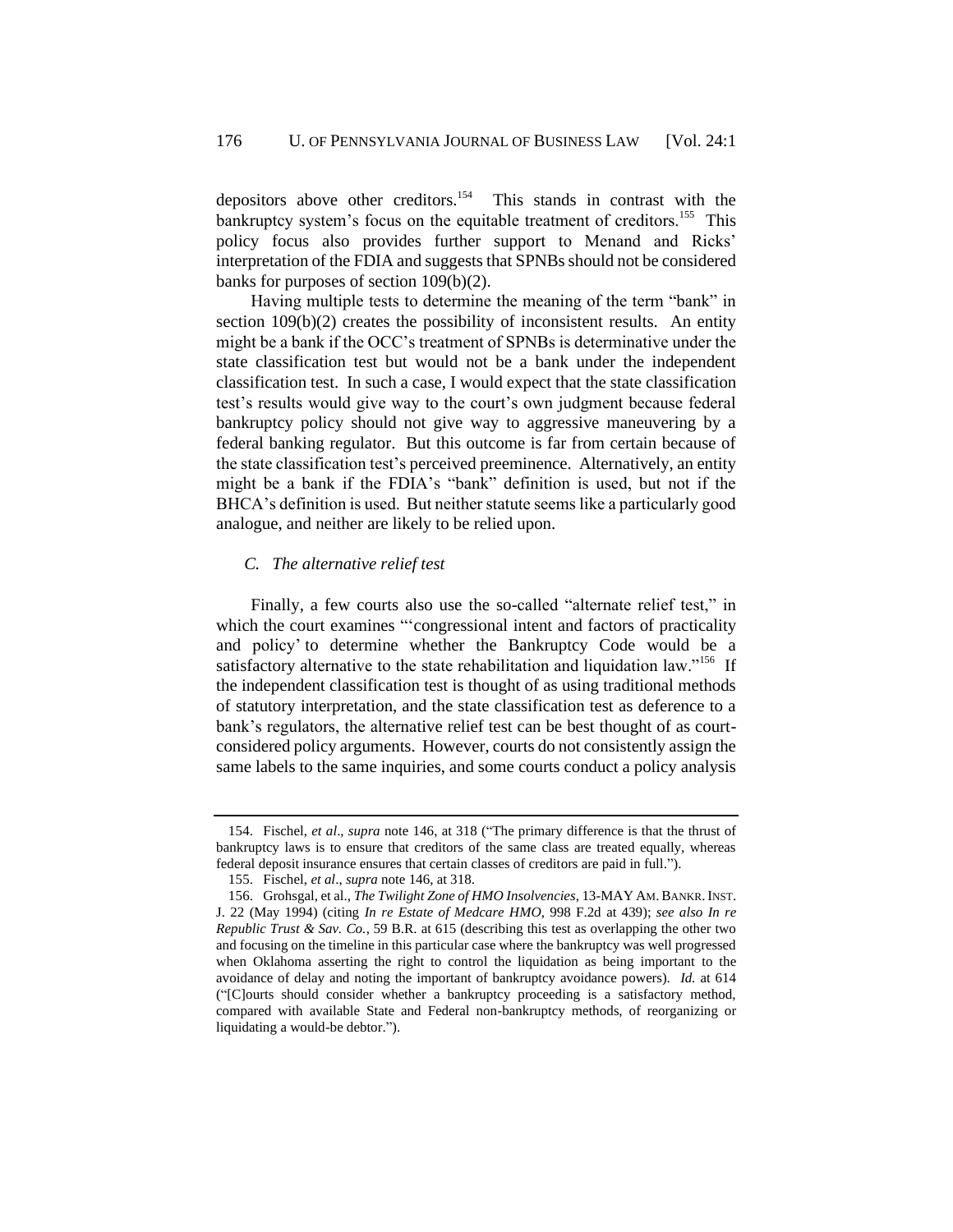under the guise of the independent classification test.<sup>157</sup> Additionally, this test is the least well-adopted because some courts believe that the statutory text is clear.<sup>158</sup>

<span id="page-33-0"></span>Courts that use the alternative relief test are likely to determine the Bankruptcy Code is a satisfactory alternative to the OCC's liquidation scheme and state regimes. A full description of the differences between the OCC's liquidation scheme and the Bankruptcy Code is provided in Section IV and the Appendix. But it's worth noting here that the OCC (and state regulators) would not be the residual claimant in the insolvency of a nondepository institution.<sup>159</sup> They merely offer a mostly neutral forum for resolving the SPNB's financial distress, which is just like a bankruptcy court. But the Bankruptcy Code offers two additional advantages. First, its processes are far better established than the OCC's recently enacted and never-before-used procedures for winding down uninsured national banks like SPNBs. Second, the Code is much more detailed than the bare bones procedures the OCC has rolled out.

<span id="page-33-1"></span>In addition, bankruptcy courts have been used to wind down investment banks, such as Drexel and Lehman, to good effect.<sup>160</sup> Speed is a common justification for administrative resolution, but bankruptcy courts can also act quite quickly.<sup>161</sup> And since SPNBs will not hold insured deposits (or a near

*cf.* Magwood v. Patterson, 561 U.S. 320, 334 (2010) ("We cannot replace the actual text with speculation as to Congress' intent."); United States v. S.A., 129 F.3d 995, 998 (8th Cir. 1997) ("If the plain language of the statute is unambiguous, that language is conclusive absent clear legislative intent to the contrary.").

159. Richard M. Hynes & Steven D. Walt, *Why Banks are Not Allowed in Bankruptcy*, 67 WASH. & LEE L. REV. 985, 1012–25 (2010) (discussing why it is important that the FDIC is the residual claimant of most insolvent depository institutions); *see infra*, text accompanying notes 195–198 (discussing the residual claimant issue).

160. Kenneth Ayotte & David A. Skeel, Jr., *Bankruptcy or Bailouts?*, 35 J. CORP. L. 469, 477–83 (2010).

<sup>157</sup>*. See, e.g.*, *In re Republic Trust & Sav. Co.*, 59 B.R. at 614 (noting the overlap between the alternate relief test and the other two tests.)

<sup>158</sup>*. See In re Colo. Indus. Bank*, 84 B.R. at 738 n.2

Since this court's decision regarding its jurisdiction over the debtor is based upon a compelling application of the fundamental canons of judicial statutory construction, the court found it unnecessary to resort to the other two tests. Moreover, the court is convinced that the 'state classification test' is inappropriate for determining jurisdiction because its utilization would result in an abdication of a federal court's responsibility to interpret federal law. No state scheme can override Congress's own intention as to who should be eligible for bankruptcy relief and the mere fact that a debtor is an industrial bank as defined by state law is not dispositive of the issue of federal jurisdiction under the Bankruptcy Code.

<sup>161</sup>*. See infra* text accompanying note[s 179](#page-38-0)[-196.](#page-41-0)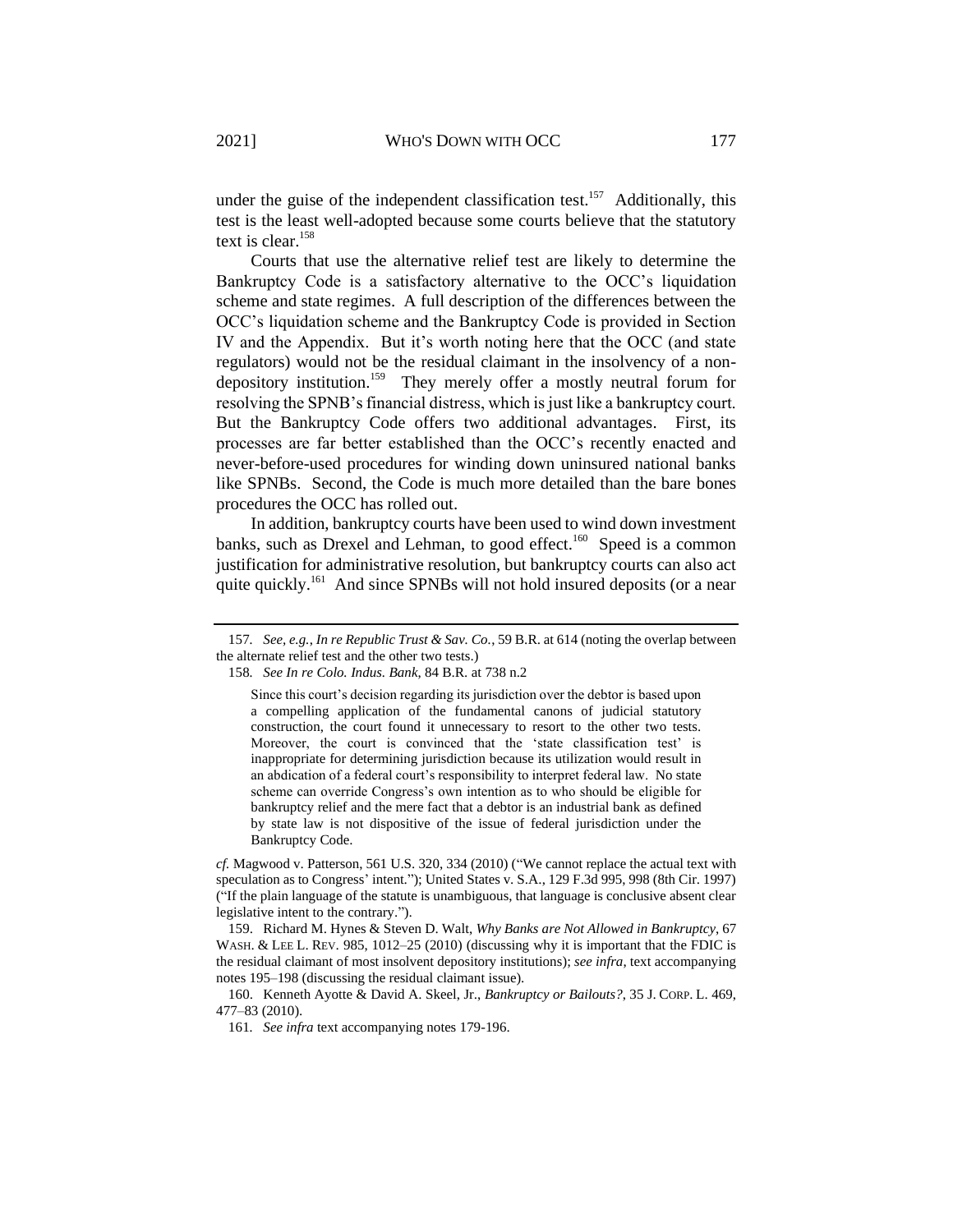equivalent), the resolution of many SPNBs in bankruptcy should proceed at an acceptable, if slightly slower, pace.<sup>162</sup> To the extent that bank resolution under a federal banking regulator can proceed more quickly, it is because creditors' participatory rights are given short shrift as compared to a bankruptcy proceeding.<sup>163</sup> In bankruptcy proceedings, creditors have substantially greater rights to participate in the entity's resolution than under the OCC process. Without a need for immediate action because of harm to depositors or systemic risk—neither of which applies to fintech lenders<sup>164</sup> bankruptcy is a more appropriate forum because creditor participation rights are generally better respected in bankruptcy than outside of it.<sup>165</sup> However, customers of SPNBs that do hold something akin to deposits will want rapid access to their funds. For customers of such entities, the OCC's bank resolution process may be a superior option but only if it treats the funds held by fintech payment processors as customer deposits entitled to priority distribution. And it may not.

<span id="page-34-1"></span>It is true that if SPNBs were bankruptcy-eligible and still subject to the OCC's liquidation scheme there would be potentially inconsistent insolvency regimes. Concerns about potential inconsistency have given pause to some courts but not others. For example, in *In re Manufacturers*' *Nat'l Bank*, the court held that national banks could not be liquidated under the 1867 Bankruptcy Act because the National Bank Act (NBA) provided "a very complete and detailed scheme or plan for administering the affairs of an insolvent national bank" and that the NBA and the 1867 Bankruptcy Act were fundamentally incompatible with each other.<sup>166</sup> Since that case was decided in 1873, the bankruptcy scheme has grown more complete and detailed; it is the new OCC liquidation scheme that appears more

<span id="page-34-0"></span><sup>162.</sup> Hynes & Walt, *supra* not[e 159,](#page-33-0) at 1007–12 (describing the need for speed).

<sup>163</sup>*. See infra* text accompanying note [236.](#page-49-2)

<sup>164</sup>*. See infra* text accompanying notes [223](#page-46-0)[–231.](#page-48-0)

<sup>165.</sup> Ayotte & Skeel, *supra* not[e 160,](#page-33-1) at 483

<sup>[</sup>B]ankruptcy laws provide numerous formal and informal mechanisms for creditors to exercise control over the liquidation process. These include formal rights given to creditors' committees, the opportunity of creditors to object to the terms and timing of asset sales, and indirect control over the debtor through covenants in DIP loan agreements.

<sup>166</sup>*. In re* Manufacturers' Nat'l Bank, 16 Fed. Cas. 665, 669 (N.D. Ill. 1873); *see also*  Boyd v. Schneider, 131 F. 223, 227 (7th Cir. 1904)

No one doubts the power of congress to provide the machinery for such administration, and no one doubts the intention of congress, in the enactment of the national banking act, that to the extent national banks were concerned, such machinery should be embodied in the powers conferred upon the comptroller.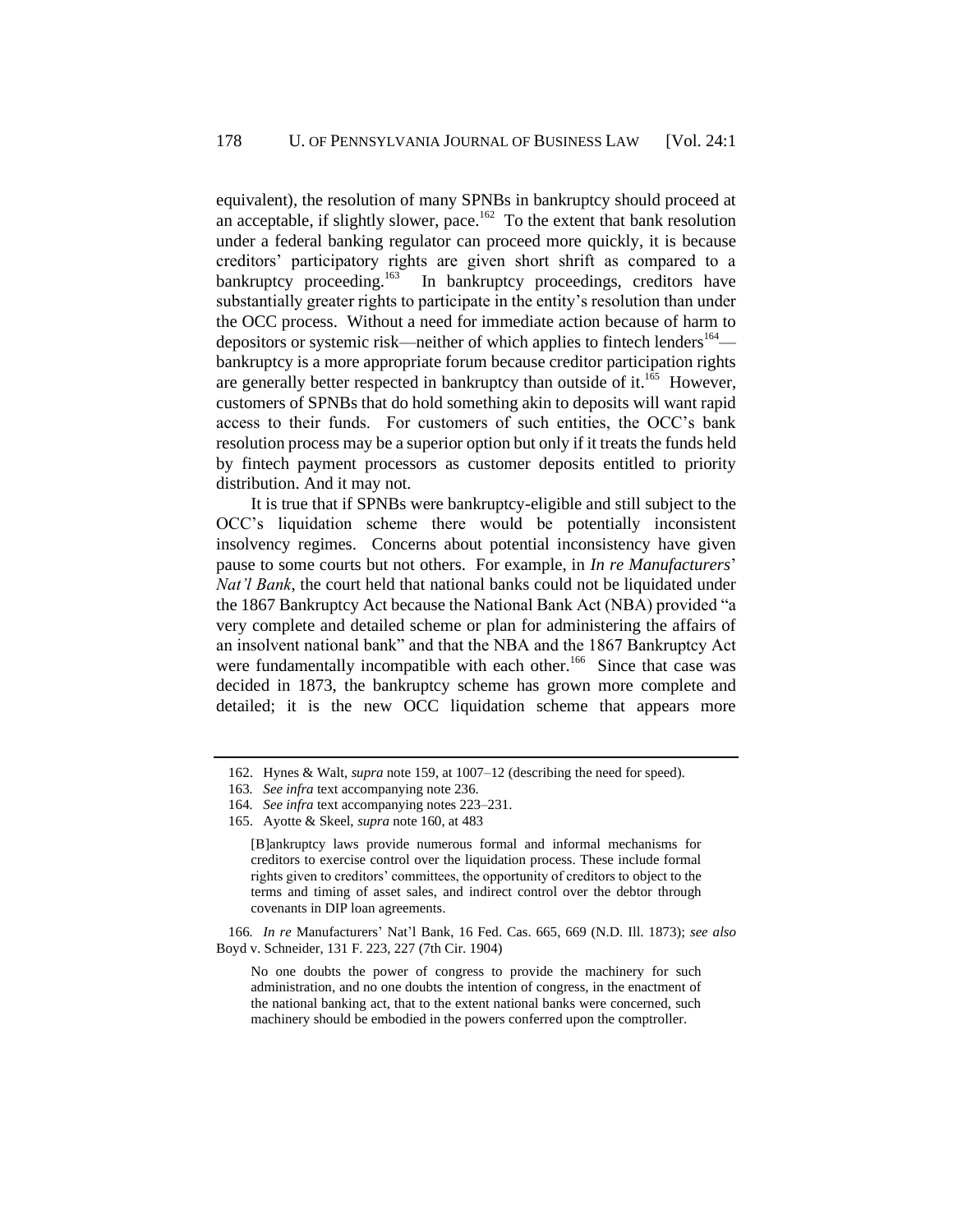rudimentary. And, more recently, courts have dismissed concerns about inconsistent insolvency regimes outside of the bankruptcy context, writing that "[c]ongress was certainly aware of the potential for inconsistent insolvency regimes, but obviously concluded that the interest in continuing state regulation into insolvency outweighed any interest in uniformity. We will not second guess that determination."<sup>167</sup> For these reasons, courts that use the alternative relief test are likely to determine the Bankruptcy Code is a satisfactory alternative to the OCC's liquidation scheme and state regimes for most, if not all, SPNBs.

<span id="page-35-2"></span><span id="page-35-1"></span>\* \* \*

In conclusion, Section II reviewed the judicially created tests for establishing the meaning of a "bank" under section 109(b)(2) of the Bankruptcy Code and has established that bankruptcy courts are likely to conclude that SPNBs are not "banks." As a result, SPNBs are likely to be deemed eligible to be a debtor under the Bankruptcy Code unless there is some overriding policy reason to deny them access. That question is taken up in the next Section.

## <span id="page-35-0"></span>III. THE POLICY RATIONALES FOR EXCLUDING BANKS FROM **BANKRUPTCY**

*"Even though the word 'bankruptcy' derives from bank failure, modern banks never technically go bankrupt, no matter how hard it sometimes seems they try."*<sup>168</sup>

In this Section, eight of the historic rationales for excluding commercial banks from bankruptcy are reviewed and then applied to SPNBs to consider whether SPNBs should also be excluded from bankruptcy. These rationales are: (i) banks' fragility and the possibility that unexpected and correlated bank closures could freeze the economy; (ii) the breadth of people who deposit their savings with banks and the harm banks closing without repaying depositors would have; (iii) the need for expert oversight of a bank's insolvency proceedings; (iv) the historic exclusion from bankruptcy because of available alternative liquidation procedures and the need to avoid conflicting regimes for the sake of efficiency; (v) banks' systemic importance to the functioning of the economy by, among other things, providing liquidity for consumers, businesses and governments, (vi)

<sup>167</sup>*. In re Estate of Medcare HMO*, 998 F.2d at 447; *In re Prudence*, 79 F.2d at 78 (allowing an involuntary bankruptcy petition under the Bankruptcy Act to continue even after "the superintendent of banks of the state of New York . . . took possession of the property and business of the Prudence Company, Inc. [the debtor]").

<sup>168.</sup> Swire, *supra* note [97,](#page-21-1) at 471.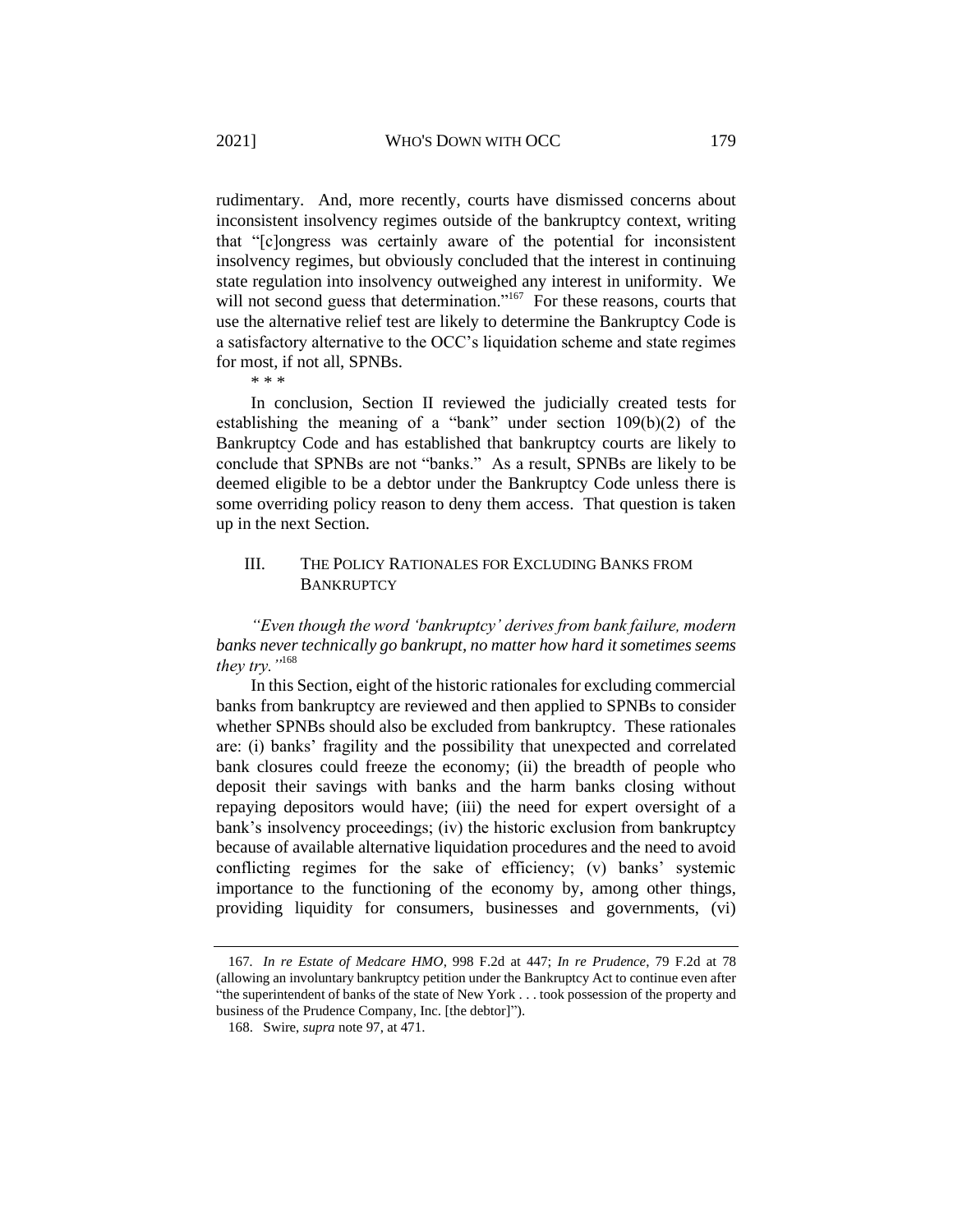<span id="page-36-0"></span>appointing the residual claimant as receiver, (vii) preserving banks' ongoing operations and avoiding their liquidation; and (viii) avoiding the high costs of lost confidence.<sup>169</sup> To preview my conclusions, only the first three justifications potentially have bite in the context of distressed SPNBs, but none requires that bankruptcy give way to an administrative liquidation process.

The first potential justification for excluding banks from bankruptcy comes from Robert Bliss and George Kaufman, who explain that the resolution of financially distressed banks was historically treated differently than non-bank firms because banks were thought to be particularly fragile yet important to the efficient functioning of the national economy.<sup>170</sup> As a result, we need to treat banks with kid gloves and not subject them to the harsh bankruptcy process. Banks are perceived as being especially fragile for at least two reasons. First, banks have historically had a funding mismatch because they make long-term loans (assets) funded by short-term deposits (liabilities).<sup>171</sup> This asset-liability mismatch creates a risk that if depositors lose faith in a bank and simultaneously seek to withdraw their deposits, depositors create a "run" on the bank that renders it insolvent.<sup>172</sup> Second, problems with one bank can create a cascading effect on other banks because bank finances are often "closely interconnected through inter-bank deposits and loans."<sup>173</sup>

As noted above, there are two types of fintech companies that are

171*. See* KERN ALEXANDER, PRINCIPLES OF BANKING REGULATION 295 (CAMBRIDGE U. PRESS 2019) (reporting that "maturity transformation" is "a major concern for bank regulators because the practice of borrowing short and lending long can pose risks to society if banks fail to manage their risks effectively"); *see also* CHARLES W. CALOMIRIS & STEPHEN H. HABER, FRAGILE BY DESIGN: THE POLITICAL ORIGINS OF BANKING CRISES & SCARCE CREDIT 29 (PRINCETON U. PRESS 2014) ("[B]ankers face the risk that, even if their banks are not insolvent, worried depositors might show up en masse to withdraw their money, and there might not be enough cash in the till to satisfy all those withdrawal demands.").

172. Bliss & Kaufman, *Economic Comparison*, *supra* note [8,](#page-2-0) at 3 ("Banks have a large proportion of their liabilities in very short-term debt that can easily be withdrawn (run).").

173. Bliss & Kaufman, *Economic Comparison*, *supra* not[e 8,](#page-2-0) at 3.

<sup>169</sup>*. See* H.R. REP. No. 95-595, at 318–19; Swire, *supra* note [97,](#page-21-1) at 478; Green, *supra*  note [96,](#page-21-0) at 914; Sovern, *supra* note [7,](#page-2-1) at 220; Theodore Eisenberg, *Bankruptcy in the Administrative State*, 50 LAW & CONTEMP. PROBS. 3, 9–10 (1987); Skeel, *Law & Finance*, *supra* note [4,](#page-2-3) at 723 ("Because banks, insurance companies, and related financial intermediaries play an important role in the financial security of the citizenry, the government has a strong interest in assuring their soundness and in preventing the kinds of systemic failures that led to financial devastation in the Depression.").

<sup>170.</sup> "Banks are exempted from the general corporate bankruptcy code and subject to special provisions because they are frequently viewed as 'special' and different from other firms both in their importance to the aggregate economy and in their financial fragility and vulnerability." Bliss & Kaufman, *Economic Comparison*, *supra* note [12,](#page-3-0) at 3, n.3.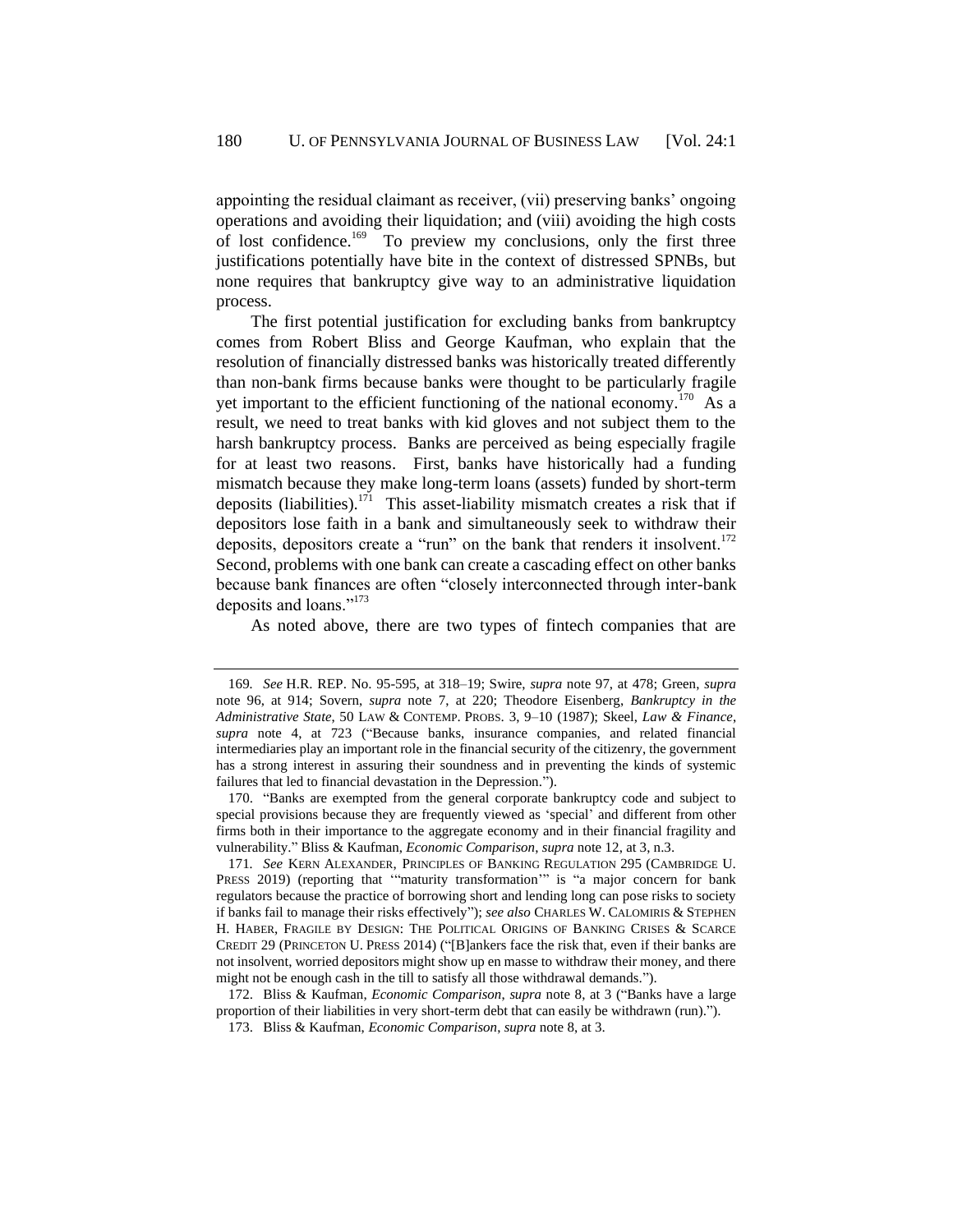eligible for SPNB charters: fintech lenders and payment processors. The former are unlikely to be depository institutions, but the latter firms do hold substantial customer balances that may be, practically speaking, withdrawable on demand.<sup>174</sup> Thus, fintech lenders may be able to eliminate the asset-liability mismatch that can bedevil depository institutions, but payment firms are likely to be more susceptible to coordinated consumer actions.<sup>175</sup> As a result, this rationale has greater bite in the latter case than in the former. However, it remains a potential issue even for non-depository fintech lenders.

<span id="page-37-1"></span><span id="page-37-0"></span>The OCC intends to provide prudential oversight of SPNBs and should be able to force fintech lenders to avoid the asset-liability mismatch. Thus, in theory, runs should not happen in the same way with well-managed fintech lenders. In practice, however, there is evidence that non-banks are "often reliant on short-term financing similar to deposits."<sup>176</sup> Consider that Lehman Brothers, an investment bank that failed in the Great Recession, obtained substantial funding through short-term repos and the overnight commercial paper market, which proved to be a terrible decision once those markets froze up during the Great Recession.<sup>177</sup> Although Lehman Brothers could have obtained longer term funding to match its longer term liabilities, it chose not to do so and the SEC, its primary regulator, did not force it to do so. As a result, while this issue is potentially avoidable in the context of fintech lenders, it may nevertheless have some bite. However, if the OCC fails to address SPNB's funding mismatch, one might reasonably query whether we should leave the OCC in charge of addressing the fallout from its own regulatory failure. As for interconnectedness, I have not seen any evidence that fintech companies' finances are as interconnected as bank finances are

<sup>174</sup>*. See e.g., supra* notes [36,](#page-10-2) [134](#page-28-1) (discussing customer funds held by Venmo in connection with their debit card offering).

<sup>175</sup>*. Cf.* Hilary J. Allen, *Payments Failure*, 62 BOSTON COLL. L. REV. 453, 462–63 (2021) (exploring the vulnerability of new fintech "[p]ayments systems . . . to mass technological failures . . . as reliance on electronic processing and communication has increased").

<sup>176.</sup> Swire, *supra* not[e 97,](#page-21-1) at 496 (noting "[o]ver time, the distinctions between banks and other corporations have eroded significantly, with non-banks today often reliant on short-term financing similar to deposits"); *see also* CSBS Letter, *supra* note [102](#page-22-0) ("[I]n contrast, nondepository institutions have much less resilient liability structures heavily dependent on higher cost, volatile, short-term funding provided by sophisticated, institutional investors, who are likely to withdraw their funds at the earliest indication of potential problems."); Eamonn K. Moran, *Wall Street Meets Main Street: Understanding the Financial Crisis*, 13 N.C. BANKING INST. 5, 73–74 (2009); CHRISTOPHER K. ODINET, FORECLOSED: MORTGAGE SERVICING AND THE HIDDEN ARCHITECTURE OF HOMEOWNERSHIP IN AMERICA 125–31 (2019).

<sup>177</sup>*. See* Moran, *supra* note [176,](#page-37-0) at 73–78 (illustrating the Lehman Brothers' investment failure).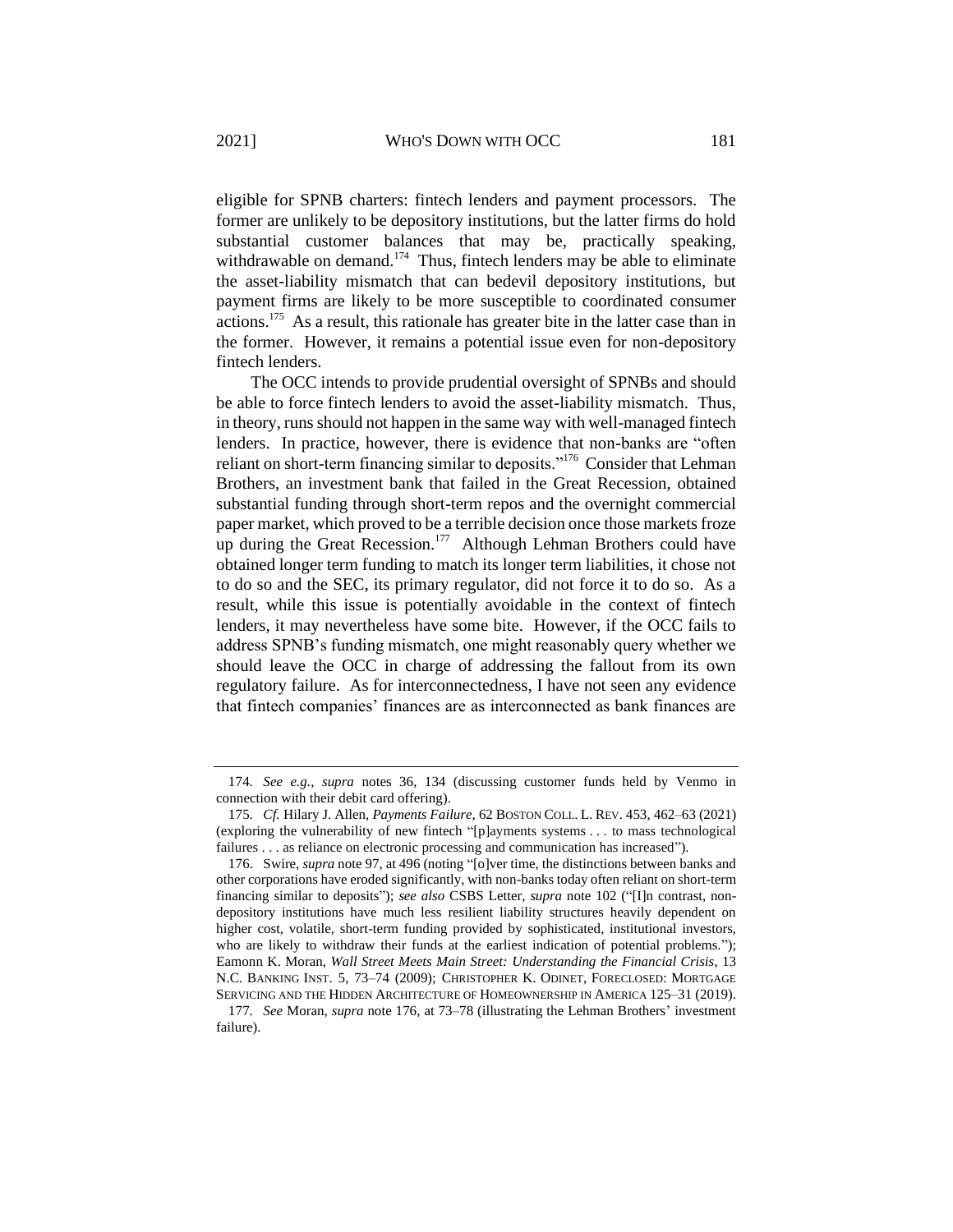said to be.<sup>178</sup>

<span id="page-38-0"></span>Related to this first justification, some suggest that banks' financial distress must be resolved more quickly than would be possible in a bankruptcy proceeding because of banks' perceived importance and fragility. $179$  For example, Bliss & Kaufman write that "the [FDIA] recognized the need to resolve banks differently than other firms by providing for speedy administrative action outside the slower judicial system."<sup>180</sup> Hynes and Walt have also written about the importance of the speedy satisfaction of the claims of some bank creditors.<sup>181</sup> There are two aspects to this claim. First, speedy resolution of an entity's financial distress is required. Second, Chapter 11 offers insufficiently quick resolution. Both are contested.

Even when an entity has deposit liabilities, some have argued that an especially speedy liquidation of a bank's assets is not required.<sup>182</sup> For example, Fischel, Rosenfield, and Stillman argue that justifying an administrative bank resolution process because of the need for speedy depositor access to funds "is questionable today because [many] depositors have available liquidity substitutes such as money market funds and credit cards."<sup>183</sup> Others, though, disagree. For example, Kathleen Engel and Pat

<sup>178</sup>*. See* Bruckner, *Promise and Perils*, *supra* not[e 45,](#page-11-0) at 32–33 & n.197 (describing how fintech lenders fund their loans); *see also* Odinet, *Consumer Bitcredit and Marketplace Lending*, *supra* note [45,](#page-11-0) at 789–93 (highlighting different fintech lending models, such as balance-sheet/direct-funding model and bank-partnership model). *But see* Allen, *supra* note [175,](#page-37-1) at 469 (arguing "[t]he retail payments ecosystem . . . qualifies as a complex adaptive system and is susceptible to cascade failure").

<sup>179</sup>*. See* Ayotte & Skeel, *supra* not[e 160,](#page-33-1) at 492–93 (writing that FDIC's mandate to take "prompt corrective action . . . has some attractive features (namely, speed) that are more appropriate to limiting systemic risk"); *see also* Bliss & Kaufman, *Economic Comparison*, *supra* not[e 8,](#page-2-0) at 3.

<sup>180.</sup> Bliss & Kaufman, *Economic Comparison*, *supra* not[e 8,](#page-2-0) at 5; *see also* Ayotte & Skeel, *supra* note [160,](#page-33-1) at 482 (citing Luigi Zingales, *Why Paulson is Wrong*, ECONOMIST'S VOICE, (Sept. 2008), http://gesd.free.fr/zingales.pdf [https://perma.cc/2B3U-ES4E] for the proposition that Chapter 11 is "too slow and costly"); Fischel, *et al*., *supra* note [146,](#page-30-0) at 318 (noting that even a short delay in depositor's access to their "funds has historically been thought to be intolerable").

<sup>181</sup>*. See* Hynes & Walt, *supra* note [159,](#page-33-0) at 1008–09.

<sup>182</sup>*. See* Hynes & Walt, *supra* not[e 159,](#page-33-0) at 1008 ("We are skeptical of the possible benefits of speed and conclude that speed does not justify giving the FDIC control over the resolution process.").

<sup>183.</sup> Fischel, *et al*., *supra* not[e 146,](#page-30-0) at 318

Even if there is still some basis for the traditional view—perhaps because the alternatives are not perfect substitutes for bank deposits—it certainly does not justify providing de facto insurance to all depositors, no matter how large. A preferable system might be to insure small depositors while allowing the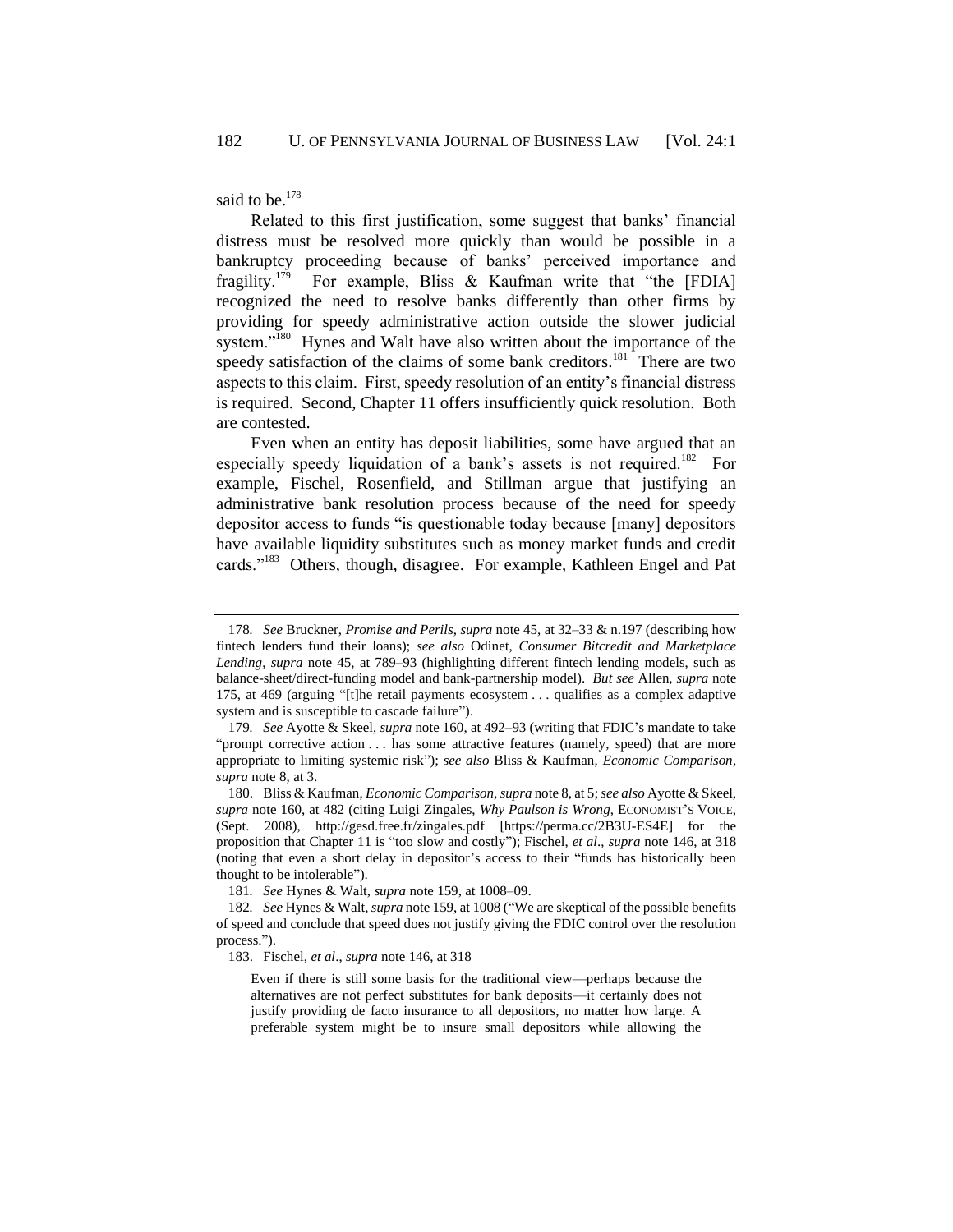McCoy note that there were multiple depositor runs during the 2008 financial crisis, and particularly highlighting IndyMac's downfall.<sup>184</sup>

Separately, Hynes and Walt argue that the need to give depositors timely access to their funds depends not on selling the failed bank's assets but ensuring that FDIC insurance makes funds promptly available to those depositors.<sup>185</sup> Once again, therefore, this rationale presents a mixed bag. Regardless of whether the speedy resolution of depository institutions is required, fintech lenders do not hold customer deposits and there is no particular need for haste on this account. By contrast, payment firms do hold funds for customers and customers likely expect to have ready access to those funds.<sup>186</sup> If these firms were to fail, customers would be cut off from that access. As such, the speedy resolution of payment firms with SPNB charters may be important and FDIC insurance is not likely to be relevant to creditors of fintech payment firms.<sup>187</sup>

But does Chapter 11 offer an insufficiently quick resolution? Again, this is contested. It is not at all apparent that regulators act promptly to resolve problems with banks or that regulators initiate administrative resolution of insolvent entities more promptly then creditors will initiate bankruptcy proceedings.<sup>188</sup> As Ayotte and Skeel write, "recent examples

186. Customer expectations may not be well-grounded in their legal rights, however. Paypal, for instance, notes that many of its users "will experience a time when their funds become unavailable, also known as a payment hold." *See Why are your funds unavailable or on hold? And what can you do about it?* PAYPAL (July 10, 2020), https://www.paypal.com /us/brc/article/funds-availability [https://perma.cc/4S66-HHJ2] (describing situations where Paypal will not release customer funds for 21 days).

bankruptcy laws to operate for larger creditors.

<sup>184.</sup> Kathleen C. Engel & Patricia A. McCoy, THE SUBPRIME VIRUS: RECKLESS CREDIT, REGULATORY FAILURE, AND NEXT STEPS 176-77 (OXFORD U. PRESS 2011) (noting IndyMac Bank was deemed "well capitalized" in January 2008 but after a run on the bank deprived the bank of \$1.3 billion in deposits, IndyMac closed in July 2008); *see also* Allen, *supra* note [175,](#page-37-1) at 461 (discussing how a "run dynamic also was central to sparking the 2007–2008 financial crisis").

<sup>185</sup>*. See* Hynes & Walt, *supra* note [159,](#page-33-0) at 990 ("The identified benefits of speed depend on the timely reimbursement of insured depositors (a matter governed by the terms of FDIC insurance) and not on the sale of the failed bank's assets.").

<sup>187.</sup> *See* Ayotte & Skeel, *supra* note [160,](#page-33-1) at 492–93 (describing the prompt resolution of a bank's assets for the benefit of depositors as requiring that a "bank's unprotected investors (unsecured creditors and shareholders)" give up substantial rights and arguing that "while this is defensible with commercial banks, because the vast majority of their liabilities are deposits, it is far more problematic with other firms"); *see also* Fischel, *et al*., *supra* note [146,](#page-30-0) at 318 (explaining that the need for speed has historically been a justification when consumer deposits are involved).

<sup>188.</sup> Ayotte & Skeel, *supra* not[e 160,](#page-33-1) at 472 (2010); *see also* Bliss & Kaufman, *Economic Comparison*, *supra* not[e 8,](#page-2-0) at 25 ("[T]he objectives of prompt corrective action are not entirely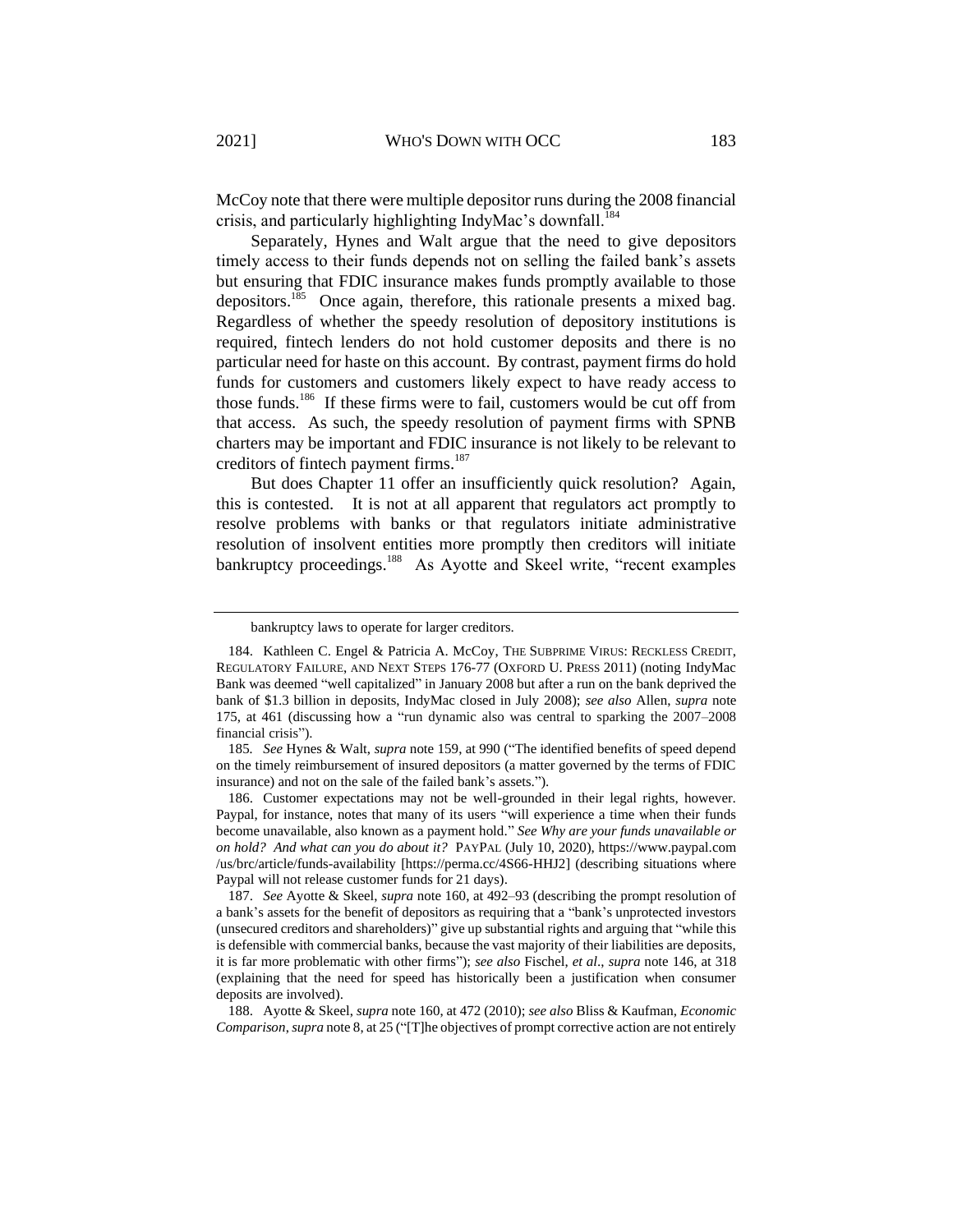suggest that bank regulators often are unable or unwilling to identify distressed institutions and trigger a resolution procedure before the institution becomes deeply insolvent."<sup>189</sup> Instead of bank regulators, Ayotte and Skeel argue that the best situated party to identify troubled entities in need of intervention are the bank's managers and investors (i.e. creditors).<sup>190</sup>

It is not simply creditors may decide to more promptly initiate insolvency proceedings than bank regulators; bankruptcy cases may proceed as or more quickly than administrative bank liquidations. It is true that "a typical purchase and assumption of a failed bank [by the FDIC] is quicker" than a typical bankruptcy case because it typically happens over the weekend.<sup>191</sup> Nonetheless, a typical purchase and assumption proceeds only marginally faster than many section  $363$  sales<sup>192</sup> which have become an increasingly important, though criticized, part of bankruptcy practice.<sup>193</sup> And

189. Ayotte & Skeel, *supra* not[e 160,](#page-33-1) at 472 (2010)

As a result, prompt resolution can only be guaranteed with the promise of taxpayer assistance behind it. The distress of financial firms thus poses an inescapable choice: regulators must either allow counterparties to take losses, and thus confront the possibility of systemic effects, or they must use taxpayer money to prevent the losses from being realized. Bankruptcy has proven to be an adequate mechanism for handling the former choice, and it is flexible enough to accommodate the latter.

*See also* Bliss & Kaufman, *Economic Comparison*, *supra* not[e 8,](#page-2-0) at 27; Skeel, *Law & Finance*, *supra* note [4,](#page-2-3) at 724 ("[I]n both bank and insurance law . . . only regulators can initiate an insolvency proceeding.").

190. Ayotte & Skeel, *supra* note [160,](#page-33-1) at 492 (the "prompt corrective action approach" . . . "is designed to assure early closure of troubled banks, and it relies on regulators to determine when and how to intervene, rather than the parties with the best information—the bank's managers and investors"); *see also* Skeel, *Law & Finance*, *supra* note [4,](#page-2-3) at 724 ("Managers are even better informed than regulators and are particularly well positioned to know when a troubled firm belongs in an insolvency proceeding.").

191. Hynes & Walt, *supra* note [159,](#page-33-0) at 989, 1004 ("Some purchase and assumption transactions can be quite similar to bankruptcies that utilize Section 363 to sell all or substantially all of the assets. Both processes can be used to quickly transfer the core assets or goodwill of the failed entity to an acquirer.").

192. Hynes & Walt, *supra* note [159,](#page-33-0) at 1050 ("Granted, the FDIC sometimes sells all or substantially all of the assets of the failed bank immediately upon seizing the failed bank. These resolutions are marginally quicker than the fastest bankruptcies resolved by use of Section 363."); *see also* Ayotte & Skeel, *supra* note [160,](#page-33-1) at 479 (discussing the speedy resolution of most of Drexel Burnham's most liquid assets).

193*. See* Bruckner, *Bankruptcy Sales*, *supra* note [16,](#page-4-2) at 1 ("Over the past thirty years, bankruptcy sales have become a vitally important aspect of bankruptcy practice."); *see also Final Report and Recommendations*, AM. BANKR. INST. COMMISSION TO STUDY THE REFORM OF CHAPTER 11 (2012-14), https://abiworld.app.box.com/s/vvircv5xv83aavl4dp4h [https://pe

met," as evidenced by "the fact that almost all banks that have been closed by regulators since FDICIA were economically insolvent, usually imposing total losses on general unsecured creditors and some losses on uninsured depositors[.]").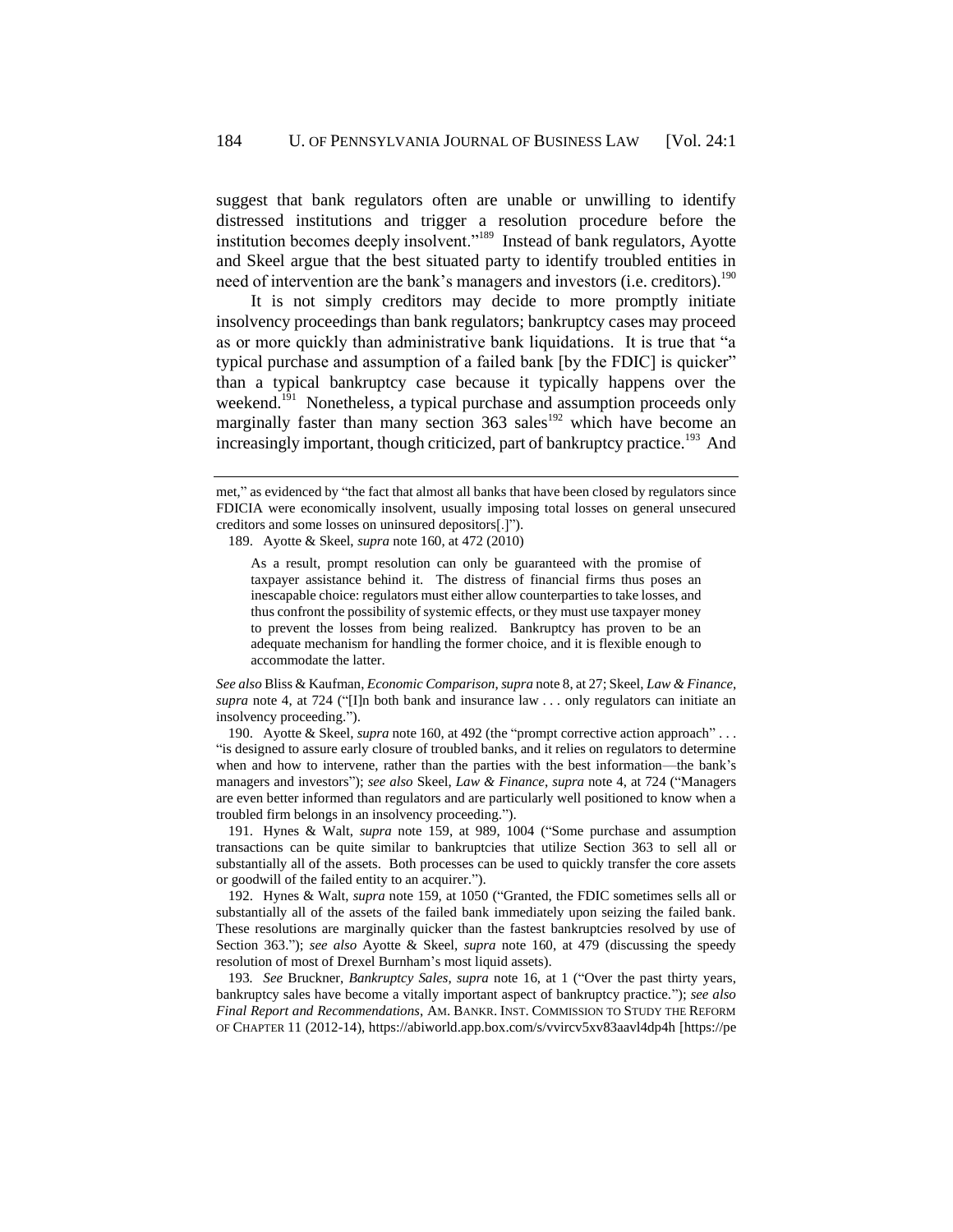Belk, the department store chain, recently set a record for completing its "prepackaged restructuring  $\ldots$  in less than 21 hours."<sup>194</sup> Unfortunately, the speed of 363 sales often comes at the expense of the procedural protections for creditors baked into other parts of the Bankruptcy Code.

<span id="page-41-0"></span>Similarly, Ayotte and Skeel point to the Lehman Brothers bankruptcy cases as evidence that Chapter 11 is neither too slow or costly to address bank failures.<sup>195</sup> In those cases, they argue, that "faced with extreme time pressure, buyers materialized, and Lehman quickly sold its viable subsidiaries, allowing them to remain in business under different ownership."<sup>196</sup> Ayotte and Skeel also note that the investment bank Drexel Burnham only took a week to liquidate "82% of its securities, leaving mostly low quality, hard to value junk bonds in its portfolio" and this took place during an era when bankruptcy cases were routinely criticized for taking far too long.<sup>197</sup> That said, the creditors of an investment bank like Lehman Brothers are probably very different from the creditors of a hypothetical SPNB payments firm that is similar to Venmo. In summary, bankruptcies can be a speedy process. Thus, even if we are concerned about the failure of SPNB payment firms, it is not clear that bankruptcy cannot address those failures in a timely fashion.

When time is not of the essence, bankruptcy can certainly be an appropriately prompt process for resolving a banks' financial distress. Since the OCC has not "appointed a receiver for an uninsured bank since shortly after the Congress established the FDIC in response to the banking panics of 1930-1933," the FDIC receivership process may be our best guide to what an OCC receivership would look like.<sup>198</sup> Hynes and Walt write that the

rma.cc/8WH3-J39D].

<sup>194.</sup> Soma Biswas, *Sycamore's Belk to Exit Bankruptcy Within One Day*, WALL ST. J. (Feb. 24, 2021, 4:33 PM ET), https://www.wsj.com/articles/sycamores-belk-to-exit-bankrup tcy-within-one-day-11614202411?st=whnwrdcx65br2nw [https://perma.cc/9RXW-PXFN]. Obviously, in a prepackaged bankruptcy there is some time spent on the "prepackaging," but that time could also be spent in advance on a prepackaged bankruptcy for an SPNB.

<sup>195.</sup> Ayotte & Skeel, *supra* note [160,](#page-33-1) at 477–82 (discussing the speedy resolution of investment banks, Drexel Burnham and Lehman, in bankruptcy to argue that "bankruptcy is surprisingly well-designed to handle the failures of nonbank financial firms"); *see also* Hynes & Walt, *supra* not[e 159,](#page-33-0) at 989 (discussing the speedy resolution of the automobile bankruptcy cases after the Great Recession, which "generated headlines because the sales were completed in a matter of weeks").

<sup>196.</sup> Ayotte & Skeel, *supra* not[e 160,](#page-33-1) at 482.

<sup>197</sup>*.* Ayotte & Skeel, *supra* note [160,](#page-33-1) at 479–80 (noting Drexel Burnham was able to liquidate most of its securities within a week and it did so "at a time when delay was seen as a great shortcoming of Chapter 11").

<sup>198.</sup> It is hard to compare OCC receiverships, since we have not had one in approximately ninety years. *See* RECEIVERSHIPS FOR UNINSURED NATIONAL BANKS, OFF. OF THE COMPTROLLER OF THE CURRENCY, [Docket ID OCC-2016-0017] 12 C.F.R. Pt. 51 (Dec. 15,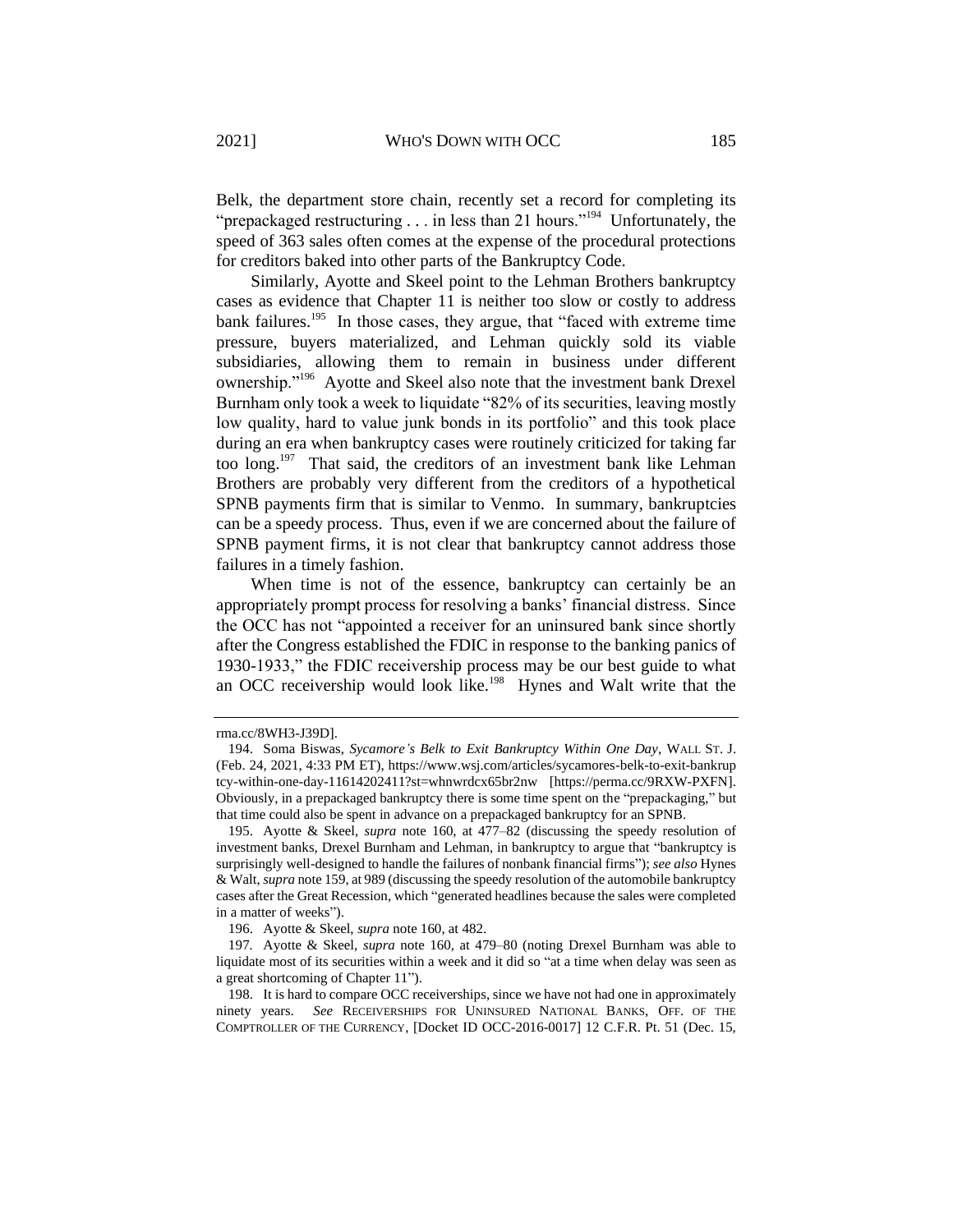FDIC's experience in resolving failed banks suggests that bankruptcy is often faster and that there is "no reason to believe that the FDIC would resolve a bank holding company much more quickly than would bankruptcy, unless the FDIC were willing to provide substantial assistance that shifts much of the risk of loss to the FDIC itself."<sup>199</sup> In FDIC receiverships, the FDIC takes more than two and a half times as long to dispose of assets (four years) than the average time the bankruptcy courts took "to dispose of the filings of large publicly traded corporations between 1995 and  $2008.^{,}200$ Hynes and Walt note that "the FDIC often retains a sizable portion of the failed bank's assets, by choice or necessity, and liquidates them over time."<sup>201</sup> They report that "[t]he FDIC's own resolution manual proposes a four-year liquidation schedule, and the average time elapsed between the seizure of failed banks between 2002 and 2003 and the date of the last distribution to depositors was forty-seven months. In only one transaction was the final payment made in less than one year (ten months)."<sup>202</sup>

Although the OCC process could be faster than the FDIC process, there's little reason to believe that would be true. Thus, in these longer cases, bankruptcy courts may well be faster.<sup>203</sup> Therefore, while the first rationale may have some bite in the context of SPNBs, bankruptcy is probably a fine pathway to resolve distressed SPNBs. In other words, this difference—if there is one—may not favor the OCC receivership process.

The second justification for treating banks differently than non-banks is that most banks are depository institutions.<sup>204</sup> Deposits represent the

203*. See* Ayotte & Skeel, *supra* note [160,](#page-33-1) at 480

Drexel showed, nearly two decades before Lehman, that bankruptcy need not take too long to effectively resolve the financial distress of a financial institution. Drexel filed for bankruptcy in 1990, at a time when delay was seen as a great shortcoming of Chapter 11. To be sure, the case did take more than two years to complete. But even in an era of long cases, Drexel's most time sensitive assets were redeployed almost immediately, long before the eventual reorganization.

*see also* Hynes & Walt, *supra* note [159,](#page-33-0) at 1050.

204. Wilmarth, *supra* not[e 13,](#page-4-1) at 2 ("Since 1864, deposit-taking has been an essential part of the 'business of banking' conducted by national banks.").

<sup>2016),</sup> https://www.occ.treas.gov/news-issuances/news-releases/2016/nr-occ-2016-160a.pdf [https://perma.cc/FF4F-QRMZ]. ("The OCC has not appointed a receiver for an uninsured bank since shortly after the Congress established the FDIC in response to the banking panics of 1930-1933."). And we have not seen the OLA process used yet.

<sup>199.</sup> Hynes & Walt, *supra* not[e 159,](#page-33-0) at 1050.

<sup>200</sup>*.* Hynes & Walt, *supra* not[e 159,](#page-33-0) at 1050.

<sup>201</sup>*.* Hynes & Walt, *supra* not[e 159,](#page-33-0) at 1009.

<sup>202</sup>*.* Hynes & Walt, *supra* note [159,](#page-33-0) at 1012 ("Perhaps the greatest weakness with the speed of liquidation argument is that the FDIC does not, in fact, quickly liquidate the assets of the failed bank.").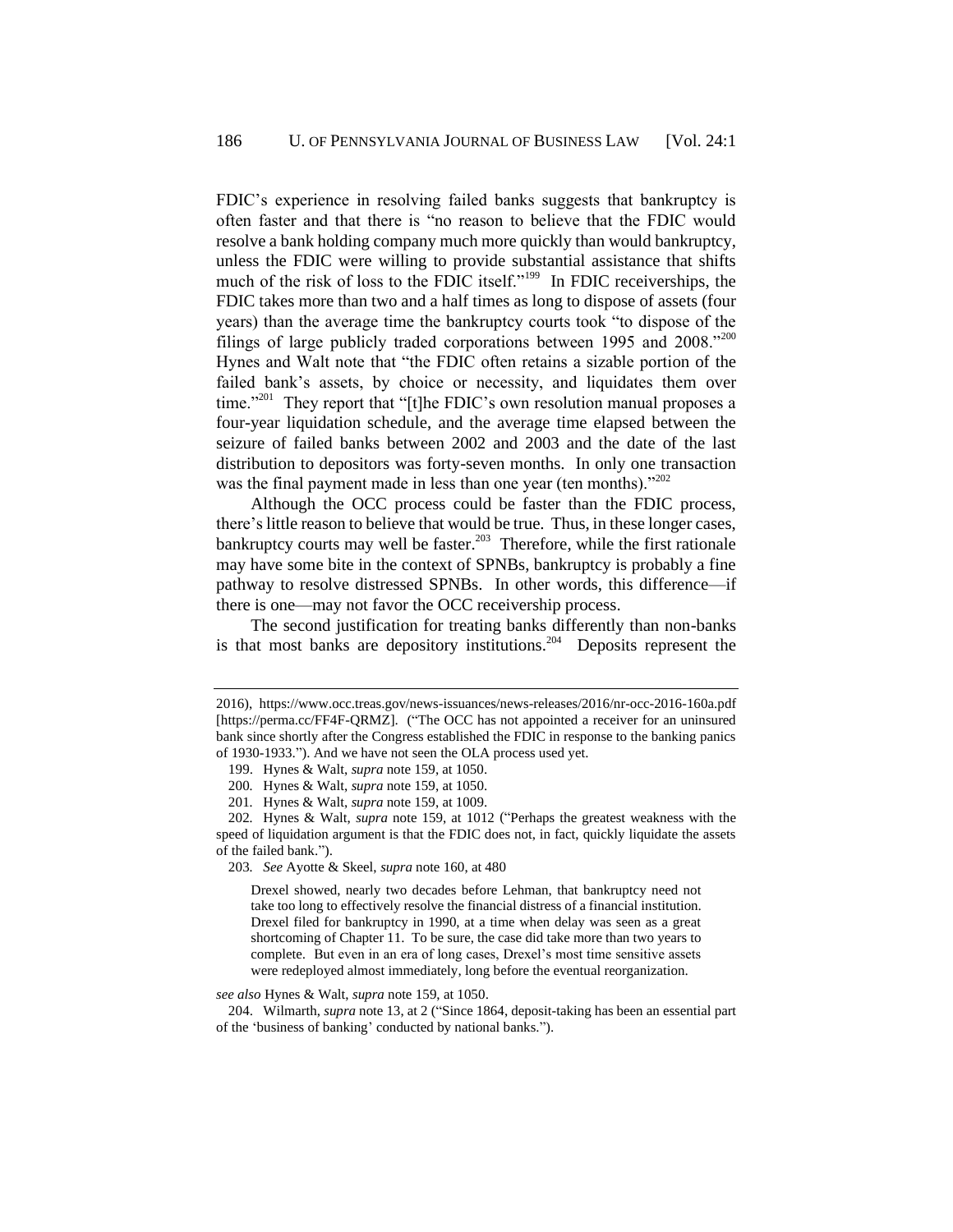collective savings of a substantial portion of residents of the United States.<sup>205</sup> If banks were to close precipitously without repaying their depositors, many people of "limited financial means and expertise" would lose their entire nest egg.<sup>206</sup> But fintech lenders are exclusively non-depository institutions and therefore this rationale has no bite at all in this context. While fintech payment processors do hold something akin to bank deposits, the volume of those customer funds is not that great. Whereas the largest banks hold balances in the trillions, the largest payment processors hold just tens of billions of dollars in customer funds.<sup>207</sup> Of course the people who have deposited those billions of dollars may very well need access to them promptly. But it is not clear that the OCC's administrative resolution process would advantage these consumers relative to bankruptcy.

The third justification—the need for expert oversight of a bank's insolvency proceedings—may also provide some degree of support for excluding SPNBs from bankruptcy. The need for expert regulation of financial institutions, particularly when entities are in financial trouble, counsels in favor of allowing an entity's primary regulator to wind down its operations, thus preventing information asymmetries.<sup>208</sup> As Professor David

208*. See* David A. Skeel, *Bankruptcy for Banks*: *A Tribute (and Little Plea) to Jay Westbrook*, FAC. SCHOLARSHIP PENN L., 6 (2021); Skeel, *Law & Finance*, *supra* not[e 4,](#page-2-3) at 735

[R]egulators are a sensible choice to initiate insolvency proceedings in heavily regulated industries such as banking and insurance because their involvement in the regulatory process gives them extensive information about a given bank or insurance company. Regulators ideally will know when a financial intermediary has encountered financial distress and can commence a receivership or other insolvency proceeding at that time. Regulators also are well positioned to consider the systemic effects of a bank failure rather than focusing solely on the troubled bank.

*see also* Sovern, *supra* not[e 7,](#page-2-1) at 220

[E]xpertise in the handling of an insolvent bank's affairs is made possible by the statutory authorization of the Federal Deposit Insurance Corporation to accept appointment as receiver of any closed insured bank if the appointment is offered 'by the authority having supervision of such bank and is authorized or permitted

<sup>205.</sup> Bliss & Kaufman, *Economic Comparison*, *supra* note [8,](#page-2-0) at 2 ("Bank deposits (debt) are held by a large proportion of the population, including those of limited financial means and expertise, and in a wide range of denominations, including very small amounts.").

<span id="page-43-0"></span><sup>206</sup>*.* Bliss & Kaufman, *Economic Comparison*, *supra* not[e 8,](#page-2-0) at 2.

<sup>207</sup>*. See The Biggest US Banks by Total Deposits*, MX (May 25, 2021), https://www.mx.c om/moneysummit/biggest-us-banks-by-deposits/ [https://perma.cc/A5YH-87FS] (describing the biggest US banks' deposits). By contrast, Paypal, which owns Venmo, reports that it holds only about \$35 billion dollars in customer money. *See* Paypal Holdings, Inc, Annual Report (Form 10-K) (Feb. 4, 2021) https://sec.report/Document/0001633917-21-000018/ [https://perma.cc/LQ2E-JN8V] (CONSOLIDATED BALANCE SHEETS, "Funds payable and amounts due to customers").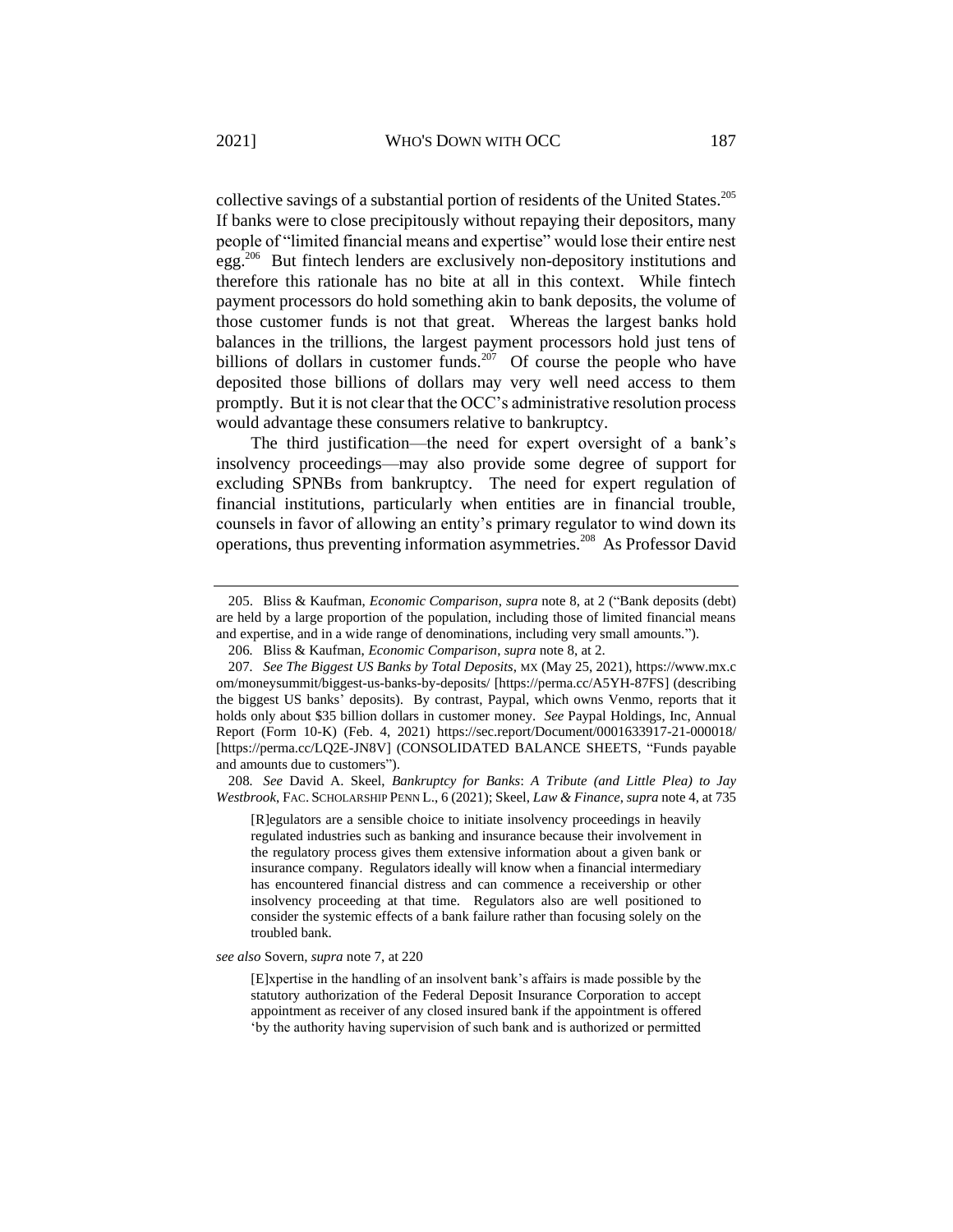Skeel writes, "[r]egulators are thus likely to be well-informed about an institution that encounters financial distress from the moment the trouble begins. A bankruptcy judge, by contrast, would have little or no contact with the institution until the moment it filed for bankruptcy."<sup>209</sup> Presumably one advantage to having the OCC rather than a debtor or its creditors decide whether to initiate an insolvency proceeding for a SPNB is because the OCC will have a more clear-eyed appraisal of whether the entity is insolvent.<sup>210</sup>

However, Skeel also warns that "the advantages of regulator initiation often prove more theoretical than real" because regulators' parochial interest may encourage them to delay action to avoid the failure of a bank or insurance company on their watch.<sup>211</sup> By contrast, creditors have a financial incentive to monitor their investments in a distressed SPNB and to take steps to force it into bankruptcy when they believe it necessary. Thus, while bankruptcy judges will bring less experience to bear in resolving a SPNB's financial troubles, the ease in which creditors can initiate bankruptcy cases at least partially outweighs that downside.

The first three rationales are the only ones that potentially justify excluding SPNBs from bankruptcy, but they do not require that outcome. As just noted, there are good counterarguments to each. The remaining

Because regulators do not have a financial interest in any given bank or insurance company, they often have little to lose if they wait too long to initiate a receivership, and much to gain by delaying: bank or insurance company failure may reflect badly on the regulators, so a regulator may be better off if the failure occurs after they have departed.

Skeel, *Law & Finance*, *supra* note [4,](#page-2-3) at 741 ("[G]iven regulators' political disincentive to close banks promptly and related factors such as the relationships examiners develop with managers of the banks they monitor, one suspects that regulators may continue to initiate insolvency proceedings inefficiently late—particularly in times when the number of troubled banks begins to rise.").

by State law.'

Swire, *supra* not[e 97,](#page-21-1) at 503–04 (suggesting that the FDIC has "a plausible claim to expertise" in bank insolvency cases because it is a repeat player and setting forth at least one reason why FDIC receiverships might be preferable to resolution in bankruptcy).

<sup>209.</sup> Skeel, *Bankruptcy for Banks*, *supra* note [208;](#page-43-0) Eisenberg, *supra* note [169,](#page-36-0) at 10 ("If special expertise is needed to assist troubled financial institutions, the bankruptcy court, the traditional bankruptcy forum, may be at a relative disadvantage vis-a-vis federal or state regulatory authorities." ).

<sup>210.</sup> "If regulators were fully informed and had appropriate incentives to initiate in a timely fashion, their monopoly over initiation would make perfect sense." Skeel, *Law & Finance*, *supra* not[e 4,](#page-2-3) at 724 (arguing that regulators have mixed results as insolvency regime initiators and that managers are better suited to decide whether to initiate an insolvency proceeding).

<sup>211.</sup> Skeel, *Law & Finance*, *supra* not[e 4,](#page-2-3) at 735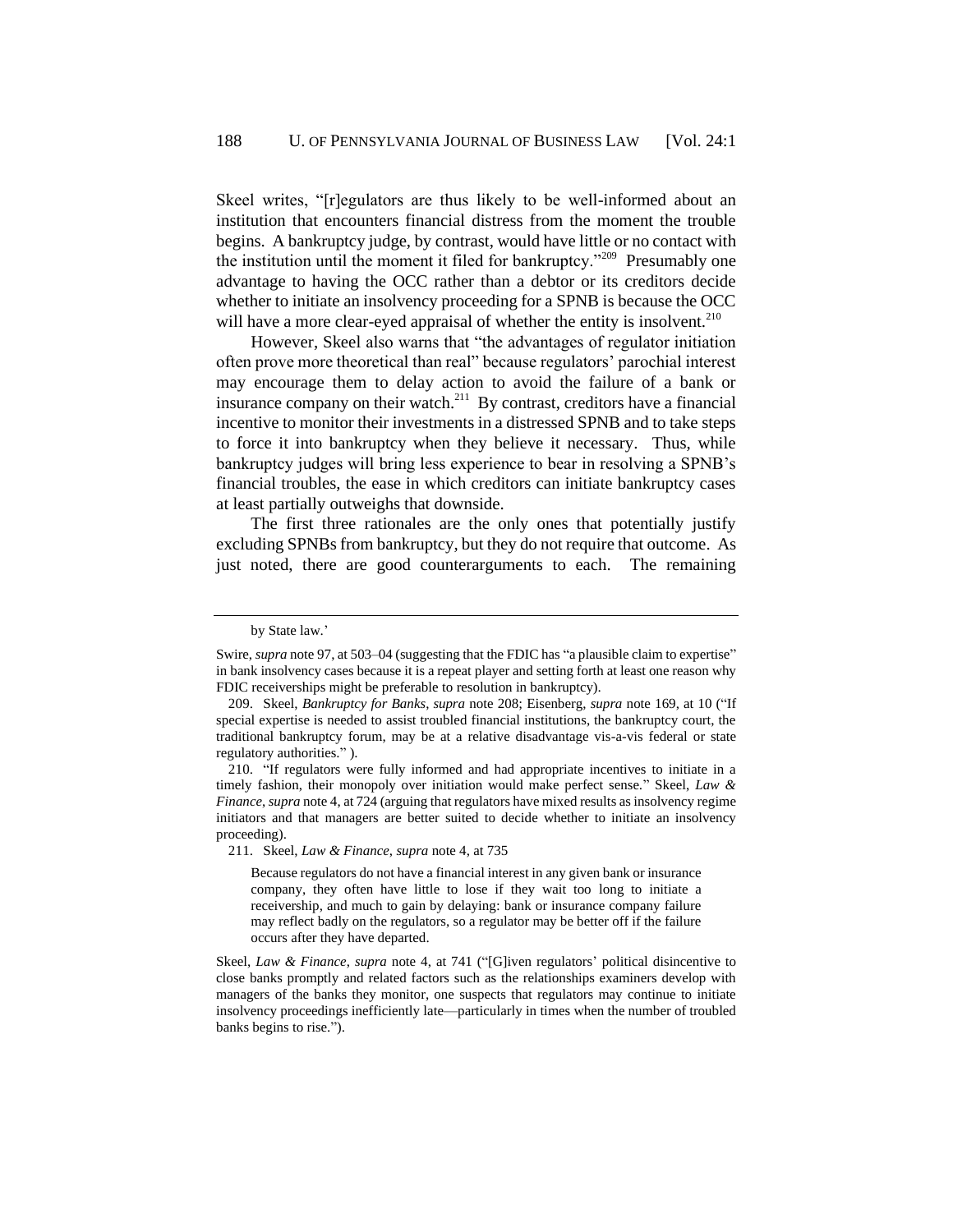traditional justifications for excluding banks from bankruptcy, which are discussed below, do not apply to SPNBs and cannot justify their exclusion from bankruptcy. Thus, bankruptcy may be an equally good (or possibly superior) forum for addressing the financial distress of SPNBs.

The fourth rationale is historic. To wit: banks have long been excluded from bankruptcy. Professor Swire dates "[t]he perceived need for a special bank insolvency regime . . . to 1837 and to 1857, when Presidents Van Buren and Buchanan, respectively, introduced bills in Congress that would have provided for a federal bankruptcy system confined to banks."<sup>212</sup> Justifications for special rules for banks include concerns about bank runs and the need for immediate access to deposits, but, as just explained, "it is not clear that they remain convincing rationales for special rules today," particularly for SPNBs.<sup>213</sup> And when it came time to enact the Bankruptcy Code in 1978, the legislative history states only that "banking institutions and insurance companies are excluded from liquidation under the bankruptcy laws because they are bodies for which alternate provision is made for their liquidation under various regulatory laws."<sup>214</sup> Another rationale for the exclusion was supplied by the Second Circuit, which has held "that the only operative intent behind the banking corporation exclusion was the avoidance of conflict between state or federal regulatory procedures and the Bankruptcy Act." $^{215}$ 

As a result, it is not clear if the driving rationale for exclusion is a concern about federalism<sup>216</sup> or the efficient resolution of distressed entities.<sup>217</sup> To the extent that the concern is grounded in federalism and ensuring that states retain primary control over the liquidation of wholly domestic entities, that concern is misplaced in the context of SPNBs. SPNBs are creatures of federal and state law. In addition, they are unlikely to operate wholly within the jurisdiction of any one particular state. Their business models are not

<sup>212.</sup> Swire, *supra* not[e 97,](#page-21-1) at 478.

<sup>213.</sup> Swire, *supra* not[e 97,](#page-21-1) at 494.

<sup>214.</sup> H.R. REP. No. 95-595, at 318–19.

<sup>215.</sup> Green, *supra* not[e 96,](#page-21-0) at 914.

<sup>216.</sup> Green, *supra* note [96,](#page-21-0) at 908 ("[H]istory does tend to explain the exceptions in terms of the considerations of federalism.") (internal citations omitted).

<sup>217.</sup> Sovern, *supra* note [7,](#page-2-1) at 220 ("Unified and probably efficient insolvency administration is available for national banks by virtue of the fact that Congress has vested primary responsibility for their liquidation and rehabilitation in the Comptroller of the Currency and the Federal Deposit Insurance Corporation," making access to bankruptcy less important.); Laura S. McAlister, *The Inefficiencies of Exclusion: The Importance of Including Insurance Companies in the Bankruptcy Code*, 24 EMORY BANKR. DEV. J. 129, 141 (2008) (discussing the benefits of a single federal regime instead of state-based insolvency regimes for insurers and noting that "the out-of-state proceedings that are required to reclaim the insurer's assets result in the duplicated efforts of the regulators").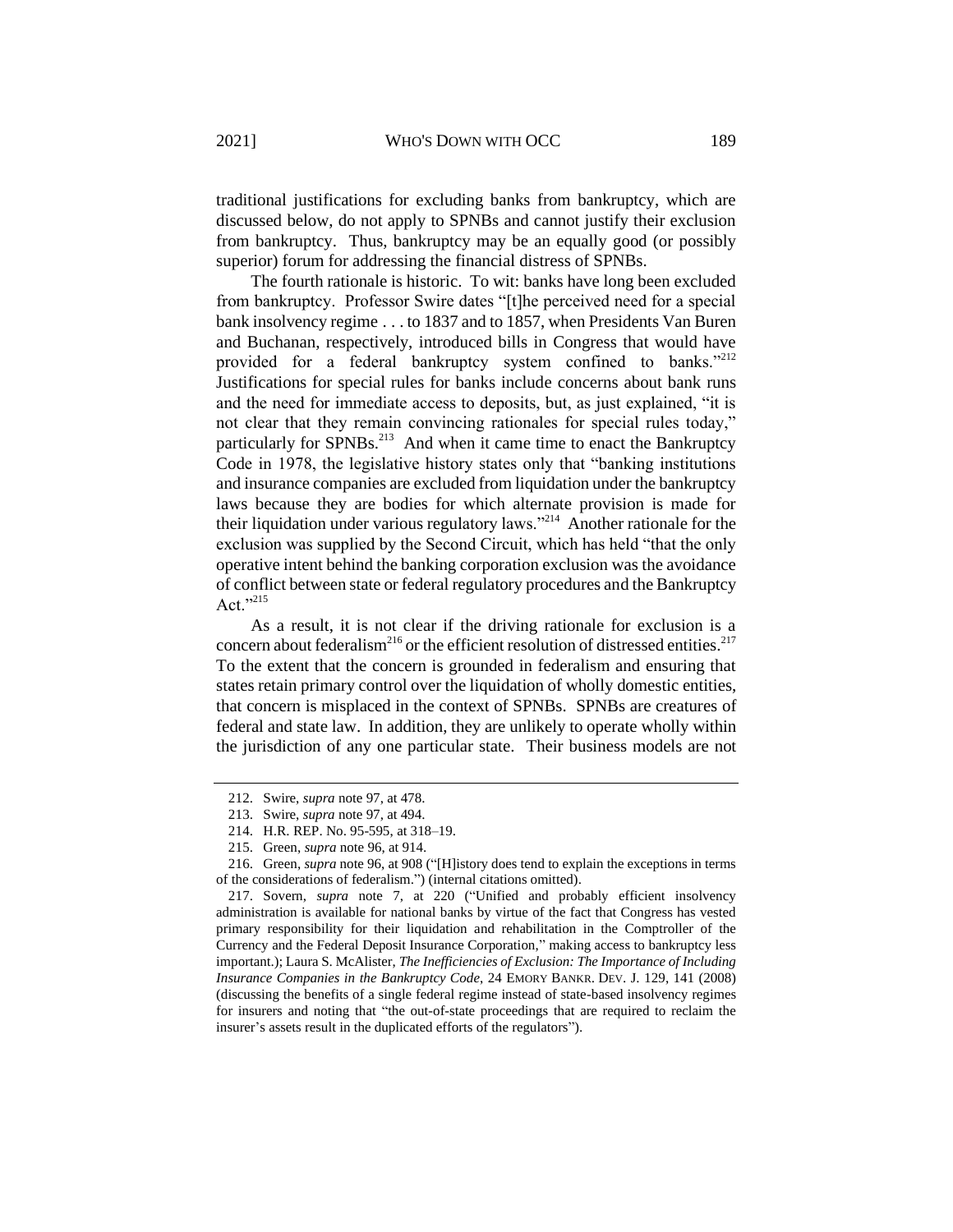bounded by state borders and so it would be surprising if their customers and operations were strictly contained within a single state's geographic borders.<sup>218</sup> Additionally, one of the primary advantages of the fintech charter is to match a nationally operative entity with a single, national regulator.<sup>219</sup> Finally, the costs of obtaining and maintaining a SPNB charter are and will be considerable. As such, fintech companies who seek a SPNB charter are likely to be larger entities, and therefore are unlikely to operate solely within a single state. Thus, federalism concerns seemingly cannot justify excluding SPNBs from bankruptcy because multiple states and the federal government are likely to have an interest in the resolution of financially distressed SPNBs.

Nonetheless, if the concern is one about avoiding conflicts between competing insolvency regimes, such as the OCC's liquidation procedures and the Bankruptcy Code, it might be appropriate to exclude SPNBs from bankruptcy. This reading also seems supported by the legislative history to the Code itself, which expressed concern about there being alternatives available to liquidate "under various regulatory laws."<sup>220</sup> That said, the vast majority of regulatory regimes available to liquidate banks and insurance companies in 1978 were under various state regulatory laws and so, perhaps, the Code *is* primarily focused on federalism concerns, even if the issue was not expressly couched in those terms. In addition, concerns about inefficient conflicts between the NBA and bankruptcy law are not new. As far back as the 19th century, courts recognized the potential for conflict.<sup>221</sup> But, as noted earlier, not all courts have been worried about the potential for inconsistent insolvency regimes.<sup>222</sup> Whether it is an action being removed from state to federal court, conflicts between arbitrators and bankruptcy judges, or district courts withdrawing the reference from bankruptcy courts, there are many other instances where potential duplication of effort are tolerated, and this does not seem especially different.

The fifth justification—that banks create systemic risk for the economy—appears true for some banks but not (yet) for SPNBs.<sup>223</sup> Like

<span id="page-46-0"></span><sup>218</sup>*. See* Knight, *Federalism and Federalization on the Fintech Frontier*, *supra* not[e 30.](#page-9-1)

<sup>219</sup>*. See* Knight, *Federalism and Federalization on the Fintech Frontier*, *supra* not[e 30.](#page-9-1)

<sup>220.</sup> H.R. REP. No. 95-595, at 318–19.

<sup>221</sup>*. See supra* text accompanying note [166.](#page-34-0)

<sup>222</sup>*. See supra* text accompanying note [167.](#page-35-2)

<sup>223.</sup> Others have referred to this rationale by a different name, such as the "public or quasipublic nature" of banks, which has been described as "the theory that banks touch 'enough persons who must deal with them at some economic disadvantage to require public supervision and control.'" *See* Green, *supra* note [96,](#page-21-0) at 910. This seems to require that the government have "a strong interest in assuring their soundness and in preventing the kinds of systemic failures that led to financial devastation in the Depression." Skeel, *Law & Finance*,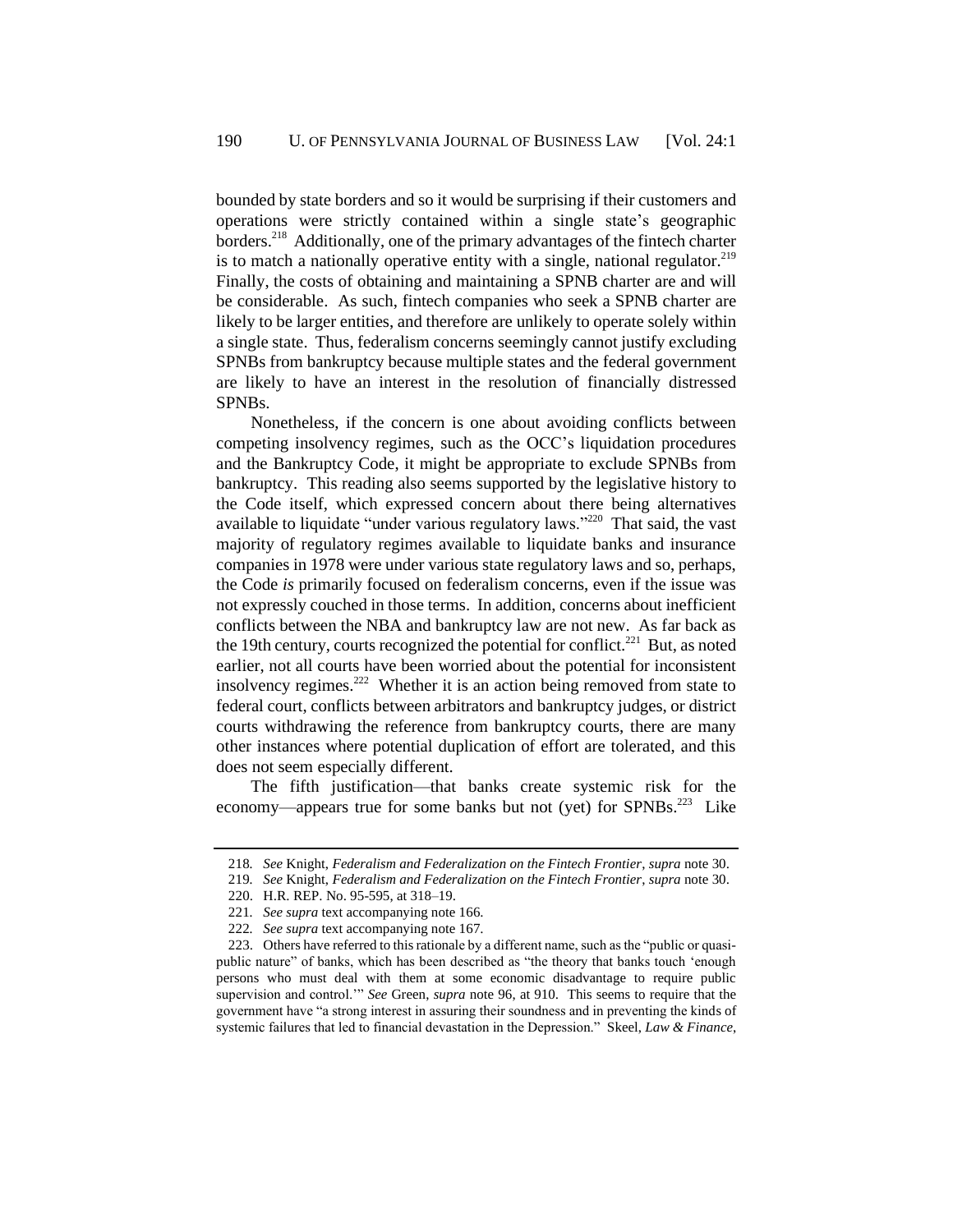<span id="page-47-0"></span>bank lenders, fintech lenders are expected to loan money and demand its repayment.<sup>224</sup> Similarly, they are expected to securitize some of those loans.<sup>225</sup> And fintech payment firms maintain some of the financial plumbing of the U.S. payments system. Because banks' systemic importance is not strictly linked to their status as depository institutions, SPNBs could also be systemically important.

Undoubtedly, some banks are systemically important and "some are individually large relative to GDP."<sup>226</sup> But fintech companies are not nearly as large as traditional banks.<sup>227</sup> Ally Bank is the only fintech entity on the list of systemically important financial institutions (SIFI) in the United States<sup>228</sup> and none are on the Financial Stability Board's list of global  $SIFIs.<sup>229</sup>$  In his work, Professor Christopher K. Odinet has made the case

225. Christopher K. Odinet, *Securitizing Digital Debts*, 52 ARIZ. ST. L. J. 477, 496–523 (2020) (discussing the structure and process of fintech securitizations and the systemic risk arising from the accumulation of such securities combined with a lack of consistent regulation); Christopher K. Odinet, *The New Data of Student Debt*, 92 S. CAL. L. REV. 1617, 1636, 1643 (2019) (describing the securitization of loans by fintech lenders and the growth of overall fintech lending securitizations); *see also* Nick Clements, *Led by Student Loans, Marketplace Lending Securitization Volume Soars*, FORBES (Oct. 21, 2016, 5:25 PM), https:// www.forbes.com/sites/nickclements/2016/10/21/led-by-student-loans-marketplace-lendingsecuritization-volume-soars/?sh=38b0febc3c23 [https://perma.cc/82Y2-8LHZ].

226. Bliss & Kaufman, *Economic Comparison*, *supra* not[e 8,](#page-2-0) at 2.

227. For example, as of November 4, 2020, fintech lender Lending Club's market capitalization was \$0.42B and JPMorgan Chase's was \$305.52B (or almost 900x larger). *LendingClub Market Cap 2008-2021 | LC*, MACROTRENDS (Sept. 20, 2020), https://www.m acrotrends.net/stocks/charts/LC/lendingclub/market-cap [https://perma.cc/63CS-BD7P]. In the payments space, by contrast, fintech companies are growing more quickly in size and importance. For example, as of November 4, 2020, Visa's market capitalization was \$378.24B, PayPal's was \$220.3B, Square's was \$68.85B and American Express's was \$75.21B. *See Visa Market Cap 2007-2021 | V*, MACROTRENDS (Sept. 20, 2020), https://www .macrotrends.net/stocks/charts/V/visa/market-cap [https://perma.cc/6HVG-YK6Y]; *Publicly Listed Fintech Companies – a Tale of Two Sectors*, LENDACADEMNY (Sept. 20, 2020), https:// www.lendacademy.com/publicly-listed-fintech-companies-a-tale-of-two-sectors/ [https://per ma.cc/UNF6-KFZH] (showing trends since 2018 to exemplify growth).

228. Emily Liner, *Understanding SIFIs: What Makes an Institution Systemically Important?*, THIRD WAY (Nov. 6, 2015), http://thirdway.imgix.net/pdfs/understanding-sifiswhat-makes-an-institution-systemically-important.pdf [https://perma.cc/T4Q4-2WTC] (listing systemically important entities, only one is a fintech, Ally).

229. FIN. STABILITY BD., 2019 LIST OF GLOBAL SYSTEMICALLY IMPORTANT BANKS (G-SIBS)

*supra* not[e 4,](#page-2-3) at 723.

<sup>224</sup>*. See* Bruckner, *Promise and Perils*, *supra* not[e 45,](#page-11-0) at 32–33 & n.197 (describing how fintech lenders fund their loans); *see also* Matthew A. Bruckner, *Regulating Fintech Lending*, 37 BANKING & FIN. SERVS. POL'Y REP. 1, 1 (2018); *see also* Odinet, *Consumer Bitcredit and Marketplace Lending*, *supra* not[e 45,](#page-11-0) at 789–93; *see* Vincent Di Lorenzo, *Fintech Lending: A Study of Expectations Versus Market Outcomes*, 38 REV. BANKING & FIN. L. 725, 737, 752– 53 (discussing potential default risks on repayment and expressing consumers' concerns of unaffordable terms of repayment).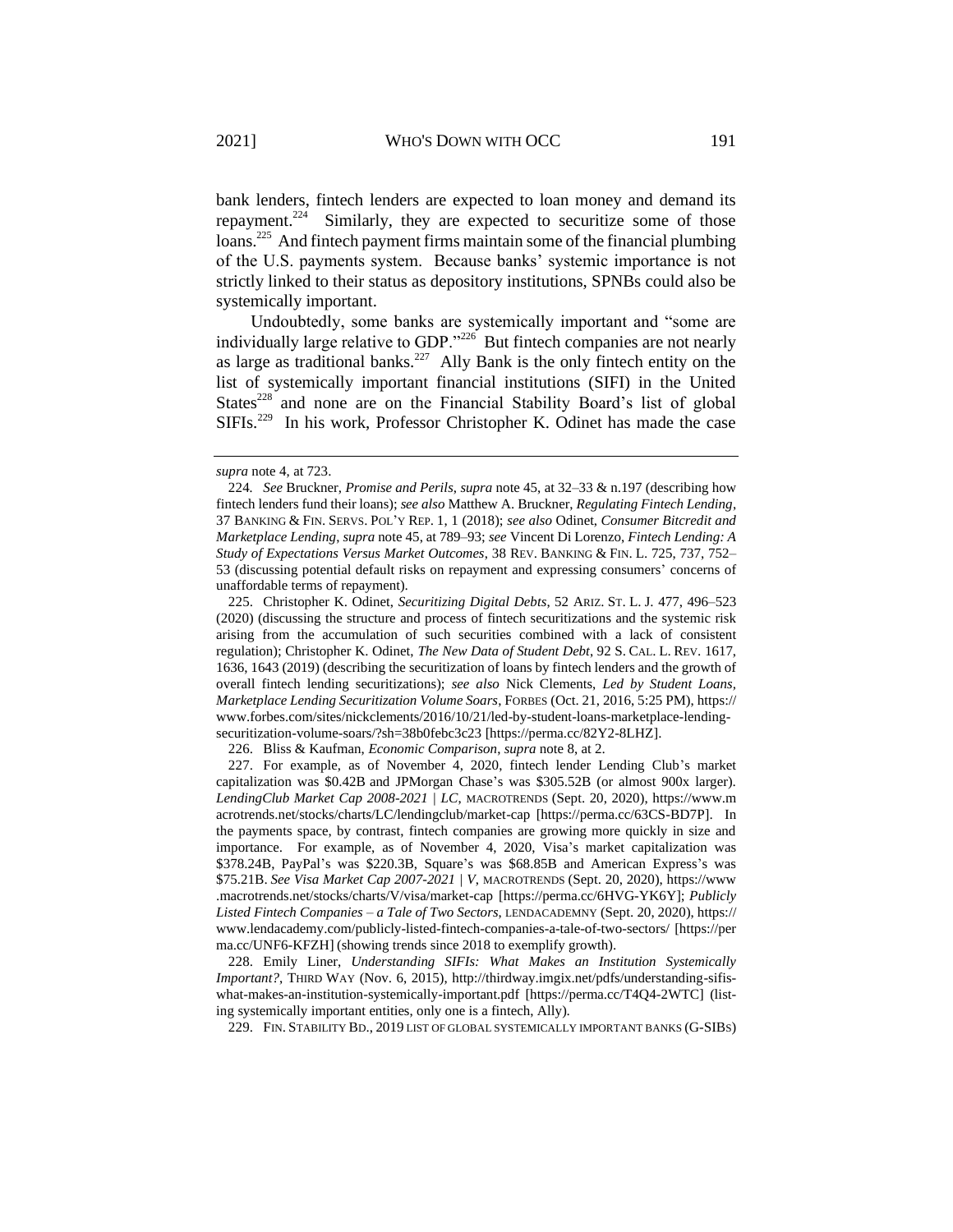that fintech lenders *could* become systemically important in the future.<sup>230</sup> Although I'm not wholly convinced by Professor Odinet's arguments, it remains a possibility. Yet even he doesn't argue that fintech companies are systemically important right now. The consensus appears to be that fintech firms are not systemically important at this time. $^{231}$ 

<span id="page-48-0"></span>Sixth, Hynes and Walt argue that it is important to have the residual claimant in charge of a depository institution's winding down because the residual claimant will make value-maximizing decisions for the bank's assets.<sup>232</sup> The FDIC is usually a bank's residual claimant and it acts as the receiver for most insolvent depository institutions.<sup>233</sup> By contrast, the bankruptcy process, diffuses authority through its "numerous formal and informal mechanisms for creditors to exercise control over the liquidation process" and thus allows creditors to assert their parochial views as to how to maximize the value of the estate. $^{234}$  For this reason, Ayotte and Skeel suggest that creditors cannot be trusted to maximize the value of a failed depository institution as well as the FDIC. $^{235}$ 

However, in the case of SPNBs, the OCC is not the residual claimant

232*. See* Hynes & Walt, *supra* note [159,](#page-33-0) at 990.

233*. See* Hynes & Walt, *supra* note [159,](#page-33-0) at 1015 (discussing evidence that suggests "the FDIC is truly the residual claimant in the overwhelming majority of bank insolvencies").

234. Ayotte & Skeel, *supra* note [165,](#page-34-1) at 483.

235. Ayotte & Skeel, *supra* not[e 160,](#page-33-1) at 483; *see also* Ayotte & Elias, *supra* note [16,](#page-4-2) at \*21–37 (discussing certain instances where first lien creditors do not act to maximize the value of the bankruptcy estate and instead only maximize their own recoveries).

<sup>(</sup>Nov. 22, 2019), https://www.fsb.org/wp-content/uploads/P221119-1.pdf. [https://perma.cc/ 6PU4-42WG].

<sup>230</sup>*. See* Christopher K. Odinet, *Securitizing Digital Debts*, *supra* note [225;](#page-47-0) *see also*  Christopher K. Odinet, *The New Data of Student Debt*, *supra* note [225;](#page-47-0) *see also* Allen, *supra*  not[e 175,](#page-37-1) at 463 ("A failure of the infrastructure supporting retail payments processing could certainly be systemic, however, and could be at least as debilitating as a financial crisis transmitted through credit channels.").

<sup>231</sup>*. See* FIN. STABILITY BD., FINANCIAL STABILITY IMPLICATIONS FROM FINTECH, 1 (June 27, 2017), http://www.fsb.org/wp-content/uploads/R270617.pdf [https://perma.cc/QG98- EUH3] ("the FSB concludes that there are currently no compelling financial stability risks from emerging FinTech innovations."); *see also* Lavinia Franco, Ana Laura Garcia, Vigor Husetovic, and Jessica Lassiter, *Does Fintech Contribute to Systemic Risk? Evidence from the US and Europe,* ADBI WORKING PAPERS (May 2020), https://www.adb.org/publication s/does-fintech-contribute-systemic-risk-evidence-us-europe [https://perma.cc/MD66-KP2B] ("[O]ur results show that these fintech firms do not contribute greatly to systemic risk."). *But see* Saule T. Omarova, *New Tech v. New Deal: Fintech as a Systemic Phenomenon*, 36 YALE J. ON REG. 736, 742 (2019) (expressing concerns about fintech's ability to create systemic risk by "amplify[ing] the system's capacity to fuel financial speculation on an unprecedented scale ... [by] exacerbate[ing] the financial system's dysfunctional tendency toward unsustainably self-referential growth"); *but see generally* Allen, DRIVERLESS FINANCE: FINTECH'S IMPACT ON FINANCIAL STABILITY, *supra* note [15.](#page-4-0)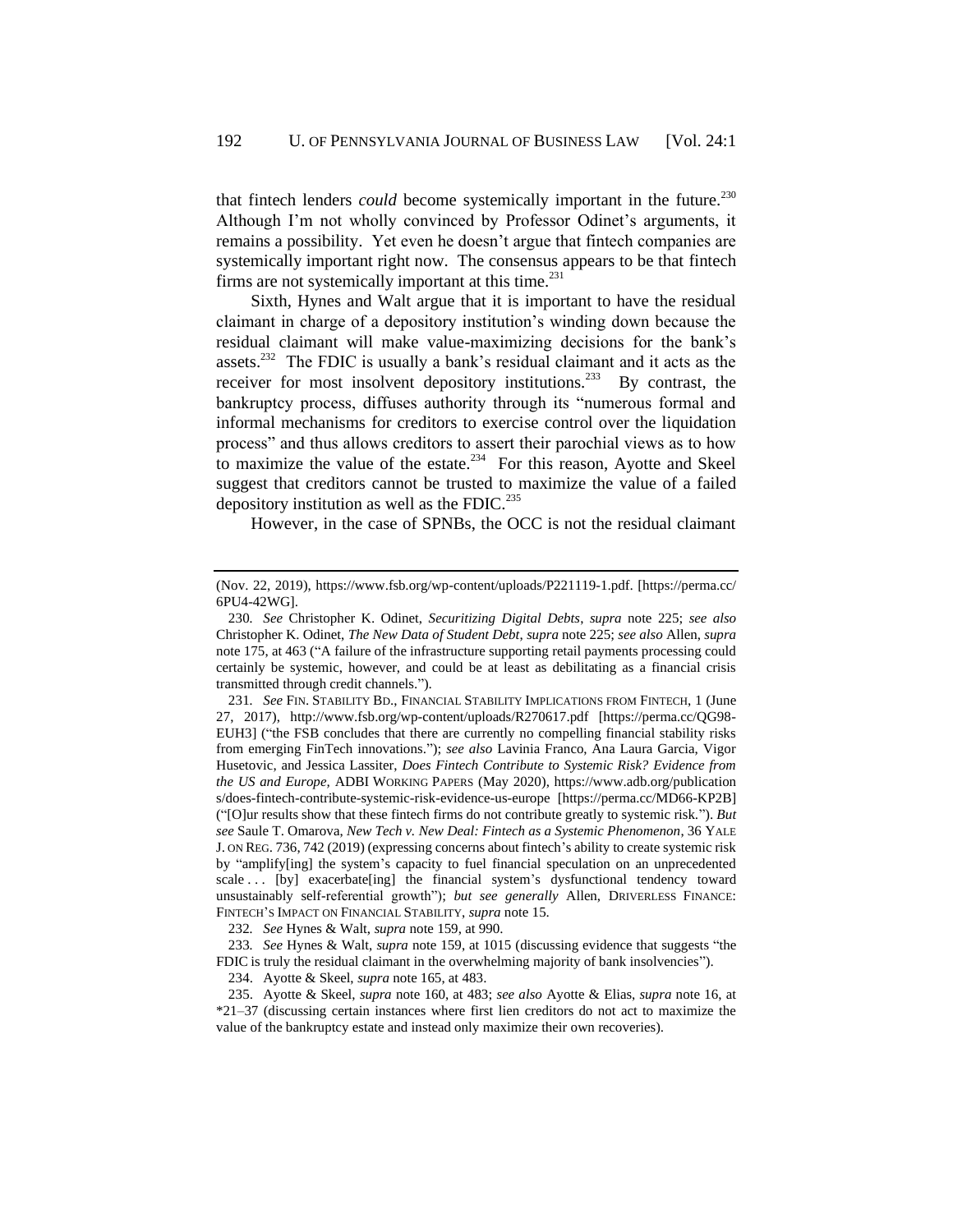<span id="page-49-2"></span>and therefore lacks the "skin-in-the-game" that Hynes and Walt use to justify FDIC receiverships for insured depository institutions. Instead, the OCC merely provides a neutral forum for adjudicating issues and offers itself as a neutral decision-maker.<sup>236</sup> But the OCC's role is an expansive one and it crowds out other interested parties, such as creditors, from participating.<sup>237</sup> In FDIC receiverships that may make sense because the FDIC can be expected to maximize the value of the estate. But with an insolvent SPNB, we lack a single decision-maker with the incentives to maximize the value of the bankrupt entity. Instead, we are forced to choose whether we will allow creditors—who are generally incentivized to maximize the estate's value—an active role in the process.<sup>238</sup> Since creditors have a greater incentive to maximize the aggregate value of the estate to increase their slice of the pie, it appears sensible to allow creditors greater participation rights upon the insolvency of a SPNB than we allow upon the insolvency of an insured depository institution. As a result, this appears to cut in favor of allowing SPNBs to reorganize in bankruptcy.

<span id="page-49-0"></span>The seventh rationale—preserving banks ongoing operations and avoiding the liquidation of banks—is simply confusing as an argument for preferring the OCC receivership process to bankruptcy.<sup>239</sup> Bankruptcy does not require the liquidation of debtors, and the OCC process does not generally appear to contemplate preserving an entity as a going concern.<sup>240</sup> As a result, the ability to reorganize in a chapter 11 bankruptcy proceeding is at least as likely to preserve the going concern value of a SPNB as the OCC's receivership process. $^{241}$ 

<span id="page-49-1"></span>Finally, the eighth rationale—avoiding the high costs of lost confidence—is premised on the idea that "[t]he economic system regards unregulated liquidation of a financial institution with alarm."<sup>242</sup> This concern

<sup>236</sup>*. But see infra*, text accompanying note [250.](#page-52-0)

<sup>237</sup>*. See supra* notes 223[–231](#page-48-0) (discussing how creditor participation rights are greater in bankruptcy than in an OCC receivership).

<sup>238.</sup> First lien creditors are not always interested in maximizing the aggregate value of the bankruptcy estate. *See* Ayotte & Elias, *supra* not[e 16.](#page-4-2)

<sup>239</sup>*. See* Green, *supra* not[e 96,](#page-21-0) at 910 (describing "the desirability of unarrested operation" of banks as a rationale which courts have identified).

<sup>240</sup>*. See Business Combinations - Uninsured National Bank Combining With an Uninsured Depository Institution, Comptroller's Licensing Manual, OFF. OF THE* COMPTROLLER OF THE CURRENCY (2018), \*13-15; *see also* 12 C.F.R. § 51.7 (2021) (appearing to provide the OCC with the necessary latitude to negotiate purchase and assumption agreements).

<sup>241</sup>*. See* Green, *supra* note [96,](#page-21-0) at 913–14 (arguing that the view of bankruptcy as inappropriate "for winding up the complex affairs of banks [appears based on the view] that the federal bankruptcy mechanism [requires] a complete winding up," which is incorrect).

<sup>242.</sup> Eisenberg, *supra* note [169](#page-36-0) ("Visions of depression era 'runs on the banks' have not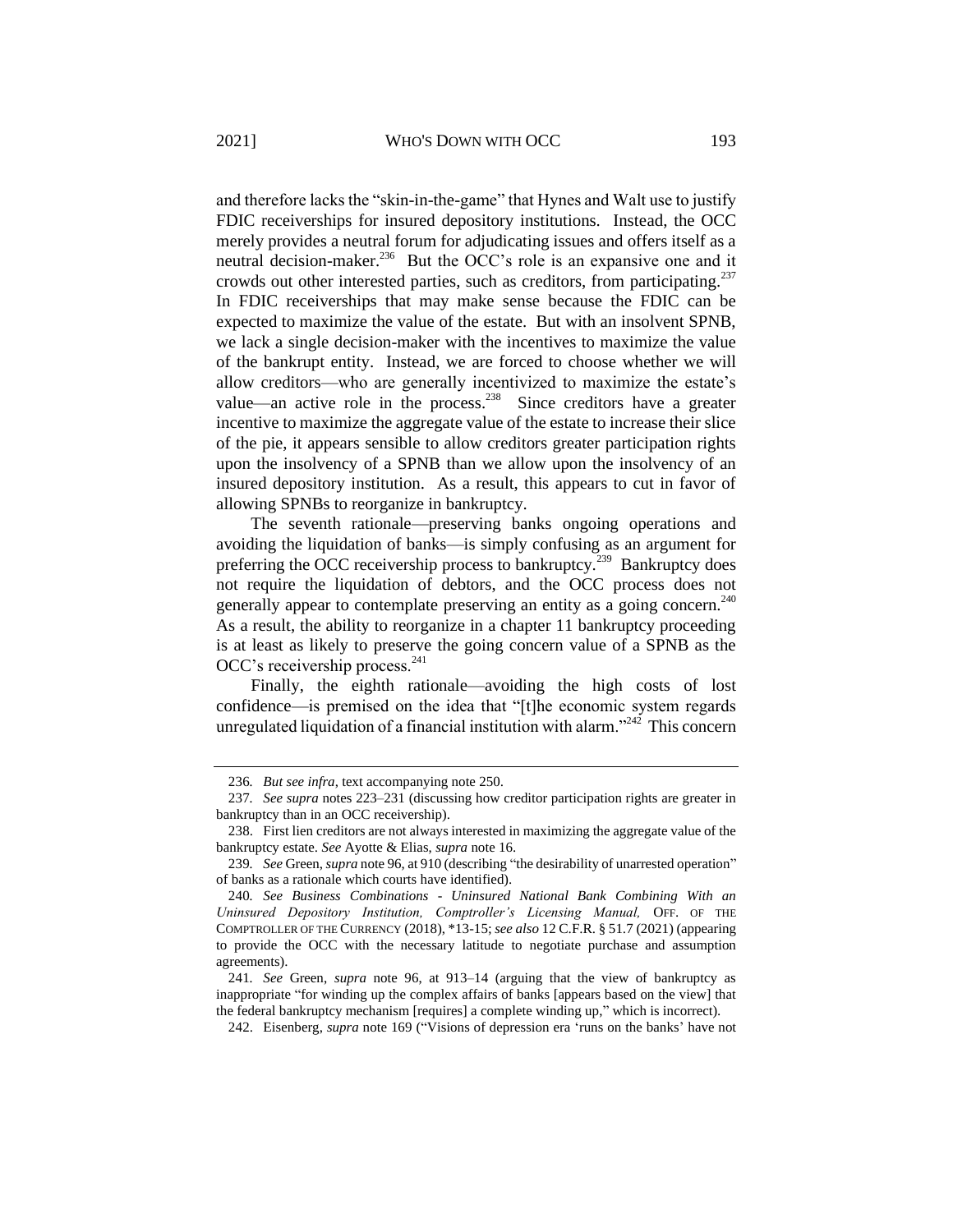should not apply to the bankruptcy process, which is neither "unregulated" nor always a "liquidation."<sup>243</sup> Chapter 11 bankruptcy allows a chance for reorganization, and whether an attempted reorganization will succeed or not, is usually revealed relatively quickly.<sup>244</sup> \* \* \*

In summary, few of the rationales that have traditionally justified excluding banks from bankruptcy are applicable to the case for excluding SPNBs from bankruptcy. The best arguments for excluding SPNBs are efficiency, expertise, the funding mismatch, and the "deposits" taken by fintech payment processors. First, concerns about the efficient use of judicial time and agency resources should make us worry about the potential for duplicative efforts by bankruptcy courts and the OCC. Efficiency is not, however, the paramount objective as evidenced by our tolerance for similar inefficiencies in many other contexts. Standing alone, therefore, efficiency appears insufficient to justify excluding SPNBs from bankruptcy proceedings because the OCC has also provided for their resolution.

Second, the OCC's relative expertise could also justify the exclusion of SPNBs from bankruptcy, but only if we think that the OCC will actively monitor SPNBs, quickly initiate insolvency proceedings when they are required, and maximize the value of the estate. There are reasons to doubt that this is true, but this rationale cannot be dismissed.

Third, SPNBs may have the same funding mismatch problems of depository institutions if they rely on short-term funding to make loans and because some hold customer funds.

Finally, customers may keep a credit balance with fintech payment processors and can temporarily lose access to that money to that money during the course of a bankruptcy case. It is not clear, however, that they would fare better under the OCC's new liquidation rules. And bankruptcy seems up to the task of resolving the financial distress of overextended SPNBs. Thus, none of the foregoing rationales appear to justify the exclusion of SPNBs from bankruptcy, and none of the other historic reasons

vanished. Fear of extreme reactions underlies reluctance to allow the straightforward liquidation of a bank or savings and loan association.").

<sup>243.</sup> Eisenberg, *supra* not[e 169.](#page-36-0)

<sup>244.</sup> Elizabeth Warren & Jay L. Westbrook, *The Success of Chapter 11: A Challenge to the Critics*, 107 MICH. L. REV. 603 (2009) (finding that most chapter 11 cases that fail do so (relatively) quickly). *But see* Rutger van Bergem, Todd J. Zywicki, & Jeff Jenkins, *Bankruptcy as Filtering Failure: Evidence of Filtering Failure in the U.S. Bankruptcy Process,* (unpublished manuscript on file with the author) (Feb. 6, 2021 draft) (claiming that bankruptcy law fails "to facilitate economic efficiency by enabling the reorganization of economically viable but financially distressed firms and facilitating the liquidation of economically failed firms").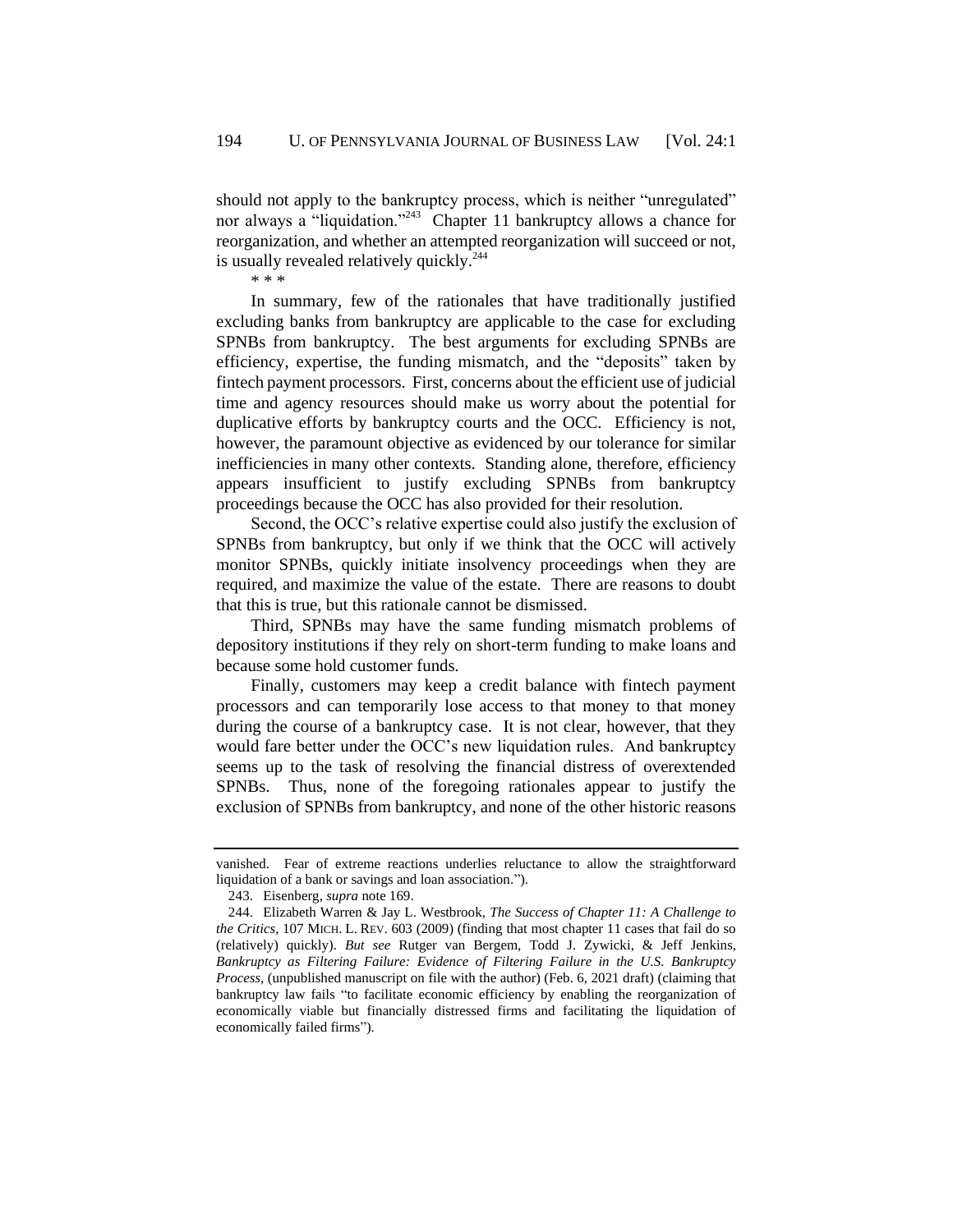for excluding banks from bankruptcy have purchase in the context of SPNBs. The appropriate solution appears to be better prudential regulation instead of denying entities access to the bankruptcy system.

## <span id="page-51-0"></span>IV. DOES IT MATTER IF BANKS ARE EXCLUDED FROM BANKRUPTCY?

By this point, I hope to have established that bankruptcy courts are unlikely to rubber stamp the OCC's decision to label certain non-depository entities as "banks" based either on the statutory language or for policy reasons. In this section, I explain why it matters. As Hynes and Walt write, "[v]ery different rules govern the bankruptcy and bank receivership processes. These rules appear in different titles of the United States Code and have important substantive differences."<sup>245</sup> If SPNBs are allowed to use bankruptcy, some parties-in-interest might prefer bankruptcy to the OCC's procedures for liquidating uninsured national banks. This section highlights six of the most salient differences, including (i) bankruptcy rules are more firmly established, (ii) judicial rather than administrative oversight in bankruptcy cases, (iii) greater creditor participation rights in bankruptcy, (iv) bankruptcy allows for some debtors to be reorganized instead of liquidated, and (v) bankruptcy's automatic stay and anti-discrimination provisions. Additional differences are summarized in the Appendix.

There are significant differences between the OCC's wind-down processes and the Bankruptcy Code that could cause creditors to favor the latter over the former. First and foremost, the bankruptcy process is wellestablished and is well understood by many professional advisors. By contrast, "[t]he OCC has not appointed a receiver for an uninsured bank since shortly after the Congress established the FDIC in response to the banking panics of 1930-1933."<sup>246</sup> Because the OCC's processes for uninsured national banks are so new and the NBA's procedures have lain fallow for so long, neither courts nor professional advisors have experience with the OCC process.

There is reason to doubt that the OCC process will be used extensively if bankruptcy is an available alternative, and this is especially true while the OCC's process remains unfamiliar to many bankruptcy professionals. Debtors have some discretion in where they file for bankruptcy cases. And some bankruptcy professionals serve as "case placers," arranging for

<sup>245.</sup> Hynes & Walt, *supra* not[e 159,](#page-33-0) at 987.

<sup>246.</sup> Receiverships for Uninsured National Banks, 81 F.R. 62835, 62839 (proposed Sept. 13, 2016) (codified at 12 C.F.R. 51).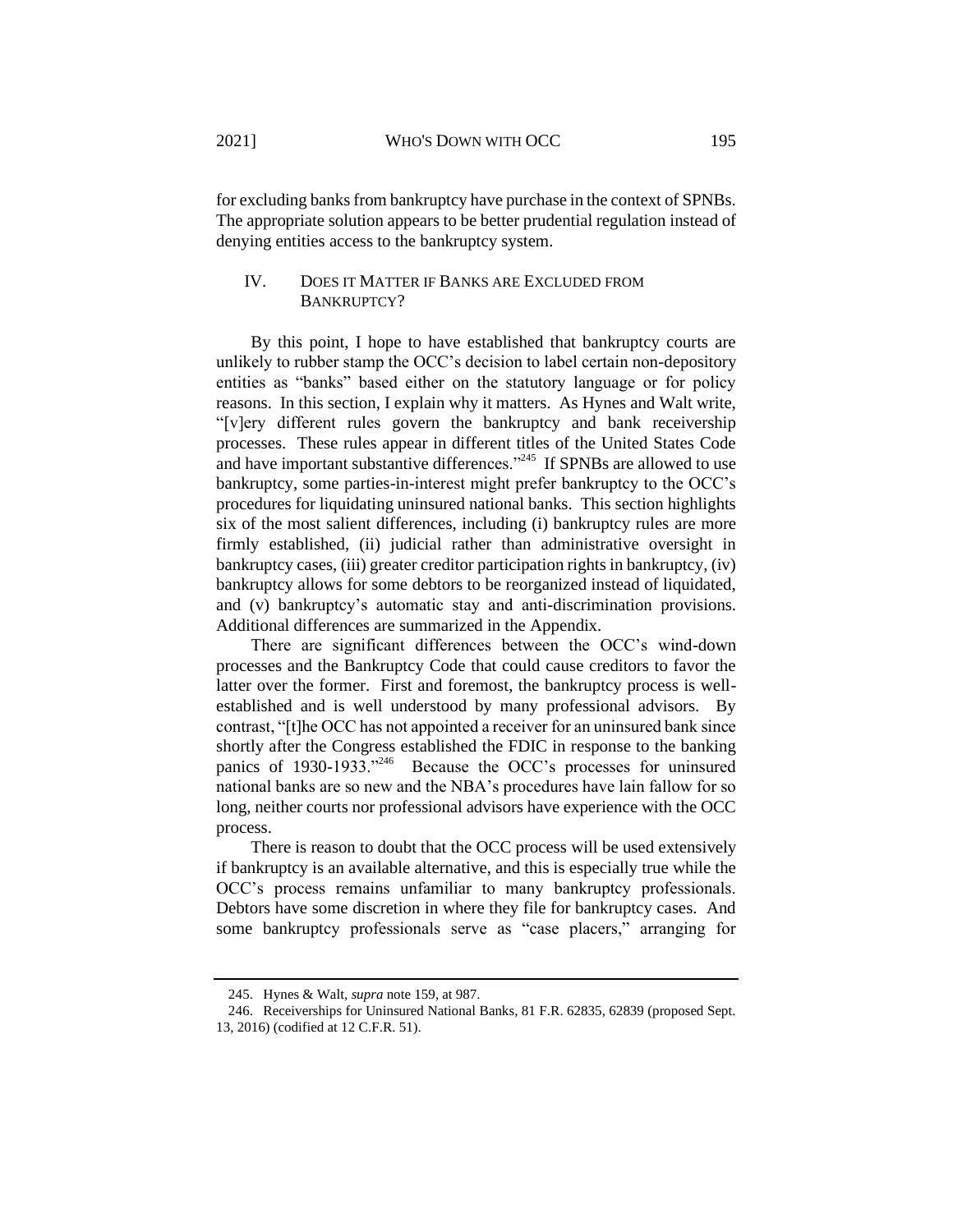<span id="page-52-1"></span>bankruptcy cases to be heard in preferred jurisdictions.<sup>247</sup> These case placers may well prefer bankruptcy resolution to OCC resolution because bankruptcy offers greater certainty for several reasons, including bankruptcy's longer track record, its more firmly established rules, and its expert umpires.<sup>248</sup> Professional advisors may also prefer bankruptcy for more parochial reasons, including that their fees can be paid directly from the bankruptcy estate but cannot be paid out of the receivership's assets.<sup>249</sup>

<span id="page-52-0"></span>Second, the OCC's administrative proceeding is different than the Bankruptcy Code's judicial proceedings in a variety of other ways that creditors are unlikely to prefer, including the absence of a neutral and wholly disinterested decision-maker.<sup>250</sup> Bankruptcy cases are supervised by two neutral parties (e.g., the court and the U.S. Trustee) and a variety of interested parties (e.g., various official and ad hoc committees, and individual partiesin-interest to the case) but the OCC process lacks a completely neutral party.<sup>251</sup> The OCC process lacks a completely neutral supervisory party

251*. See, e.g.*, Bruckner, *supra* note [7,](#page-2-1) at 735 (discussing judicial oversight over bankrupt

<sup>247.</sup> Lynn M. LoPucki, COURTING FAILURE: HOW COMPETITION FOR BIG CASES IS CORRUPTING THE BANKRUPTCY COURTS 17 (2008) (discussing bankruptcy's case placers those "lawyers, corporate executives, banks, and investment bankers who chose the courts for their cases"—and how those they have been able to corrupt some bankruptcy judges); Kenneth Ayotte and David A. Skeel, Jr., *An Efficiency-Based Explanation for Current Corporate Reorganization Practice*, 73 U. CHI. L. REV. 425, 428 (2006) [hereinafter, Ayotte & Skeel, *Efficiency*] (contesting LoPucki's claims that case placers choose Delaware's bankruptcy courts because Delaware bankruptcy judges will approve their fees and arguing that "the debtors that choose Delaware appear to be drawn by the Delaware court's experience in handling large Chapter 11 cases, and that companies that have substantial secured credit are more likely to file in Delaware"); Lynn M. LoPucki & Joseph W. Doherty, *Delaware Bankruptcy: Failure in the Ascendancy*, 73 U. CHI. L. REV. 1387, 1390 (2006) (responding to Ayotte and Skeel and arguing that Delaware's bankruptcy reorganization methods have been a "catastrophic failure").

<sup>248</sup>*. See* Ayotte & Skeel, *Efficiency*, *supra* note [247,](#page-52-1) at 428 (arguing that case placers choose Delaware's bankruptcy courts because of "the Delaware court's experience in handling large Chapter 11 cases"); *see also* G. Marcus Cole & Todd J. Zywicki, *Anna Nicole Smith Goes Shopping: The New Forum-Shopping Problem in Bankruptcy*, 2010 UTAH L.REV. 511 (discussing problems with forum shopping in bankruptcy when bankruptcy resolution offers different substantive rights than other bodies of law); Swire, *supra* not[e 97,](#page-21-1) at 503–05 (describing the FDIC, not the OCC, as the expert in bank insolvency because the FDIC has served as the receiver in "*every* modern bank insolvency" but cautioning that giving bank regulators too much discretion "creates uncertainty for third parties").

<sup>249.</sup> Lynn M. LoPucki, *supra* not[e 247,](#page-52-1) at 17 (discussing how bankruptcy judges compete for cases by, among other thing, signaling their "willingness to approve higher fees for bankruptcy lawyers who brought cases to the court"); *cf.* Matthew A. Bruckner, *Crowdsourcing (Bankruptcy) Fee Control*, 46 SETON HALL L.REV. 361 (2016) (reviewing the literature on professional fees in bankruptcy cases, discussing concerns that those fees may exceed reasonable amounts, and offering crowdsourcing as a solution to control them).

<sup>250.</sup> Bliss & Kaufman, *Economic Comparison*, *supra* not[e 8,](#page-2-0) at 4.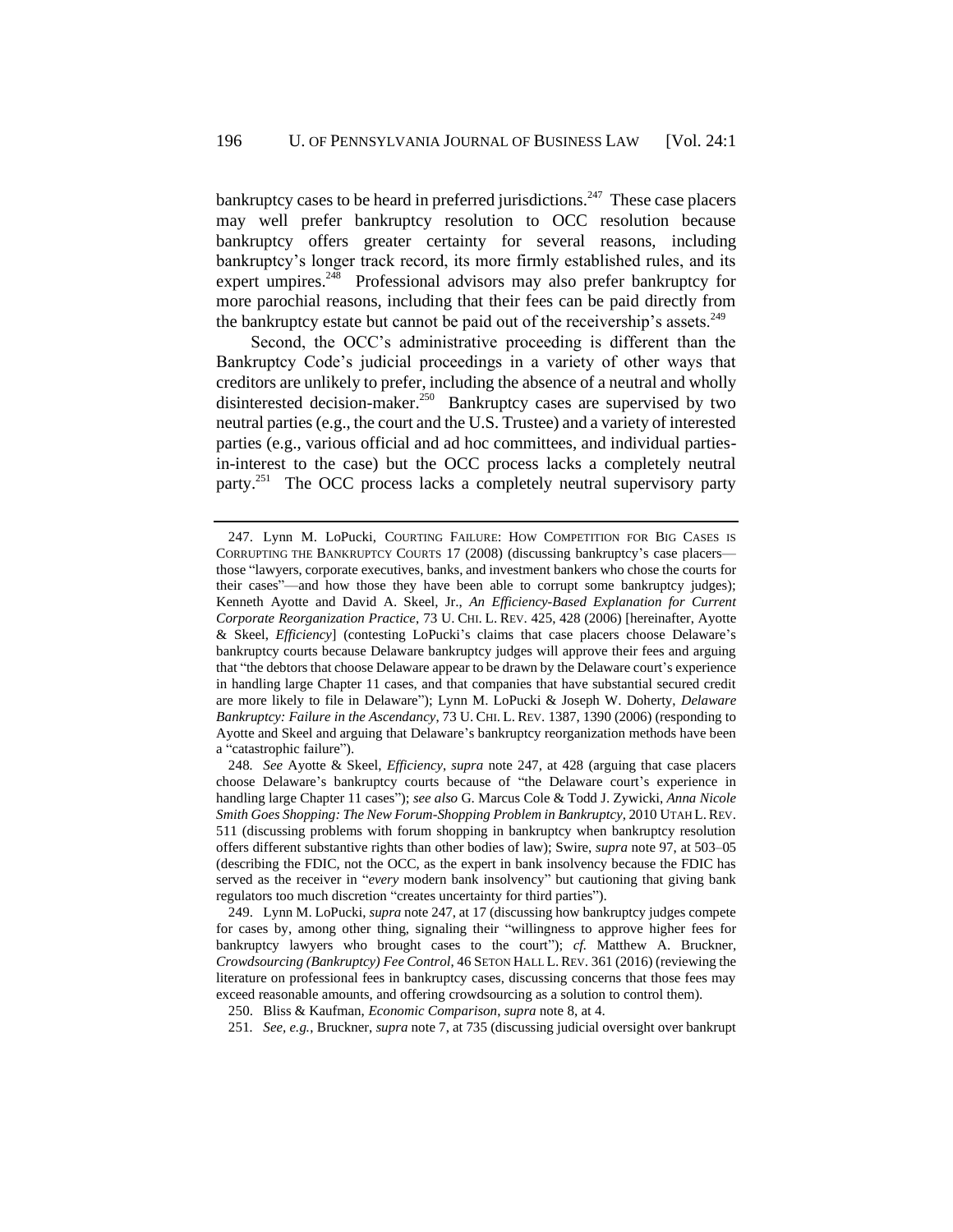because the OCC is the chartering entity for SPNBs but also supervises their winddown and dissolution.<sup>252</sup>

Third, creditors and other parties-in-interest have fewer avenues to participate in or to seek judicial review of the OCC's administrative proceeding as compared with the Bankruptcy Code's judicial process.<sup>253</sup> The OCC alone may appoint a receiver.<sup>254</sup> By contrast, a debtor or its creditors can initiate the bankruptcy process.<sup>255</sup> Creditors' right to seek judicial review of a receiver's appointment by the OCC is more limited than the right of parties-in-interest to a bankruptcy case to seek the transfer of a bankruptcy case to a different venue or withdraw the case from the bankruptcy courts altogether.<sup>256</sup>

Bankruptcy law, for all its complexity, is designed to ensure that all creditors have representation and the process is supervised by a neutral party (the court) to protect all creditors' interests. Bank insolvency law is explicitly designed to primarily protect the interests of a senior creditor by giving that creditor control, limiting oversight, and mandating least cost (to the senior creditor) resolution.

*cf.* Bliss & Kaufman, *Comparison*, *supra* note [15,](#page-4-0) at 48–49 (discussing differences between the bankruptcy and FDIA processes). Bliss & Kaufman are critical of giving the FDIC control over bank resolution because "No neutral party is interposed in the process to protect the interests of the other creditors." Bliss & Kaufman, *Economic Comparison*, *supra* note [8,](#page-2-0) at 26. But that concern is diminished in an OCC receivership because the OCC does not have a financial interest in the outcome of the receivership, unlike the FDIC. In this regard, OCC receiverships are more similar to bankruptcy than to FDIC receiverships.

254*. See* 12 C.F.R. § 51.2(b) ("The Comptroller may appoint a receiver for an uninsured bank based on any of the grounds specified in 12 U.S.C. 191(a).").

255. 11 U.S.C. §§ 301, 303.

256*. Compare* 12 C.F.R. § 51.2(b) ("The Comptroller may appoint a receiver for an uninsured bank based on any of the grounds specified in 12 U.S.C. 191(a).") *and* 12 C.F.R. § 51.2(c) ("If the Comptroller appoints a receiver for an uninsured bank, the bank may seek judicial review of the appointment as provided in 12 U.S.C. 191(b).") *and* Boyd v. Schneider, 124 F. 239, 242 (N.D. Ill. 1903) (The comptroller "alone can determine the need of and appoint a receiver.") *and* Bennet v. Spear, 520 U.S. 154, 162 (1997) (explaining that to have

entities).

<sup>252.</sup> This statement is not intended to cast aspersions on federal receivers but merely to note there is an apparent conflict of interest between a receiver's role in fair-handedly administering the estate and avoiding a perception that the OCC failed in some way to properly oversee the entity. In addition, the receiver may feel pressure to recover assets on behalf of the federal government to the extent it provided any financial relief to the failed institution.

<sup>253.</sup> 11 U.S.C. § 1109(b) ("A party in interest, including the debtor, the trustee, a creditors' committee, an equity security holders' committee, a creditor, an equity security holder, or any indenture trustee, may raise and may appear and be heard on any issue in a case under this chapter."); Hynes & Walt, *supra* note [159,](#page-33-0) at 987 (discussing important differences between FDIC receiverships and bankruptcy in terms of "the concentration of control over the disposition of the failed firm's assets."); Bliss & Kaufman, *Economic Comparison*, *supra* note [8,](#page-2-0) at 26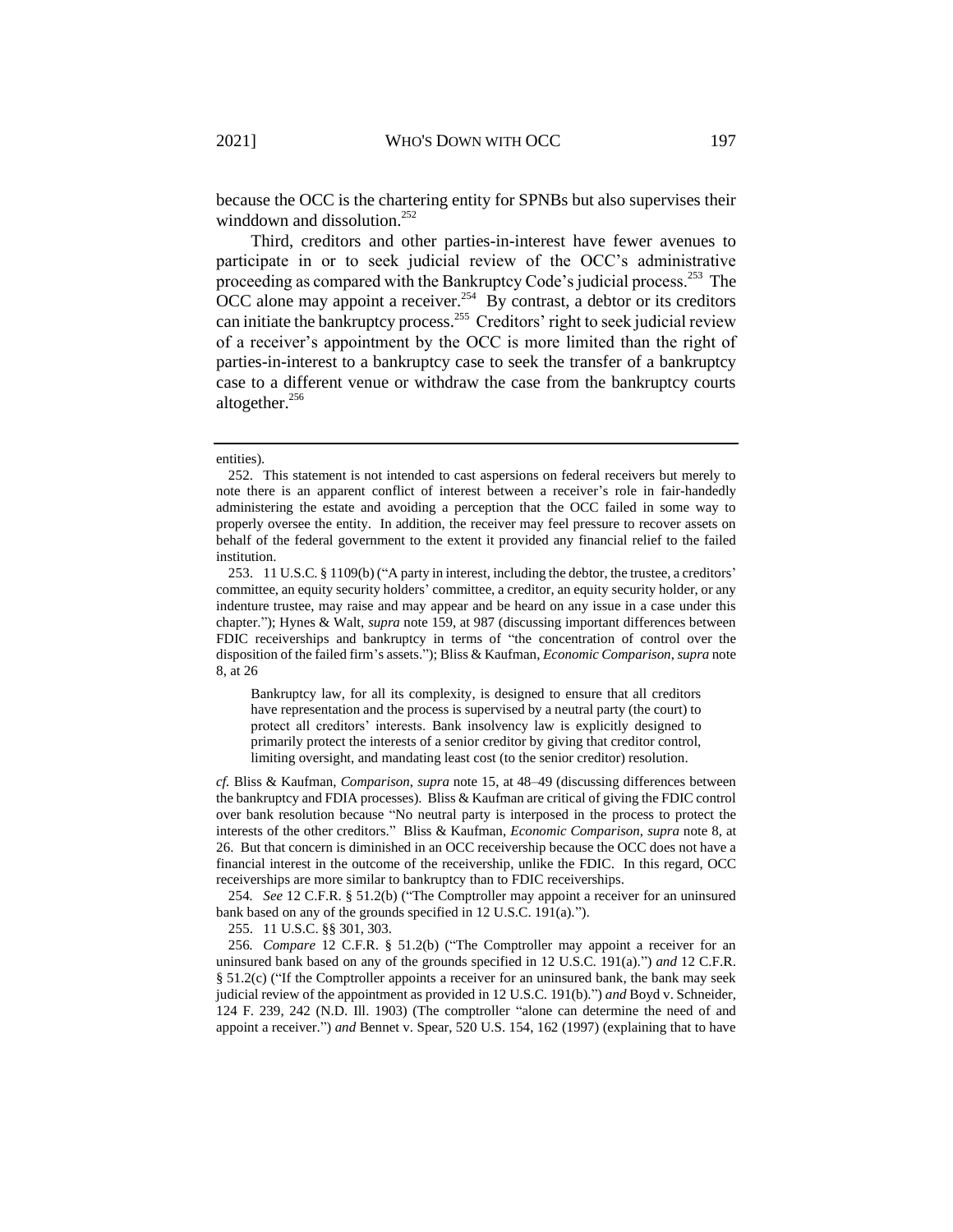As Hynes and Walt note, whether a bankruptcy is resolved consensually or crammed down over the objections of some dissenting creditors, "the debtor must win approval of at least some creditors, and the other creditors can ask the judge to reject the plan because it fails to comply with tests of horizontal and vertical equity or it is not in the best interests of the creditors."<sup>257</sup> Even where cram down is possible, dominant creditors often make concessions to other creditors to obtain a consensual reorganization.<sup>258</sup> And parties-in-interest, including the debtor, creditors, acting individually or through a committee, and equity holders, acting individually or through a committee, "may raise and may appear and be heard on *any* issue" in a chapter 11 case. $259$ 

Fourth, there are also many specific differences in the rules applicable in bankruptcy and an OCC receivership such that creditors may prefer bankruptcy.<sup>260</sup> Although most bankruptcy petitions are voluntarily filed by the debtor<sup>261</sup> (and not the creditors), bankruptcy filings are often precipitated by actions taken by creditors.<sup>262</sup> If, for example, creditors favor reorganizing the entity over liquidating it or think that keeping a debtor's more experienced management running the business would help maximize their

257. Hynes & Walt, *supra* not[e 159,](#page-33-0) at 987.

258. Hynes & Walt, *supra* note [159,](#page-33-0) at 995–96 (arguing that plan confirmation process favors deal-making over bankruptcy hardball).

259. 11 U.S.C. § 1109(b) (*emphasis added*).

260*. See* Skeel, *Law & Finance*, *supra* note [4,](#page-2-3) at 772–73 (discussing the "daunting" downsides of reorganizing banks, but many of the author's concerns do not seem to apply to SPNBs).

261. 11 U.S.C. § 301.

262*. See, e.g.*, Chrysler LLC v. Plastech Engineered Products, Inc. (*In re* Plastech Engineered Products, Inc.), 382 B.R. 90, 103 (Bankr. E.D. Mich. 2008) (describing how the debtor's chapter 11 filing was precipitated when Chrysler obtained

an ex parte temporary restraining order and order of possession that required the Debtor to immediately deliver possession of all of the tooling that it utilized in the production of Chrysler's parts, allow Chrysler immediate access to the Debtor's facilities to inspect, load, remove and transport the tooling, and to provide all reasonable and necessary assistance to Chrysler to take possession of the tooling.)

While creditors, like Chrysler in the *Plastech* case, can often push a debtor into bankruptcy, involuntary bankruptcy petitions are rarely filed by creditors. *See* Richard M. Hynes & Steven D. Walt, *Revitalizing Involuntary Bankruptcy,* 105 IOWA L. REV. 1127 (2020) ("Involuntary petitions filed by creditors now account for less than 0.05 percent of all petitions.")

standing to sue plaintiffs must demonstrate that they have suffered an "'injury in fact,' that the injury is 'fairly traceable' to the actions of the defendant, and that the injury will likely be redressed by a favorable decision") *with* FED. R.BANKR. P. 1014(a) (providing for the transfer of a case to "any other district if the court determines that the transfer is in the interest of justice or for the convenience of the parties") *and* FED. R. BANKR. P. 5011.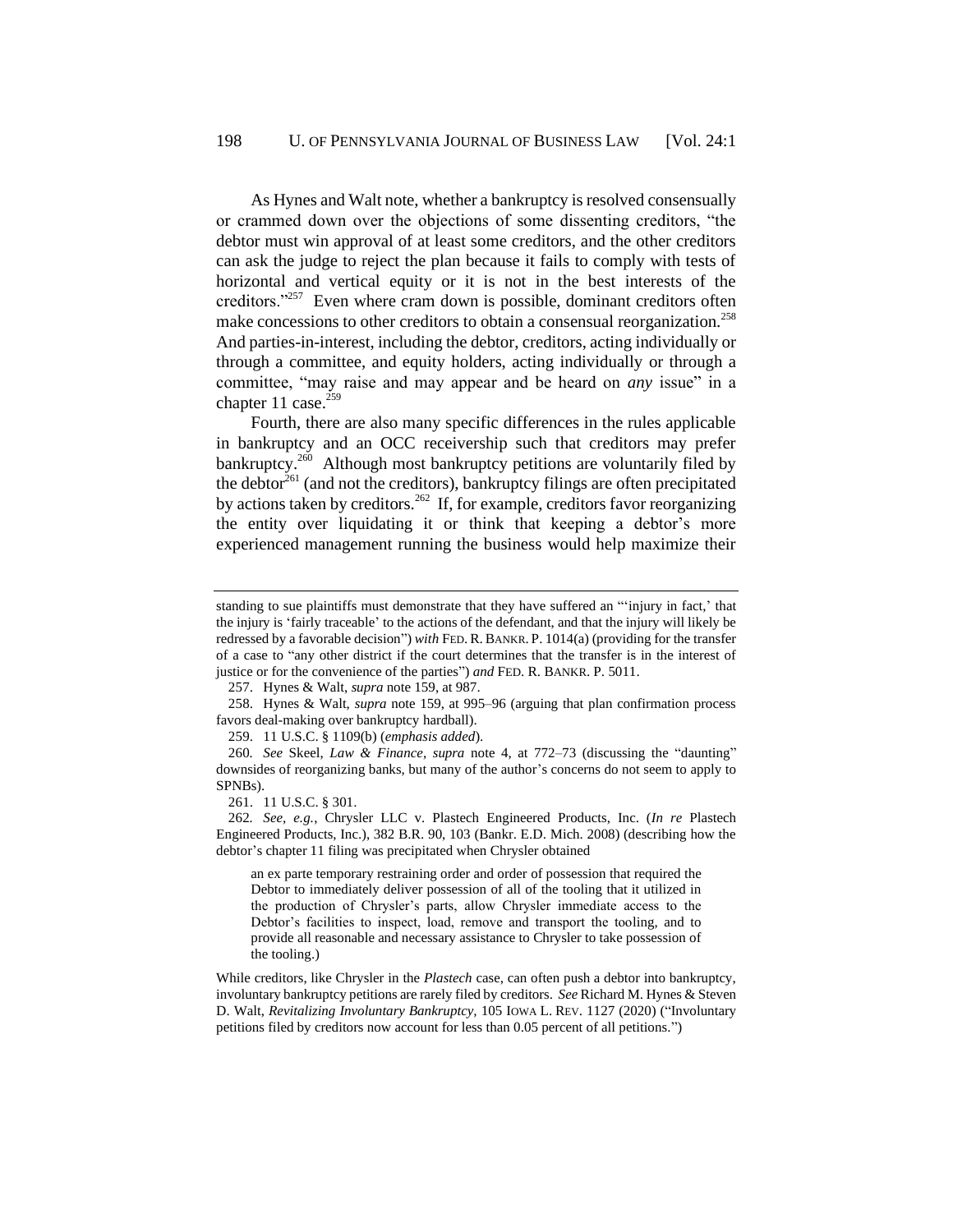<span id="page-55-0"></span>returns, they will favor bankruptcy. In such cases, they will favor bankruptcy because the Bankruptcy Code allows debtors to attempt to reorganize and leaves incumbent management in control.<sup>263</sup> By contrast, the OCC's process aims for an expeditious liquidation and displaces the debtor's existing managers.<sup>264</sup>

Another difference between the two resolution processes is that only bankruptcy offers a broad injunction against most actions that will negatively affect the debtor (the so-called automatic stay), which applies immediately and automatically upon the filing of a bankruptcy petition.<sup>265</sup> By contrast, the NBA and accompanying regulations appears to lack a comparable provision.<sup>266</sup> The OCC's recently finalized rules do provide that "the receiver for an uninsured bank may exercise other rights, privileges, and powers authorized for receivers of national banks under the NBA and the common law of receiverships as applied by the courts to receiverships of national banks conducted under the NBA."<sup>267</sup> But when providing examples of a receiver's common law powers, an injunction is not among the listed powers.<sup>268</sup> Moreover, the OCC has specifically disclaimed any right to "stay,

267. 12 C.F.R. § 51.7(c).

268. RECEIVERSHIPS FOR UNINSURED NATIONAL BANKS, OFFICE OF THE COMPTROLLER OF THE CURRENCY, https://www.govinfo.gov/content/pkg/FR-2016-12-20/pdf/2016-30666.pdf [https://perma.cc/CD52-3HTF] (providing the following examples:

(1) the authority to repudiate certain contracts, including: (a) purely executory contracts, upon determining that the contracts would be unduly burdensome or unprofitable for the receivership estate, (b) contracts that involve fraud or misrepresentation, and (c) in limited cases, non-executory contracts that are contrary to public policy; (2) the authority to recover fraudulent transfers; and (3) the authority to enforce collection of notes from debtors and collateral, regardless of the existence of side arrangements that would otherwise defeat the collectability of such notes.)

<sup>263</sup>*. See* Matthew Bruckner, *The Virtue in Bankruptcy*, 45 LOY. U. CHI. L.J. 233, 275 (2013) ("Chapter 11 is biased toward the rehabilitation of financially distressed companies and their reorganization into viable, going concerns."); *see also* Bliss & Kaufman, *Economic Comparison*, *supra* note [17,](#page-5-0) at 4.

<sup>264</sup>*. See supra* not[e 263.](#page-55-0)

<sup>265.</sup> 11 U.S.C. § 362.

<sup>266</sup>*. Compare* 12 U.S.C. § 1821(d)(12)(A) (providing for a stay of between 45 and 90 days when an conservator or receiver is appointed for an insured depository institution and only upon the request of the conservator or receiver) *with* 12 C.F.R. § 51.7(c) (lacking express language providing for an injunction against creditor collection activity or government action and providing only that "[t]he receiver for an uninsured bank may exercise other rights, privileges, and powers authorized for receivers of national banks under the NBA and the common law of receiverships as applied by the courts to receiverships of national banks conducted under the NBA."). *Cf.* Banking Law Scholars Brief, *supra* not[e 40,](#page-10-0) at 31–32 ("The NBA[] . . . lacks an automatic stay . . . ").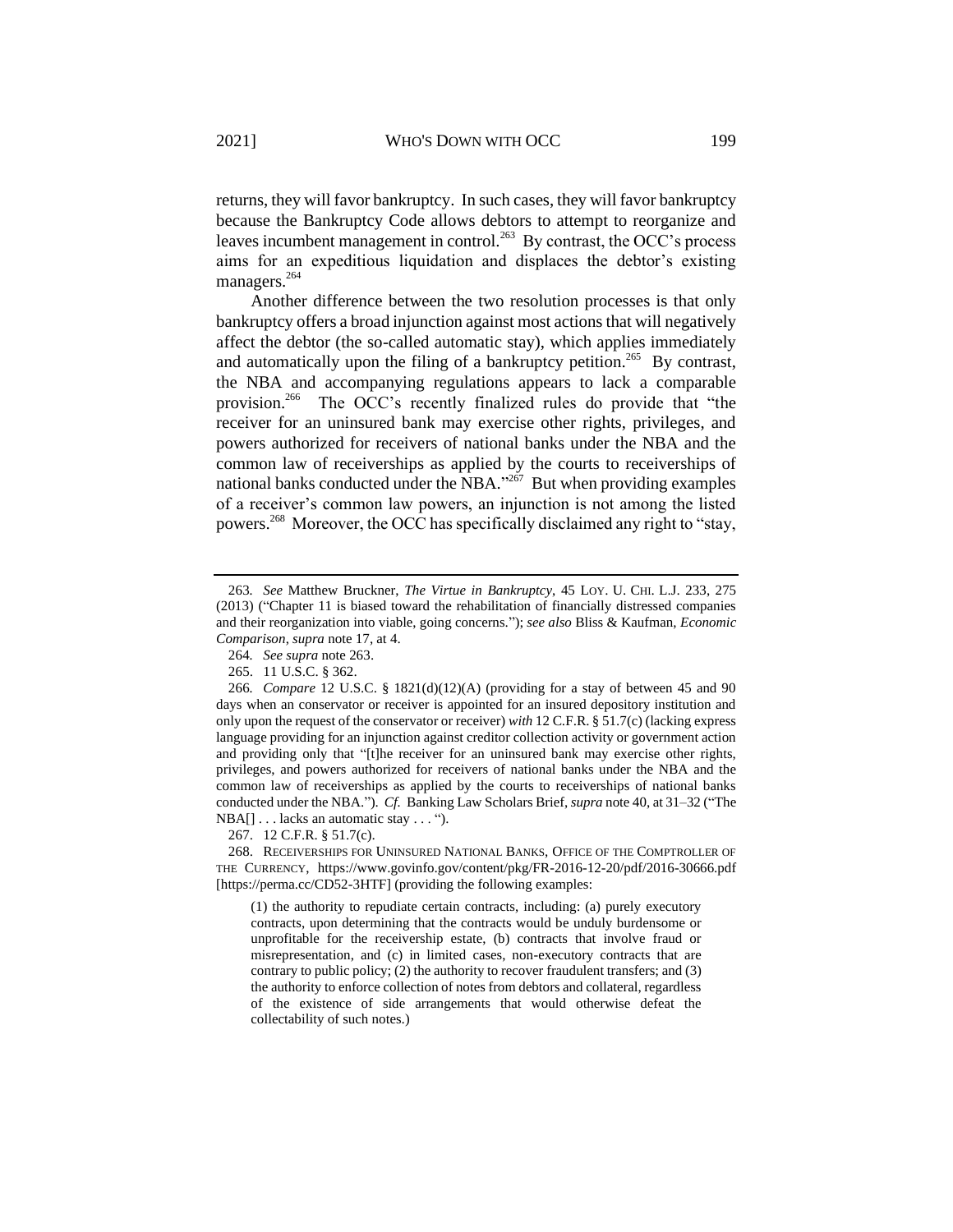delay or hinder a secured party's remedies with respect to collateral security" in certain circumstances, such as the when a creditor asserts a right to setoff.<sup>269</sup>

Certain creditors may prefer bankruptcy to the OCC process because of the automatic stay's availability. While the automatic stay is often thought to benefit the debtor at the expense of its creditors, it also benefits creditors in many circumstances. For example, unsecured creditors might be protected by the stay preventing a secured creditor from seizing an important piece of the debtor's collateral, which could allow the debtor's business to remain operational.

Most importantly, the debtor or its creditors might seek to use the automatic stay or the Code's anti-discrimination provisions to prevent the OCC from terminating a SPNB's charter. Section 541(a) of the Bankruptcy Code provides that filing a bankruptcy petition creates an estate that contains "all legal or equitable interests of the debtor in property as of the commencement of the case."<sup>270</sup> Although it is not free from doubt, a SPNB arguably has a property interest in its OCC charter, thus making the charter property of the estate.<sup>271</sup> For example, a debtor's accreditation or licensure

The conservator may request that any judicial action or proceeding to which the conservator or the bank is or may become a party be stayed for a period of up to 45 days after the appointment of the conservator. Upon petition, the court shall grant such stay as to all parties.

 *Cf.* Bliss & Kaufman, *Comparison*, *supra* not[e 15,](#page-4-0) at 48 (discussing differences between the bankruptcy stay and the power to stay actions under the FDIA); Bliss & Kaufman, *Economic Comparison*, *supra* note [8,](#page-2-0) at 12–14; Hynes & Walt, *supra* note [159,](#page-33-0) at 988–99 (discussing stays of litigation in both FDIC receiverships and bankruptcy proceedings).

270. 11 U.S.C. § 541(a).

<sup>269.</sup> Office of the Comptroller of the Currency, Interpretive Letter #733, Interpretations and Actions (July 1996), https://www.occ.gov/topics/charters-and-licensing/interpretationsand-actions/1996/int733.pdf [https://perma.cc/KSK3-3JZE] (citing Bell v. Hanover National Bank, 57 F. 821, 822 (C.C.S.D.N.Y. 1893) and Scott v. Armstrong, 146 U.S. 499, 510 (1892)). *Contrast* 12 U.S.C. § 203(b)(2)

<sup>271.</sup> COLLIER ON BANKRUPTCY ¶ 541.06[3] (Richard Levin & Henry J. Sommer eds., 16th ed.) ("Under sections  $541(a)(1)$  and  $541(c)(1)$ , licenses become property of the estate notwithstanding restrictions on transfer, such as the approval of state officials or execution of papers by the debtor."). *But cf.* Pension Benefit Guar. Corp. v. Braniff Airways, Inc. (*In re* Braniff Airways, Inc.), 700 F.2d 935, 942 (5th Cir. 1983) (describing a debtor airline's airport landing slots as "restrictions on the use of property -- airplanes; not property in themselves."); D.H. Overmyer Telecasting Co. v. Lake Erie Communications, Inc. (*In re* D.H. Overmyer Telecasting Co.), 35 B.R. 400, 401 (Bankr. N.D. Ohio 1983) (calling an FCC broadcasting license "a property right only in a limited sense"). In both of these cases, however, the debtor sought to transfer its rights to the landing slots and broadcasting license to a third party. The result may well be different if the debtor merely passively sought to retain the use of the slots or to continue broadcasting. *Cf*. City of Chicago v. Fulton, 141 S.Ct. 585 (2020) (discussing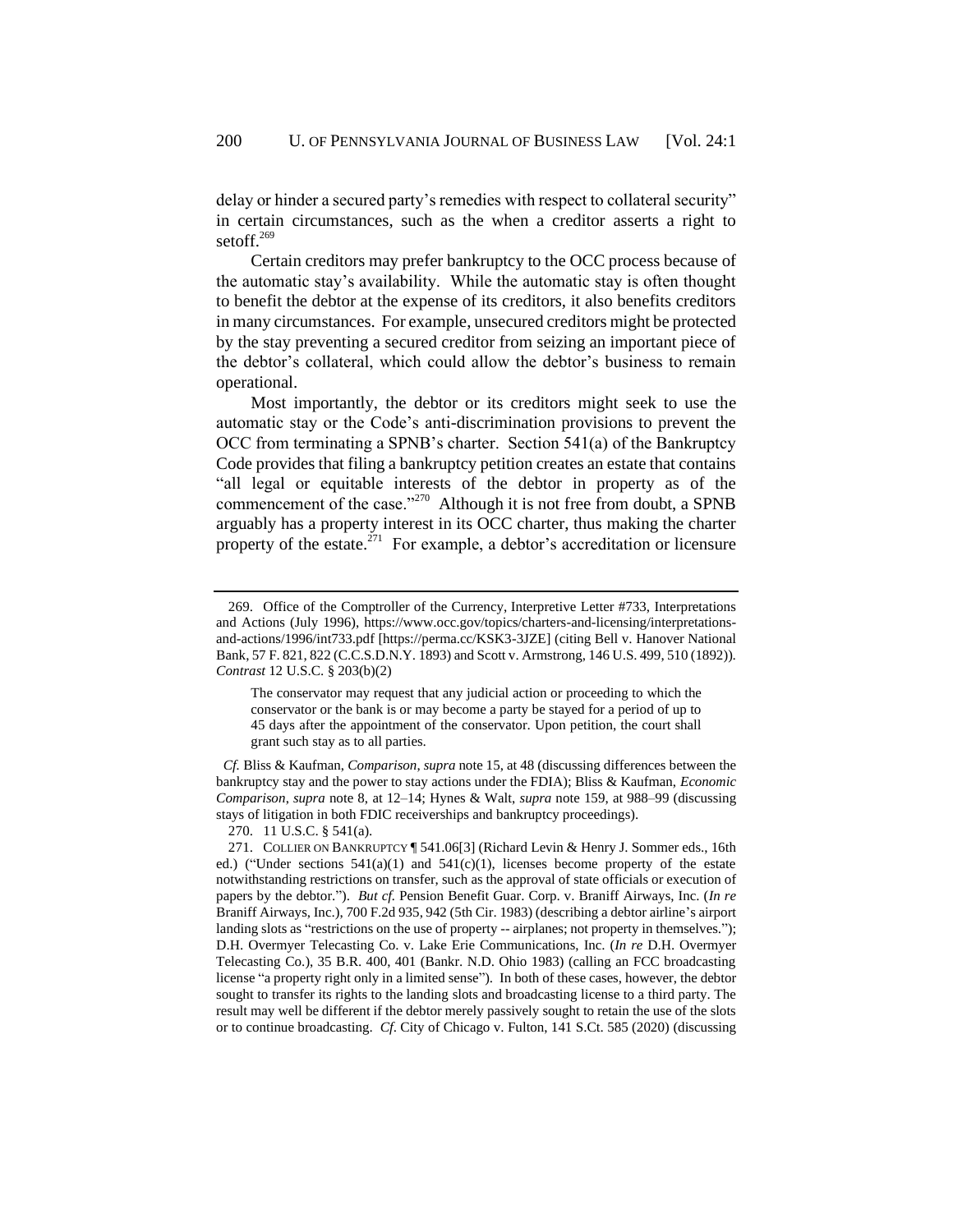<span id="page-57-0"></span>status as an educational institution is *not* property of the estate, but only because it has expressly been carved out of definition.<sup>272</sup> A bank charter, which authorizes an entity to operate as a bank, appears similar to state licensure, which also provides the legal authority to operate in a state.

Even if a SPNB's charter is property of the estate, the OCC retains the authority to terminate the charter, but the Bankruptcy Code circumscribes the OCC's authority in several ways. First, the automatic stay would limit the OCC's authority to rescind the license, thus exercising control over property of the estate, unless it was enforcing its police or regulatory power.<sup>273</sup> So long as the OCC is acting out of a concern with public safety and welfare and not in its pecuniary interest, the regulatory power exception to the automatic stay is applicable.<sup>274</sup> And the OCC may well be able to argue successfully that closing a poorly-performing SPNB is in the public interest. But the issue is not free from doubt.

Second, the OCC cannot terminate a SPNB's charter *because* of its bankruptcy filing due to the limitation set forth in section 525(a). Section 525 provides that:

a governmental unit may not deny, revoke, suspend, or refuse to renew a license, permit, charter, franchise, or other similar grant to, condition such a grant to, discriminate with respect to such a grant against . . . a person that is or has been a debtor under [the Bankruptcy Code]..., has been insolvent before the commencement of the case under this title, . . .

Whether or not a SPNB charter is included in the protections of section 525(a) is not free from doubt either, but Collier's suggests that "this

274. COLLIER ON BANKRUPTCY *supra* not[e 272,](#page-57-0) at ¶ 362.05[5][a] at 10-11

a creditor's passive retention of automobiles seized pre-petition).

<sup>272.</sup> 11 U.S.C. § 541(b)(3); Bruckner, *Bankrupting Higher Education*, *supra* note [7,](#page-2-1) at 715 ("Nevertheless, at least two courts have allowed the ED to terminate a college's Title IV eligibility because it filed for bankruptcy relief, section 525(a) notwithstanding.").

<sup>273.</sup> 11 U.S.C. § 362(a)(3) (providing for a stay of "any act to obtain possession of property of the estate or of property from the estate or to exercise control over property of the estate"); 11 U.S.C. § 362(b)(4) (providing an exception for "the commencement or continuation of an action or proceeding by a governmental unit ... to enforce such governmental unit's or organization's police and regulatory power").

To determine whether an action is excepted from the automatic stay as a police or regulatory power action or simply a collection action, the courts have developed two tests to judge the government's action:—the pecuniary purpose test (is the governmental unit pursuing a matter of public safety and welfare rather than a governmental pecuniary interest?); and—the public policy test (is the government action designed to effectuate public policy rather than to adjudicate private rights?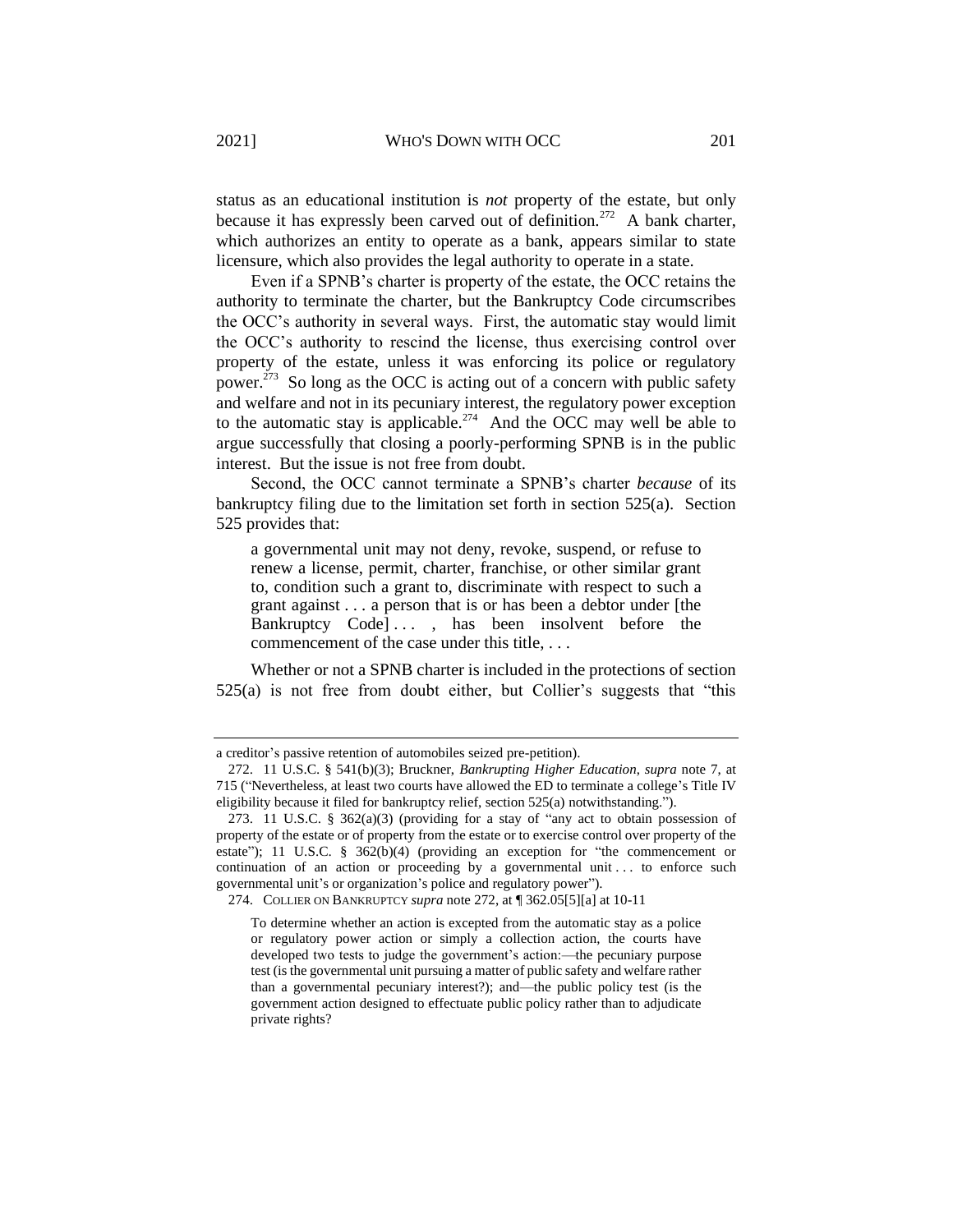provision be interpreted broadly."<sup>275</sup> Collier's describes the "[t]he common qualities of the property interests protected under section  $525(a)$ , ... [as] property interests [that] are unobtainable from the private sector and essential to a debtor's fresh start."<sup>276</sup> The SPNB charter fits squarely within this definition. This restriction is a limited one, however. It would prevent the OCC from terminating a SPNB charter because of the bankruptcy filing, but not for other reasons, such as the entity's financial mismanagement.

In summary, there are many salient differences between the OCC's administrative liquidation process for banks and the bankruptcy system.<sup>277</sup> Debtors, creditors, and other parties-in-interest might prefer to take advantage of the Bankruptcy Code instead of allowing a SPNB to be liquidated. And they are likely able to do so for the reasons set forth in Sections II and III.

#### **CONCLUSION**

Bankruptcy protection appears to be an option if a special purpose national bank runs into financial distress and its creditors or management prefer bankruptcy to the OCC liquidation process.<sup>278</sup> As highlighted

[I]nsofar as the appointment of a receiver vests the right to control the corporate property, it is obvious that the directors and officers of the corporation are, by the appointment, deprived of authority over or control thereof, and this result follows where the order appointing the receiver expressly restrains the corporation and its officers from exercising any of the privileges and franchises of the corporation until the further order of the court.

(footnotes omitted). Courts in other jurisdictions in cases not involving Illinois corporate law have held, however, that the appointment of a receiver does not deprive the corporate directors of the power to file a bankruptcy petition. *See, e.g.,* In re Prudence Co., 79 F.2d 77, 79 (2d

<sup>275.</sup> COLLIER ON BANKRUPTCY *supra* not[e 272](#page-57-0) at ¶ 525.02[5] (citing H.R. Rep. No. 595, 95th Cong., 1st Sess. 367 (1977), reprinted in App. Pt. 4(d)(i) infra; S. Rep. No. 989, 95th Cong., 2d Sess. 81 (1978), reprinted in App. Pt. 4(e)(i) infra.).

<sup>276.</sup> COLLIER ON BANKRUPTCY *supra* note [272](#page-57-0) at ¶ 525.02[5]. *Cf*. Matthew Adam Bruckner, *Higher Ed "Do Not Resuscitate" Orders*, 106 KY. L.J. 223, 260 n.249 (2017) (discussing 525(a)'s applicability to healthcare entities and noting "courts have not allowed HHS or CMS to terminate a healthcare provider's Medicare eligibility because of its bankruptcy filing").

<sup>277.</sup> Additional differences are contained in the Appendix.

<sup>278.</sup> Arguably, the appointment of a receiver should deprive the debtor's management of the right to file a chapter 11 petition. *See, e.g.*, *In re* Gen-Air Plumbing & Remodeling, Inc., 208 B.R. 426 (Bankr. N.D. Ill. 1997) ("Moreover, Illinois law provides that when a receiver is appointed, the functions of the corporation's managers and officers are suspended and the receiver stands in their place."). *See Prairie States Petroleum Co. v. Universal Oil Sales Corp.,* 88 Ill. App. 3d 753, 759 (1st Dist. 1980) (citation omitted); *see also* 19 C.J.S. *Corporations* § 779 (1990)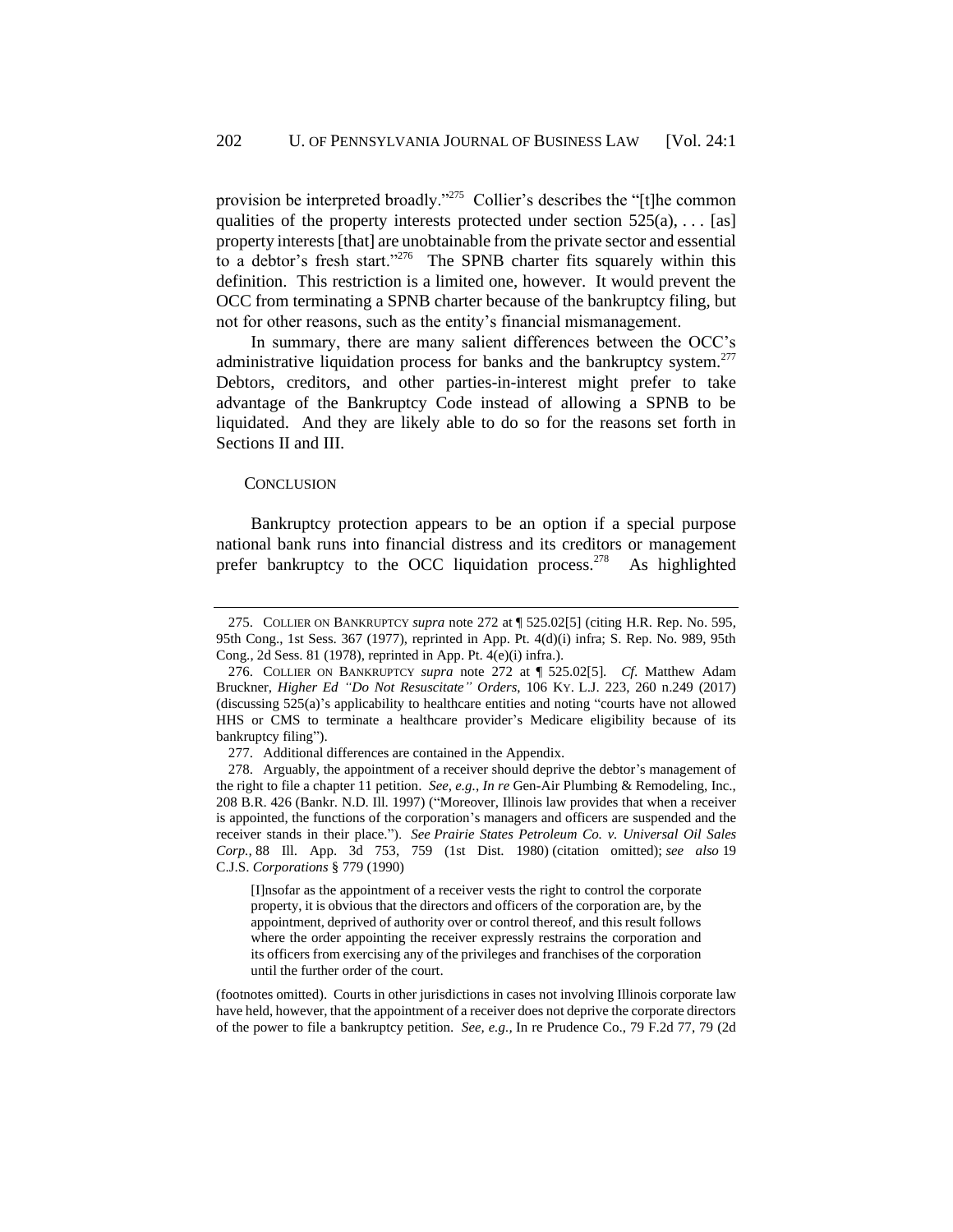immediately above, there are many reasons why they might prefer bankruptcy courts to exercise jurisdiction. As such, policymakers should take heed of this important issue.

The OCC appears committed to providing innovative, though questionable, bank charters, regardless of whether the OCC is headed by a Democratic or a Republican Comptroller. Even if no entity ever obtains a SPNB charter under the OCC's current scheme, we can expect this idea to re-emerge later. This Article is intended to highlight the importance of addressing a SPNB's bankruptcy eligibility.

Cir. 1935), *cert. denied*, 296 U.S. 646 (1935).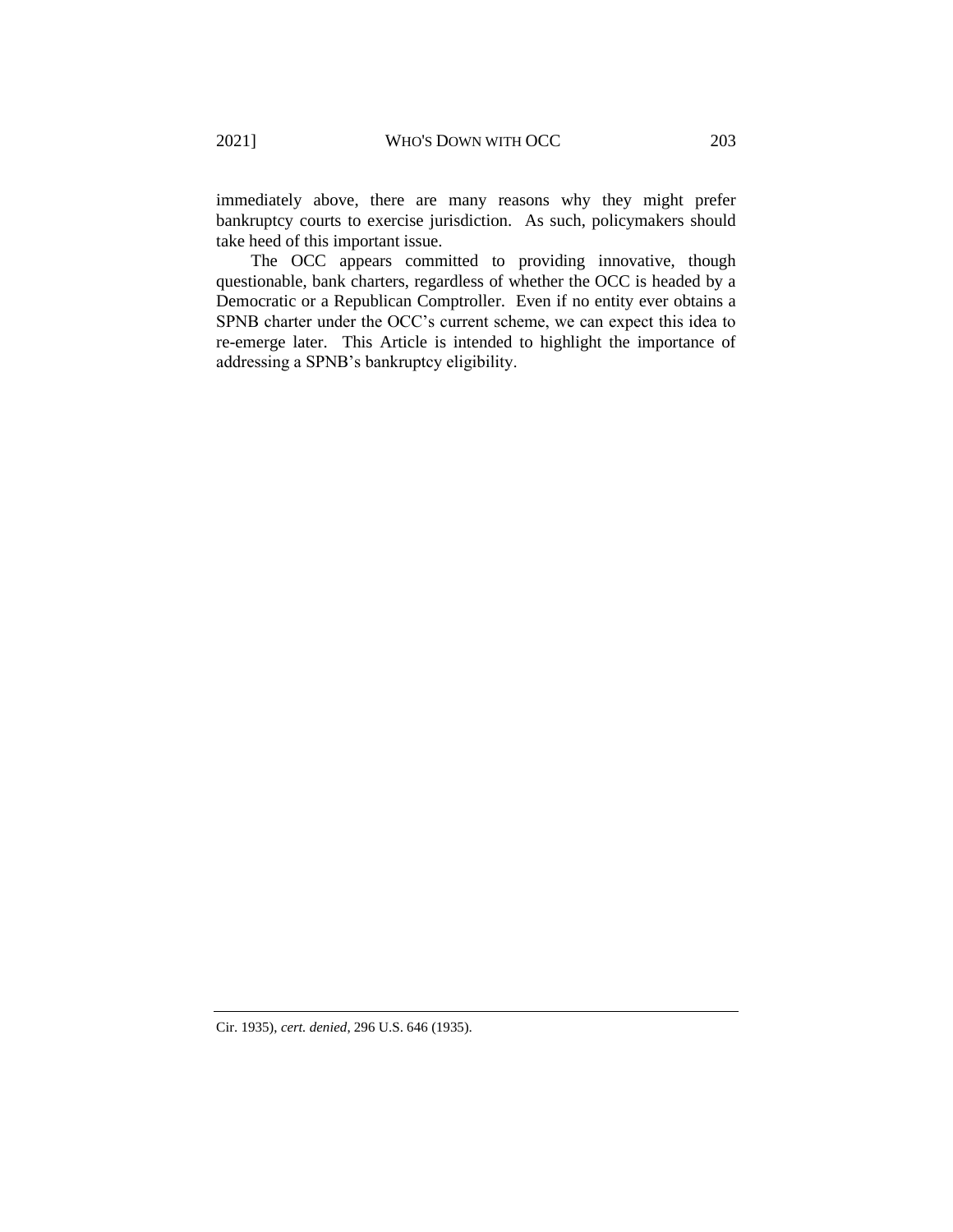## <span id="page-60-0"></span>APPENDIX

Summary of differences between the OCC process and the Bankruptcy Code

| <b>Body of law</b>      |                         |                     |
|-------------------------|-------------------------|---------------------|
| <b>Key</b>              | <b>BANKRUPTCY</b>       | <b>OCC</b>          |
| characteristic          | <b>CODE</b>             | <b>RESOLUTION</b>   |
|                         |                         |                     |
| <b>Entities covered</b> | Every type,             | Non-<br>П           |
|                         | except banks, thrifts,  | depository banks    |
|                         | insurance               |                     |
|                         | companies,<br>and       |                     |
|                         | businesses<br>that      |                     |
|                         | violate federal law.    |                     |
| Objectives              | Maximize<br>n.          | Efficiently         |
|                         | of debtor's<br>value    | resolve failing or  |
|                         | assets for benefit of   | uninsured<br>failed |
|                         | creditors, including    | national banks.     |
|                         | preserving the debtor   |                     |
|                         | as a going concern      |                     |
|                         | (when appropriate).     |                     |
|                         | Treat                   |                     |
|                         | similarly<br>situated   |                     |
|                         | creditors<br>similarly  |                     |
|                         | $(i.e.,$ equality<br>is |                     |
|                         | equity).                |                     |
|                         | Voluntarily             | $\Box$ OCC          |
| Initiator               | initiated, usually by   | initiates           |
|                         | debtor's<br>the         | o Debtor's          |
|                         | management.             | management<br>and   |
|                         | Can<br>be               | creditors have no   |
|                         | involuntarily           | role                |
|                         | initiated<br>by<br>the  |                     |
|                         | debtor's<br>creditors,  |                     |
|                         | but this is very rare.  |                     |
| Oversight               | Oversight               | Primarily           |
|                         | offered<br>by           | administrative and, |
|                         | bankruptcy<br>court,    | therefore,<br>more  |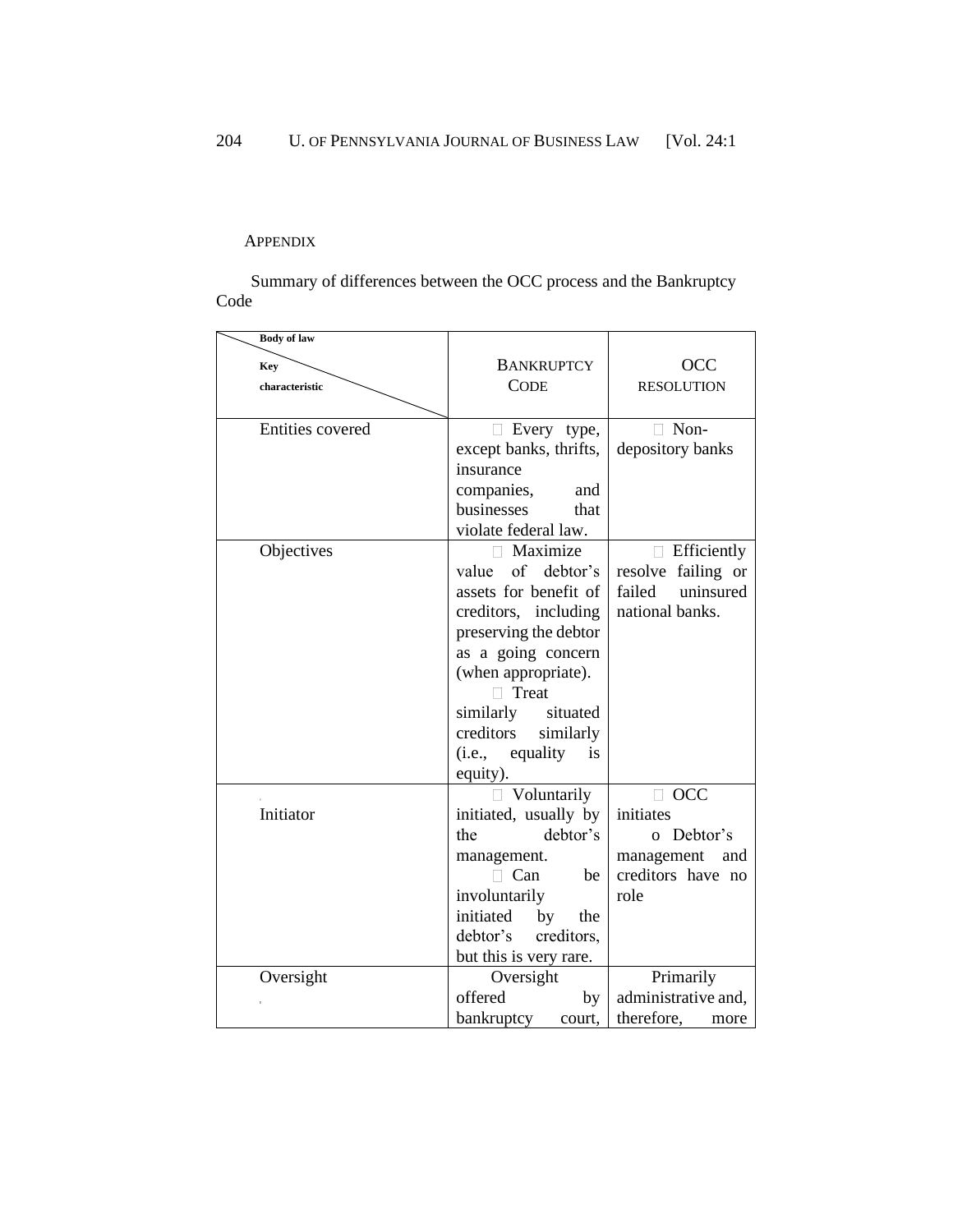2021] WHO'S DOWN WITH OCC 205

|                            | the DOJ (via the         | political in nature   |
|----------------------------|--------------------------|-----------------------|
|                            | Office of the United     | with a particular     |
|                            | States Trustee, and      | worry<br>about        |
|                            | by creditors.            | conflicts of interest |
|                            | Parties have             | between<br>a          |
|                            | legal representation.    | receiver's role in    |
|                            | Appellate                | fair-handedly         |
|                            | judicial<br>review of    | administering<br>the  |
|                            | bankruptcy<br>most       | estate<br>and<br>the  |
|                            | decisions<br>is<br>court | federal               |
|                            | available.               | government's          |
|                            |                          | financial interest in |
|                            |                          | getting repaid for    |
|                            |                          | any financial relief  |
|                            |                          | the<br>failed<br>to   |
|                            |                          | institution.          |
|                            |                          | □ Some                |
|                            |                          | judicial<br>review,   |
|                            |                          | Comptroller<br>but    |
|                            |                          | substantial<br>has    |
|                            |                          | discretion to act     |
|                            |                          | without review by     |
|                            |                          | the courts.           |
| Creditor<br>Management,    | Debtor<br>H              | $\Box$ Manageme       |
| and Shareholder Rights     | $\lq$ in<br>remains      | nt displaced by the   |
|                            | possession" (DIP)        | receiver.             |
|                            | Creditors<br>n.          | $\Box$ Creditors      |
|                            | shareholders<br>and      | and equity have no    |
|                            | substantial<br>retain    | managerial rights.    |
|                            | control over various     |                       |
|                            | important decisions      |                       |
|                            | in<br>the<br>case        |                       |
|                            | (depending<br>on the     |                       |
|                            | solvency<br>of<br>the    |                       |
|                            | bankrupt entity)         |                       |
| <b>Automatic Stay?</b>     | Yes                      | No                    |
| Allows reorganization?     | Yes                      | N <sub>0</sub>        |
| May borrow new money?      | Yes                      | N <sub>o</sub>        |
| Priority of distributions  | Distributional           | Distributional        |
| to unsecured creditors and | priorities are forth in  | priorities are forth  |
|                            | U.S.C. § 507.            |                       |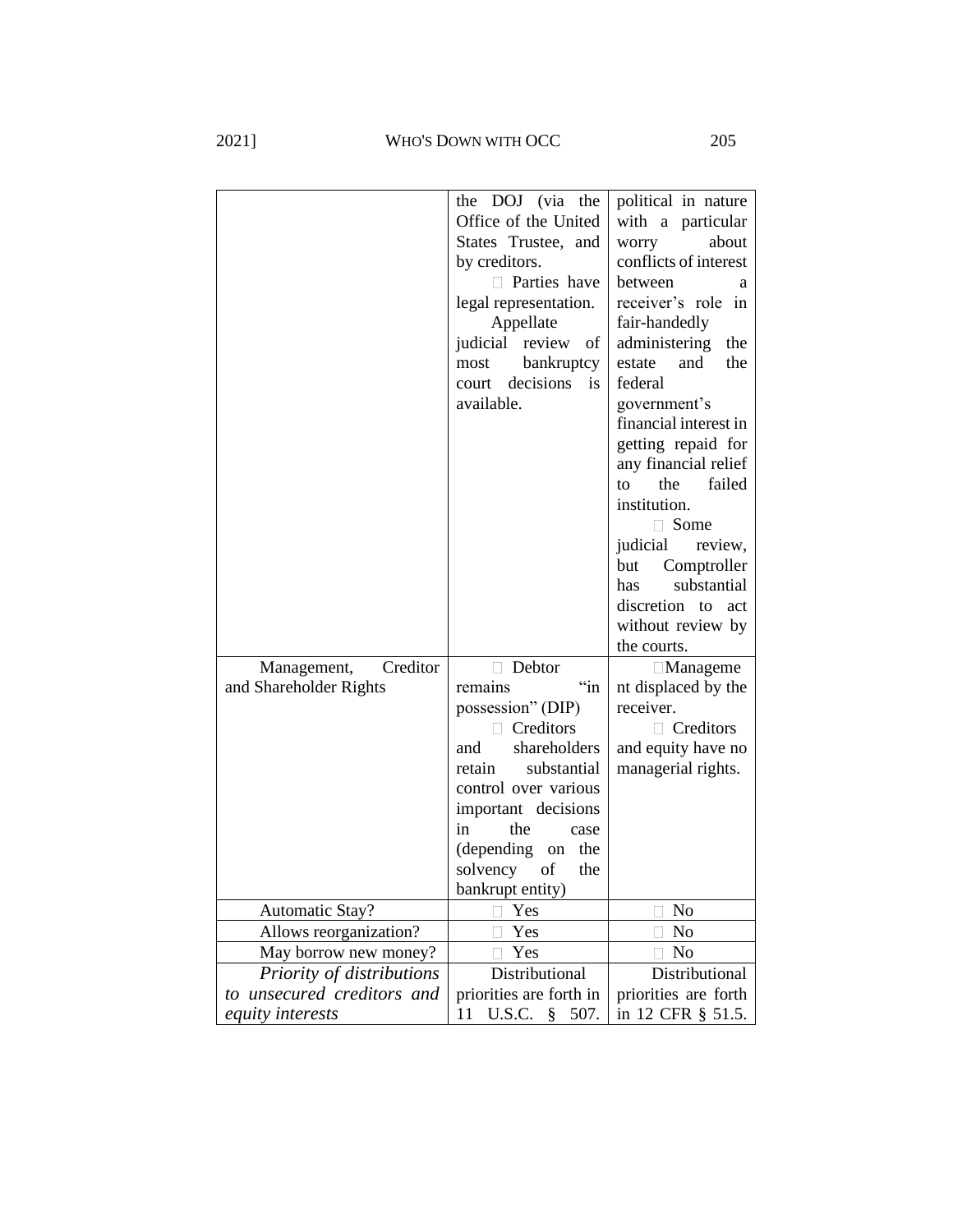|                                        | Notably<br>these<br>priorities<br>include<br>administrative<br>expenses<br>of<br>case,<br>such as<br>$\Box$ certain<br>employee<br>wage/severance/etc.<br>claims. (\$12,850)<br>$\Box$ Certain<br>deposits of money by<br>individuals $(\$2,850)$<br>$\Box$ Certain<br>government<br>tax<br>claims | These are:<br>(1)<br>administrative<br>of<br>expenses<br>the<br>receiver;<br>(2) unsecured<br>creditors,<br>including secured<br>creditors<br>to<br>the<br>extent their claims<br>exceed their valid<br>enforceable<br>and<br>security interests;<br>(3) creditors<br>of the uninsured<br>bank,<br>if<br>any,<br>whose claims are<br>subordinated<br>to |
|----------------------------------------|----------------------------------------------------------------------------------------------------------------------------------------------------------------------------------------------------------------------------------------------------------------------------------------------------|---------------------------------------------------------------------------------------------------------------------------------------------------------------------------------------------------------------------------------------------------------------------------------------------------------------------------------------------------------|
|                                        |                                                                                                                                                                                                                                                                                                    | general creditor<br>claims;<br>and $(4)$<br>shareholders of the<br>uninsured bank. 12<br>CFR § 51.5                                                                                                                                                                                                                                                     |
|                                        |                                                                                                                                                                                                                                                                                                    |                                                                                                                                                                                                                                                                                                                                                         |
| Representation<br>of<br>the<br>parties | □ "Disintereste<br>d" persons that are<br>approved<br>by<br>the<br>Bankruptcy<br>Court<br>represent<br>may<br>parties-in-interest.                                                                                                                                                                 | Parties to<br>the case may hire<br>who they like. The<br>receiver does not<br>the<br>approve<br>representation<br>of<br>parties-in-interest<br>and the estate does<br>not pay their fees.                                                                                                                                                               |
| Notice                                 | Publication<br>notice<br>o Notice<br>is<br>also<br>provided<br>directly to all known<br>claimholders<br>and<br>holders<br>interest<br>listed on the debtor's                                                                                                                                       | □ Publication<br>notice.<br>o Unclear<br>about<br>whether<br>notice is provided<br>directly to known<br>claimholders.                                                                                                                                                                                                                                   |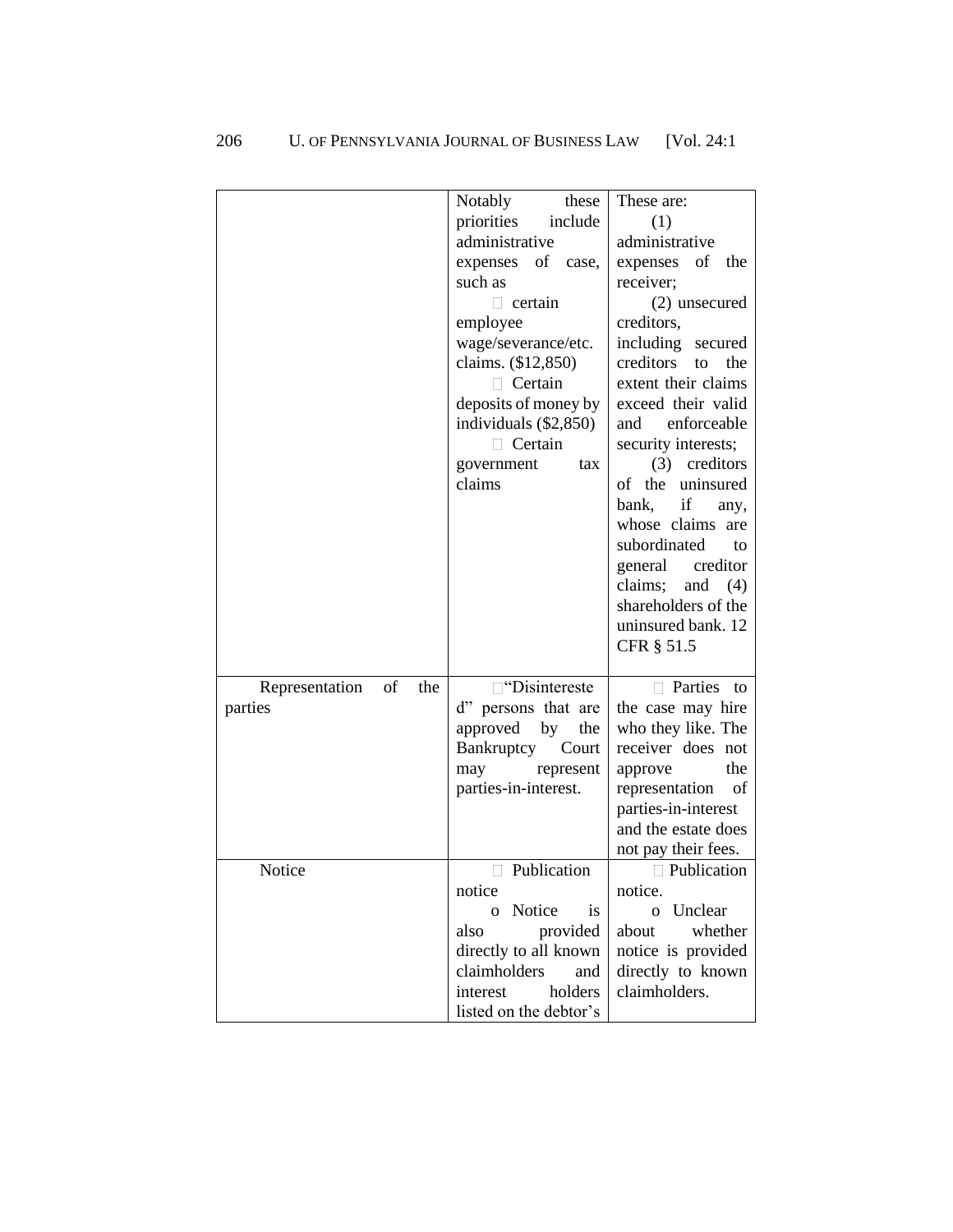2021] WHO'S DOWN WITH OCC 207

|                 | schedules.           |                      |
|-----------------|----------------------|----------------------|
| Claims process  | Bar date set by      | No bar date;         |
|                 | the court.           | instead,             |
|                 | Late<br>filed<br>П.  | the notice of        |
|                 | claims are generally | the<br>receivership  |
|                 | inadmissible.        | includes             |
|                 | $\Box$ Claims are    | instructions<br>for  |
|                 | prima facie valid.   | creditors and other  |
|                 | Form<br><i>is</i>    | claimants<br>about   |
|                 | generally            | claim<br>the         |
|                 | standardized and is  | submission           |
|                 | relatively straight- | process.             |
|                 | forward to fill out. | Late filed           |
|                 |                      | may be<br>claims     |
|                 |                      | adjudicated valid    |
|                 |                      | by a court of law    |
|                 |                      | (but not by the      |
|                 |                      | receiver).           |
|                 |                      | $\Box$ Claims are    |
|                 |                      | not prima facie      |
|                 |                      | valid.               |
|                 |                      | o OCC                |
|                 |                      | determines<br>the    |
|                 |                      | claim's validity,    |
|                 |                      | but the basis for    |
|                 |                      | doing so is not      |
|                 |                      | immediately clear.   |
|                 |                      | Debtor's<br>$\Omega$ |
|                 |                      | books and records    |
|                 |                      | are relevant (but    |
|                 |                      | clearly<br>not       |
|                 |                      | dispositive)         |
| Debt settlement | Requires             | $\Box$ Requires      |
|                 | court approval       | court approval       |
| Sale of assets  | A debtor-in-         | Receiver             |
|                 | possession<br>may    | requires<br>court    |
|                 | in<br>the<br>operate | approval to sell the |
|                 | ordinary course of   | real or<br>personal  |
|                 | business<br>without  | of<br>property<br>an |
|                 | court approval.      | uninsured bank.      |
|                 | $\Box$ Must<br>get   |                      |